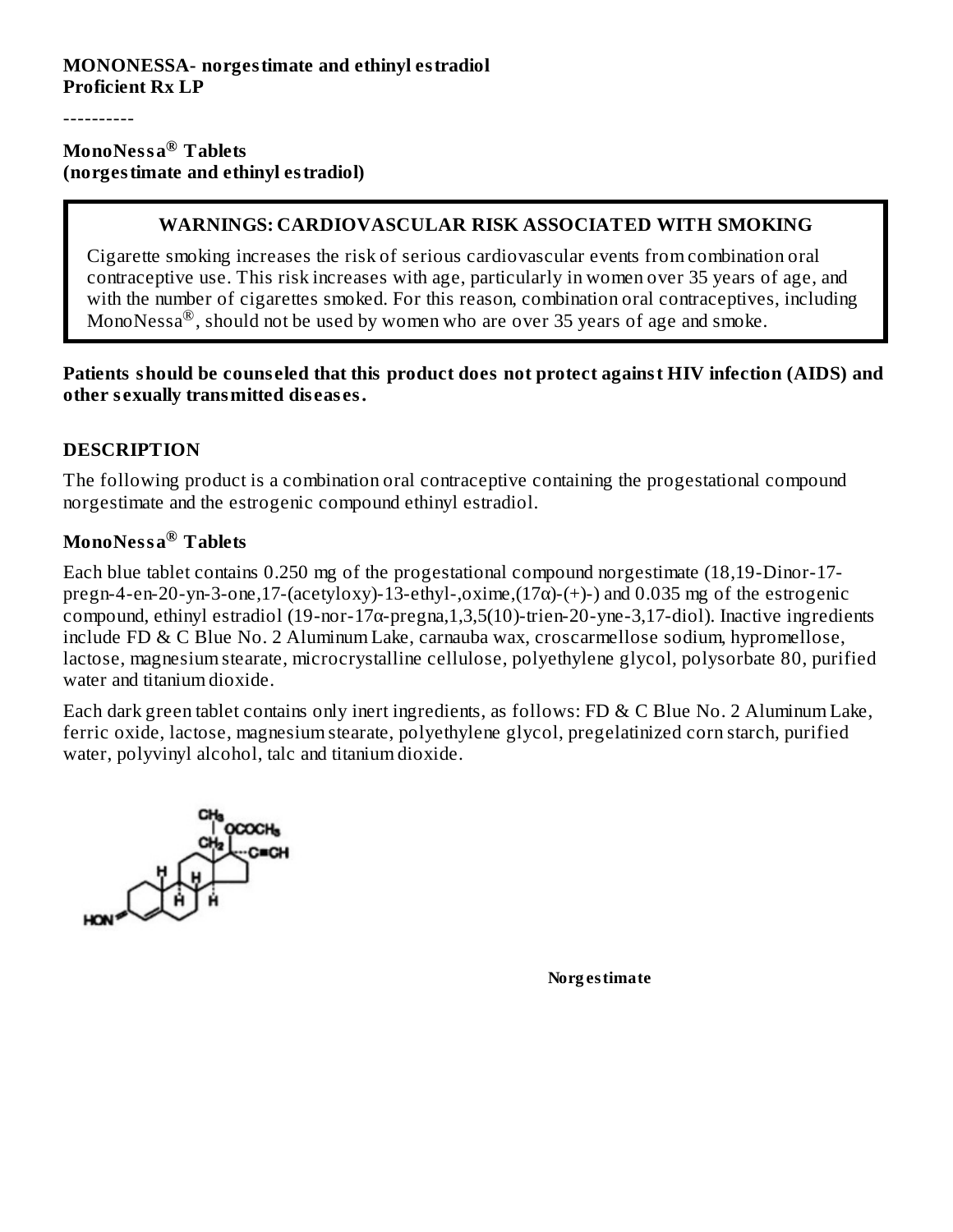

**Norg estimate**

Ethinyl Estradiol

#### **CLINICAL PHARMACOLOGY**

#### **Oral Contraception**

Combination oral contraceptives act by suppression of gonadotropins. Although the primary mechanism of this action is inhibition of ovulation, other alterations include changes in the cervical mucus (which increase the difficulty of sperm entry into the uterus) and the endometrium (which reduce the likelihood of implantation).

Receptor binding studies, as well as studies in animals and humans, have shown that norgestimate and 17-deacetyl norgestimate, the major serum metabolite, combine high progestational activity with minimal intrinsic androgenicity.<sup>90–93</sup> Norgestimate, in combination with ethinyl estradiol, does not counteract the estrogen-induced increases in sex hormone binding globulin (SHBG), resulting in lower serum testosterone. 90,91,94

#### **PHARMACOKINETICS**

#### **Absorption**

Norgestimate (NGM) and ethinyl estradiol (EE) are rapidly absorbed following oral administration. Norgestimate is rapidly and completely metabolized by first pass (intestinal and/or hepatic) mechanisms to norelgestromin (NGMN) and norgestrel (NG), which are the major active metabolites of norgestimate.

Peak serum concentrations of NGMN and EE are generally reached by 2 hours after administration of MonoNessa<sup>®</sup>. Accumulation following multiple dosing of the 250 mcg NGM / 35 mcg dose is approximately 2-fold for NGMN and EE compared with single dose administration. The pharmacokinetics of NGMN is dose proportional following NGM doses of 180 mcg to 250 mcg. Steady-state concentration of EE is achieved by Day 7 of each dosing cycle. Steady-state concentrations of NGMN and NG are achieved by Day 21. Non-linear accumulation (approximately 8 fold) of norgestrel is observed as a result of high affinity binding to SHBG (sex hormone-binding globulin), which limits its biological activity.

**Table 1: Summary of norelgestromin, norgestrel and ethinyl estradiol pharmacokinetic parameters.**

| Mean (SD) Pharmacokinetic Parameters of MonoNessa® During a Three Cycle<br>Study |       |     |                             |                   |               |                |
|----------------------------------------------------------------------------------|-------|-----|-----------------------------|-------------------|---------------|----------------|
| <b>Analyte</b>                                                                   | Cycle | Day | $\mathbf{C}_{\mathbf{max}}$ | $t_{\rm max}$ (h) | $AUC_{0-24}h$ | $ t_{1/2}(h) $ |
| <b>NGMN</b>                                                                      |       |     | 1.78(0.397)                 | 1.19(0.250)       | 9.90(3.25)    | 18.4(5.91)     |
|                                                                                  |       | 21  | 2.19(0.655)                 | 1.43(0.680)       | 18.1(5.53)    | 24.9(9.04)     |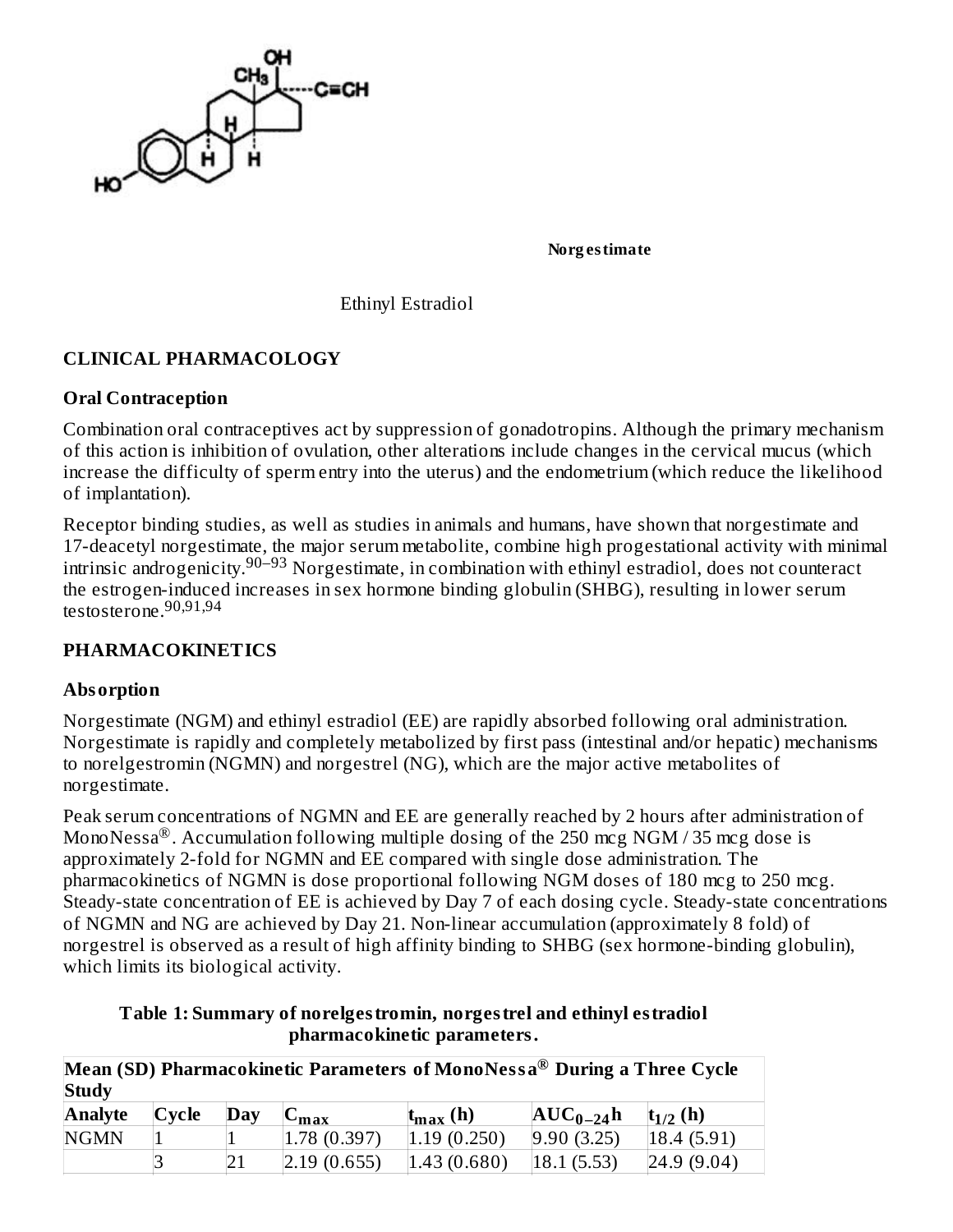| NG |  | 0.649(0.49) | 1.42(0.69) | $\vert 6.22 \, (2.46) \vert$ | $ 37.8 \ (14.0)$ |
|----|--|-------------|------------|------------------------------|------------------|
|    |  | 2.65(1.11)  | 1.67(1.32) | 48.2(20.5)                   | 45.0(20.4)       |
| EE |  | 92.2(24.5)  | 1.2(0.26)  | 629(138)                     | 10.1(1.90)       |
|    |  | 147(41.5)   | 1.13(0.23) | 1210(294)                    | 15.0(2.36)       |

 $C_{max}$  = peak serum concentration,  $t_{max}$  = time to reach peak serum concentration,  $AUC_{0-24h}$  = area under serum concentration vs time curve from 0 to 24 hours,  $t_{1/2}$  = elimination half-life, NC = not calculated.

NGMN and NG:  $C_{\text{max}} = \text{ng/mL}$ ,  $\text{AUC}_{0-24h} = h \cdot \text{ng/mL}$  $EE: C_{\text{max}} = pg/mL$ ,  $AUC_{0-24h} = h \cdot pg/mL$ 

The effect of food on the pharmacokinetics of MonoNessa $^{\circledR}$  has not been studied.

#### **Distribution**

Norelgestromin and norgestrel are highly bound (>97%) to serum proteins. Norelgestromin is bound to albumin and not to SHBG, while norgestrel is bound primarily to SHBG. Ethinyl estradiol is extensively bound (>97%) to serum albumin and induces an increase in the serum concentrations of SHBG.

#### **Metabolism**

Norgestimate is extensively metabolized by first-pass mechanisms in the gastrointestinal tract and/or liver. Norgestimate's primary active metabolite is norelgestromin. Subsequent hepatic metabolism of norelgestromin occurs and metabolites include norgestrel, which is also active, and various hydroxylated and conjugated metabolites. Ethinyl estradiol is also metabolized to various hydroxylated products and their glucuronide and sulfate conjugates.

#### **Excretion**

The metabolites of norelgestromin and ethinyl estradiol are eliminated by renal and fecal pathways. Following administration of  $^{14}$ C-norgestimate, 47% (45–49%) and 37% (16–49%) of the administered radioactivity was eliminated in the urine and feces, respectively. Unchanged norgestimate was not detected in the urine. In addition to 17-deacetyl norgestimate, a number of metabolites of norgestimate have been identified in human urine following administration of radiolabeled norgestimate. These include 18,19-Dinor-17-pregn-4-en-20-yn-3-one,17-hydroxy-13-ethyl,(17α)-(-);18,19-Dinor-5β-17 pregnan-20-yn,3α,17β-dihydroxy-13-ethyl,(17α), various hydroxylated metabolites and conjugates of these metabolites.

# **Special Populations**

The effects of body weight, body surface area or age on the pharmacokinetics of MonoNessa $^\circledR$  have not been studied.

# **Hepatic Impairment**

The effects of hepatic impairment on the pharmacokinetics of MonoNessa $^\circledR$  have not been studied. However, steroid hormones may be poorly metabolized in women with impaired liver function (see PRECAUTIONS).

#### **Renal Impairment**

The effects of renal impairment on the pharmacokinetics of MonoNessa $^{\circledR}$  have not been studied.

# **Drug-Drug Interactions**

No formal drug-drug interaction studies were conducted with MonoNessa $^\circledR$ . Interactions between contraceptive steroids and other drugs have been reported in the literature (see PRECAUTIONS).

Although norelgestromin and its metabolites inhibit a variety of P450 enzymes in human liver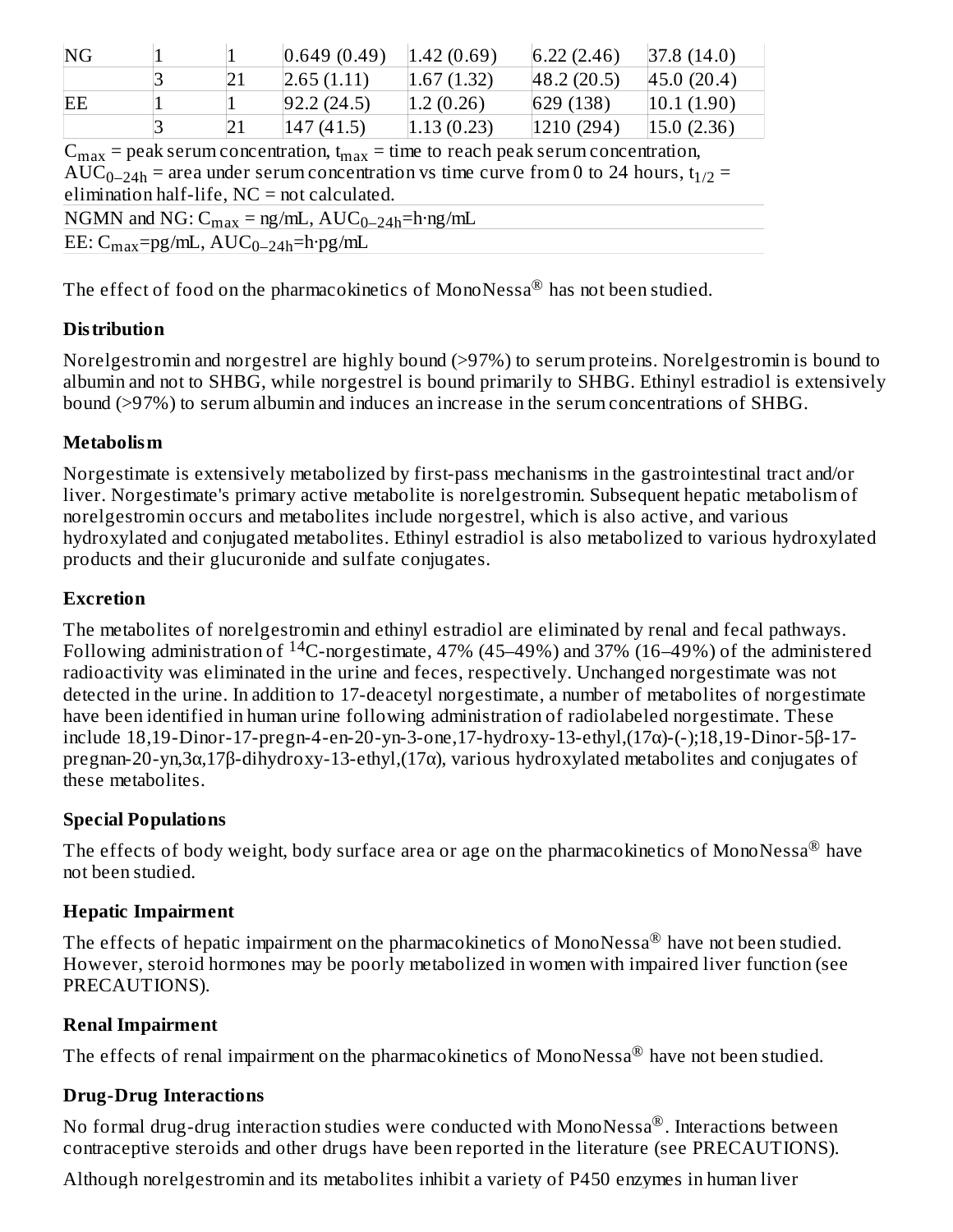Although norelgestromin and its metabolites inhibit a variety of P450 enzymes in human liver microsomes, under the recommended dosing regimen, the *in vivo* concentrations of norelgestromin and its metabolites, even at the peak serum levels, are relatively low compared to the inhibitory constant  $(K_i)$ .

## **INDICATIONS AND USAGE**

MonoNessa $^\circledR$  is indicated for the prevention of pregnancy in women who elect to use oral contraceptives as a method of contraception.

Oral contraceptives are highly effective for pregnancy prevention. Table 2 lists the typical accidental pregnancy rates for users of combination oral contraceptives and other methods of contraception. The efficacy of these contraceptive methods, except sterilization, the IUD, and the Norplant<sup>®</sup> System, depends upon the reliability with which they are used. Correct and consistent use of methods can result in lower failure rates.

|                                | <b>Pregnancy within the First Year of Use</b> | % of Women Experiencing an Unintended | % of Women Continuing<br>Use at One Year* |
|--------------------------------|-----------------------------------------------|---------------------------------------|-------------------------------------------|
| <b>Method</b>                  | <b>Typical Use<sup>†</sup></b>                | Perfect Use <sup>‡</sup>              |                                           |
| (1)                            | (2)                                           | (3)                                   | (4)                                       |
| Chance $\overline{^{\#}}$      | 85                                            | 85                                    |                                           |
| Spermicides <sup>b</sup>       | 26                                            | 6                                     | 40                                        |
| Periodic abstinence            | 25                                            |                                       | 63                                        |
| Calendar                       |                                               | $9\,$                                 |                                           |
| <b>Ovulation Method</b>        |                                               | 3                                     |                                           |
| Sympto-Thermal <sup>ß</sup>    |                                               | $\overline{2}$                        |                                           |
| Post-Ovulation                 |                                               | $\mathbf{1}$                          |                                           |
| Cap <sup>à</sup>               |                                               |                                       |                                           |
| Parous Women                   | 40                                            | 26                                    | 42                                        |
| Nulliparous Women 20           |                                               | 9                                     | 56                                        |
| Sponge                         |                                               |                                       |                                           |
| Parous Women                   | 40                                            | 20                                    | 42                                        |
| Nulliparous Women 20           |                                               | 9                                     | 56                                        |
| Diaphragm <sup>à</sup>         | 20                                            | 6                                     | 56                                        |
| Withdrawal                     | 19                                            | $\overline{4}$                        |                                           |
| Condom <sup>è</sup>            |                                               |                                       |                                           |
| Female (Reality <sup>®</sup> ) | 21                                            | 5                                     | 56                                        |
| Male                           | 14                                            | 3                                     | 61                                        |
| Pill                           | 5                                             |                                       | 71                                        |
| Progestin Only                 |                                               | 0.5                                   |                                           |
| Combined                       |                                               | 0.1                                   |                                           |
| <b>IUD</b>                     |                                               |                                       |                                           |
| Progesterone T                 | 2.0                                           | 1.5                                   | 81                                        |
| Copper T380A                   | 0.8                                           | 0.6                                   | 78                                        |
| $LNg$ 20                       | 0.1                                           | 0.1                                   | 81                                        |
| Depo-Provera <sup>®</sup>      | 0.3                                           | 0.3                                   | 70                                        |
| Norplant® and                  | 0.05                                          | 0.05                                  | 88                                        |

**Table 2: Percentage of Women Experiencing an Unintended Pregnancy During the First Year of Typical Us e and the First Year of Perfect Us e of Contraception and the Percentage Continuing Us e at the End of the First Year. United States.**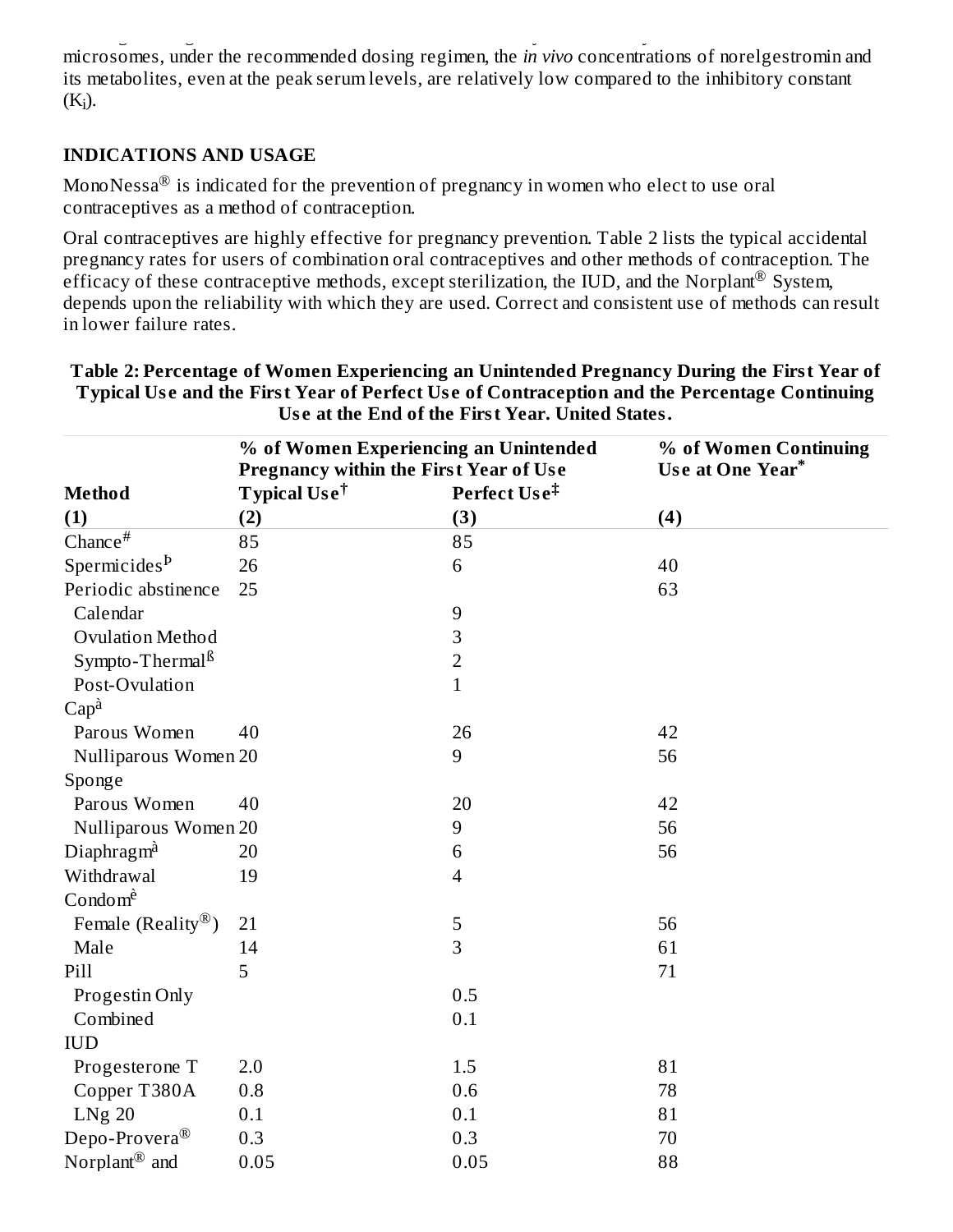| Norplant- $2^{\circledR}$           |      |     |
|-------------------------------------|------|-----|
| Female Sterilization 0.5            | 0.5  | 100 |
| Male Sterilization 0.15             | 0.10 | 100 |
| 그는 그 사람들은 그 사람들은 그 사람들을 지르는 것이 없었다. |      |     |

#### Hatcher et al, 1998, Ref. # 1.

Emergency Contraceptive Pills: Treatment initiated within 72 hours after unprotected intercourse reduces the risk of pregnancy by at least 75%. §

Lactational Amenorrhea Method: LAM is a highly effective, temporary method of contraception. $^\P$ 

Source: Trussell J, Contraceptive efficacy. In Hatcher RA, Trussell J, Stewart F, Cates W, Stewart GK, Kowal D, Guest F, Contraceptive Technology: Seventeenth Revised Edition. New York NY: Irvington Publishers, 1998.

\* Among couples attempting to avoid pregnancy, the percentage who continue to use a method for one year.

- † Among *typical* couples who initiate use of a method (not necessarily for the first time), the percentage who experience an accidental pregnancy during the first year if they do not stop use for any other reason.
- ‡ Among couples who initiate use of a method (not necessarily for the first time) and who use it *perfectly* (both consistently and correctly), the percentage who experience an accidental pregnancy during the first year if they do not stop use for any other reason.
- § The treatment schedule is one dose within 72 hours after unprotected intercourse, and a second dose 12 hours after the first dose. The Food and Drug Administration has declared the following brands of oral contraceptives to be safe and effective for emergency contraception: Ovral<sup>®</sup> (1 dose is 2 white pills), Alesse<sup>®</sup> (1 dose is 5 pink pills), Nordette® or Levlen® (1 dose is 2 light-orange pills), Lo/Ovral® (1 dose is 4 white pills), Triphasil® or Tri-Levlen<sup>®</sup> (1 dose is 4 yellow pills).
- ¶ However, to maintain effective protection against pregnancy, another method of contraception must be used as soon as menstruation resumes, the frequency or duration of breastfeeds is reduced, bottle feeds are introduced, or the baby reaches six months of age.
- $^\#$  The percents becoming pregnant in columns (2) and (3) are based on data from populations where contraception is not used and from women who cease using contraception in order to become pregnant. Among such populations, about 89% become pregnant within one year. This estimate was lowered slightly (to 85%) to represent the percent who would become pregnant within one year among women now relying on reversible methods of contraception if they abandoned contraception altogether.
- $^{\rm p}$  Foams, creams, gels, vaginal suppositories, and vaginal film.
- $^{\rm{B}}$  Cervical mucus (ovulation) method supplemented by calendar in the pre-ovulatory and basal body temperature in the post-ovulatory phases.
- à With spermicidal cream or jelly.
- è Without spermicides.

#### *MonoNessa has not been studied for and is not indicated for use in emergency contraception. ®*

In clinical trials with MonoNessa $^\circledR$ , 1,651 subjects completed 24,272 cycles and the overall useefficacy (typical user efficacy) pregnancy rate was approximately 1 pregnancy per 100 women-years. This rate includes patients who did not take the drug correctly.

#### **CONTRAINDICATIONS**

Oral contraceptives should not be used in women who currently have the following conditions:

- Thrombophlebitis or thromboembolic disorders
- A past history of deep vein thrombophlebitis or thromboembolic disorders
- Known thrombophilic conditions
- Cerebral vascular or coronary artery disease (current or past history)
- Valvular heart disease with complications
- Persistent blood pressure values of  $\geq 160$  mm Hg systolic or  $\geq 100$  mg Hg diastolic $^{102}$
- Diabetes with vascular involvement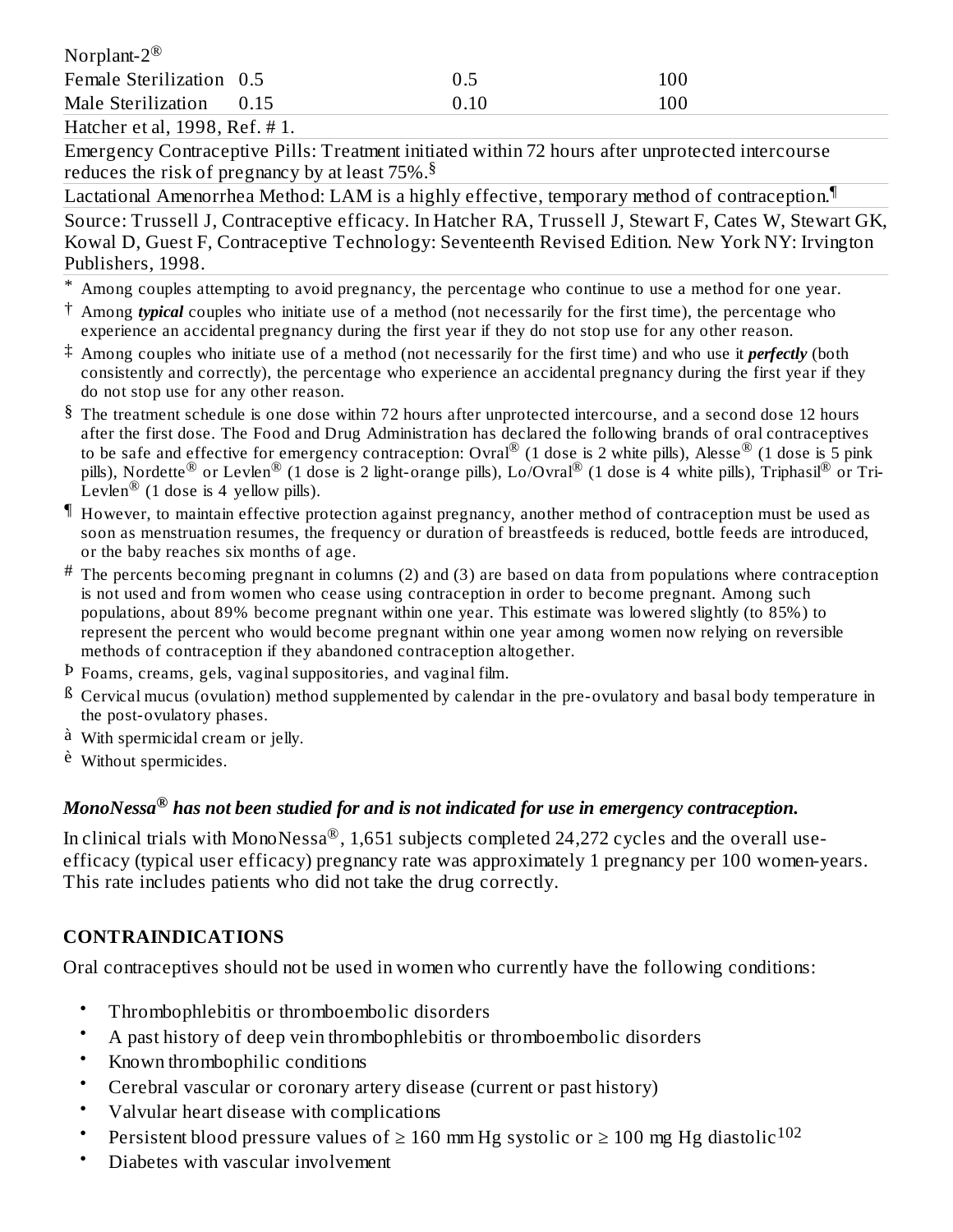- Headaches with focal neurological symptoms
- Major surgery with prolonged immobilization
- Known or suspected carcinoma of the breast or personal history of breast cancer
- Carcinoma of the endometrium or other known or suspected estrogen-dependent neoplasia
- Undiagnosed abnormal genital bleeding
- Cholestatic jaundice of pregnancy or jaundice with prior pill use
- Acute or chronic hepatocellular disease with abnormal liver function
- Hepatic adenomas or carcinomas
- Known or suspected pregnancy
- Hypersensitivity to any component of this product

#### **WARNINGS**

**Cigarette smoking increas es the risk of s erious cardiovas cular events from combination oral contraceptive us e. This risk increas es with age, particularly in women over 35 years of age, and with the number of cigarettes smoked. For this reason, combination oral contraceptives,** including MonoNessa $^{\circledR}$ , should not be used by women who are over 35 years of age and smoke.

The use of oral contraceptives is associated with increased risks of several serious conditions including myocardial infarction, thromboembolism, stroke, hepatic neoplasia, and gallbladder disease, although the risk of serious morbidity or mortality is very small in healthy women without underlying risk factors. The risk of morbidity and mortality increases significantly in the presence of other underlying risk factors such as hypertension, hyperlipidemias, obesity and diabetes.

Practitioners prescribing oral contraceptives should be familiar with the following information relating to these risks.

The information contained in this package insert is principally based on studies carried out in patients who used oral contraceptives with higher formulations of estrogens and progestogens than those in common use today. The effect of long-term use of the oral contraceptives with lower formulations of both estrogens and progestogens remains to be determined.

Throughout this labeling, epidemiological studies reported are of two types: retrospective or case control studies and prospective or cohort studies. Case control studies provide a measure of the relative risk of a disease, namely, a *ratio* of the incidence of a disease among oral contraceptive users to that among nonusers. The relative risk does not provide information on the actual clinical occurrence of a disease. Cohort studies provide a measure of attributable risk, which is the *difference* in the incidence of disease between oral contraceptive users and nonusers. The attributable risk does provide information about the actual occurrence of a disease in the population (adapted from refs. 2 and 3 with the author's permission). For further information, the reader is referred to a text on epidemiological methods.

# **1. Thromboembolic Disorders and Other Vas cular Problems**

#### **a. Myocardial Infarction**

An increased risk of myocardial infarction has been attributed to oral contraceptive use. This risk is primarily in smokers or women with other underlying risk factors for coronary artery disease such as hypertension, hypercholesterolemia, morbid obesity, and diabetes. The relative risk of heart attack for current oral contraceptive users has been estimated to be two to  $s$ ix. $4-10$  The risk is very low under the age of 30.

Smoking in combination with oral contraceptive use has been shown to contribute substantially to the incidence of myocardial infarctions in women in their mid-thirties or older with smoking accounting for the majority of excess cases.<sup>11</sup> Mortality rates associated with circulatory disease have been shown to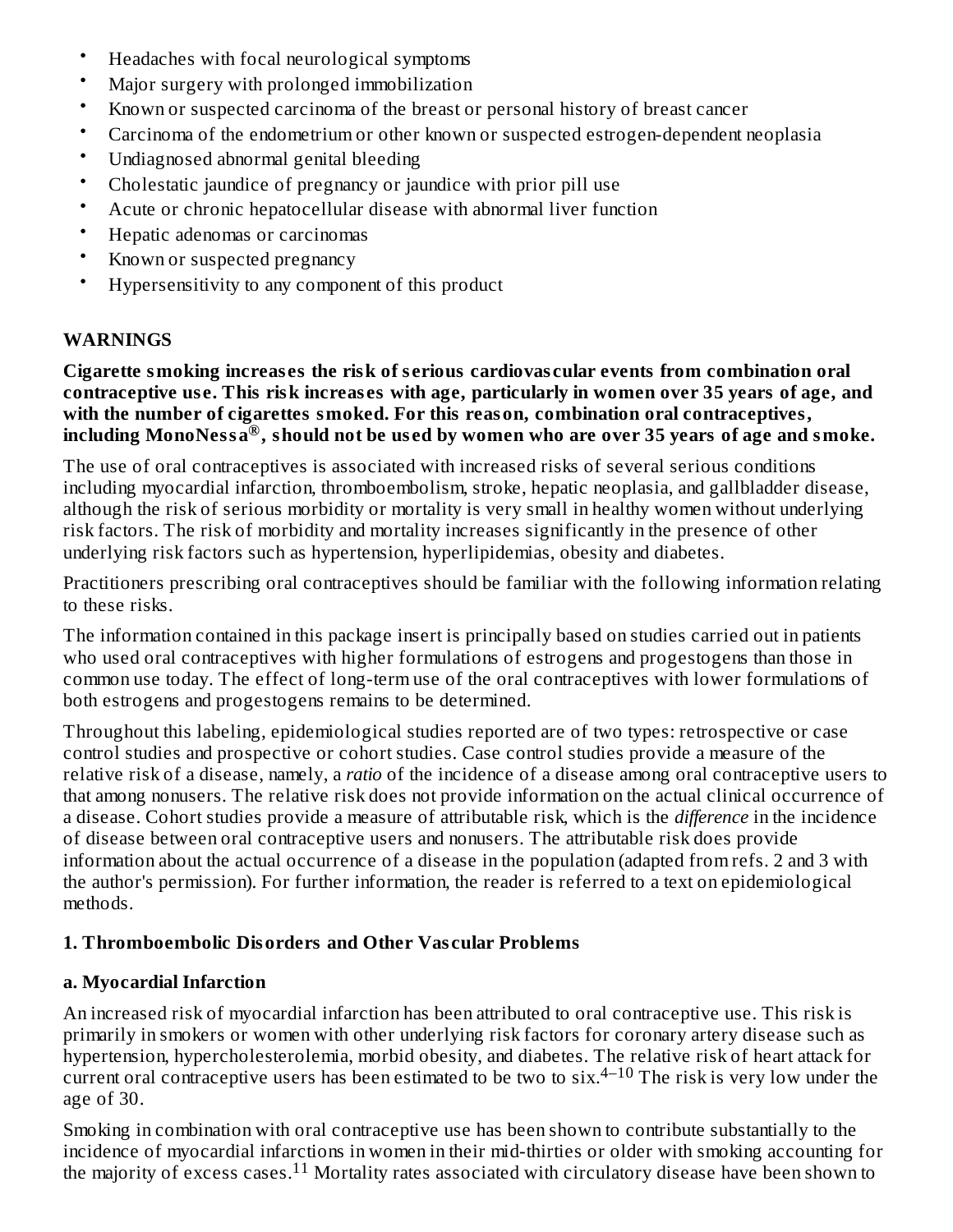increase substantially in smokers, especially in those 35 years of age and older, and in nonsmokers over the age of 40 among women who use oral contraceptives. (See Figure 1).

#### **Figure 1: CIRCULATORY DISEASE MORTALITY RATES PER 100,000 WOMEN-YEARS BY AGE, SMOKING STATUS AND ORAL CONTRACEPTIVE USE**



#### **Fig ure 1: CIRCULATORY DISEASE MORTALITY RATES PER 100,000 WOMEN-YEARS BY AGE, SMOKING STATUS AND ORAL CONTRACEPTIVE USE**

(Adapted from P.M. Layde and V. Beral, ref. #12.)

Oral contraceptives may compound the effects of well-known risk factors, such as hypertension, diabetes, hyperlipidemias, age and obesity.<sup>13</sup> In particular, some progestogens are known to decrease HDL cholesterol and cause glucose intolerance, while estrogens may create a state of hyperinsulinism.  $14-18$  Oral contraceptives have been shown to increase blood pressure among users (see Section 9 in WARNINGS). Similar effects on risk factors have been associated with an increased risk of heart disease. Oral contraceptives must be used with caution in women with cardiovascular disease risk factors.

Norgestimate has minimal androgenic activity (see CLINICAL PHARMACOLOGY), and there is some evidence that the risk of myocardial infarction associated with oral contraceptives is lower when the progestogen has minimal androgenic activity than when the activity is greater.<sup>97</sup>

# **b. Thromboembolism**

An increased risk of thromboembolic and thrombotic disease associated with the use of oral contraceptives is well established. Case control studies have found the relative risk of users compared to nonusers to be 3 for the first episode of superficial venous thrombosis, 4 to 11 for deep vein thrombosis or pulmonary embolism, and 1.5 to 6 for women with predisposing conditions for venous thromboembolic disease.<sup>2,3,19–24</sup> Cohort studies have shown the relative risk to be somewhat lower, about 3 for new cases and about 4.5 for new cases requiring hospitalization. $^{25}$  The risk of thromboembolic disease associated with oral contraceptives is not related to length of use and disappears after pill use is stopped.<sup>2</sup>

A two- to four-fold increase in relative risk of post-operative thromboembolic complications has been reported with the use of oral contraceptives.  $9$  The relative risk of venous thrombosis in women who have predisposing conditions is twice that of women without such medical conditions.<sup>26</sup> If feasible, oral contraceptives should be discontinued at least four weeks prior to and for two weeks after elective surgery of a type associated with an increase in risk of thromboembolism and during and following prolonged immobilization. Since the immediate postpartum period is also associated with an increased risk of thromboembolism, oral contraceptives should be started no earlier than four weeks after delivery in women who elect not to breastfeed.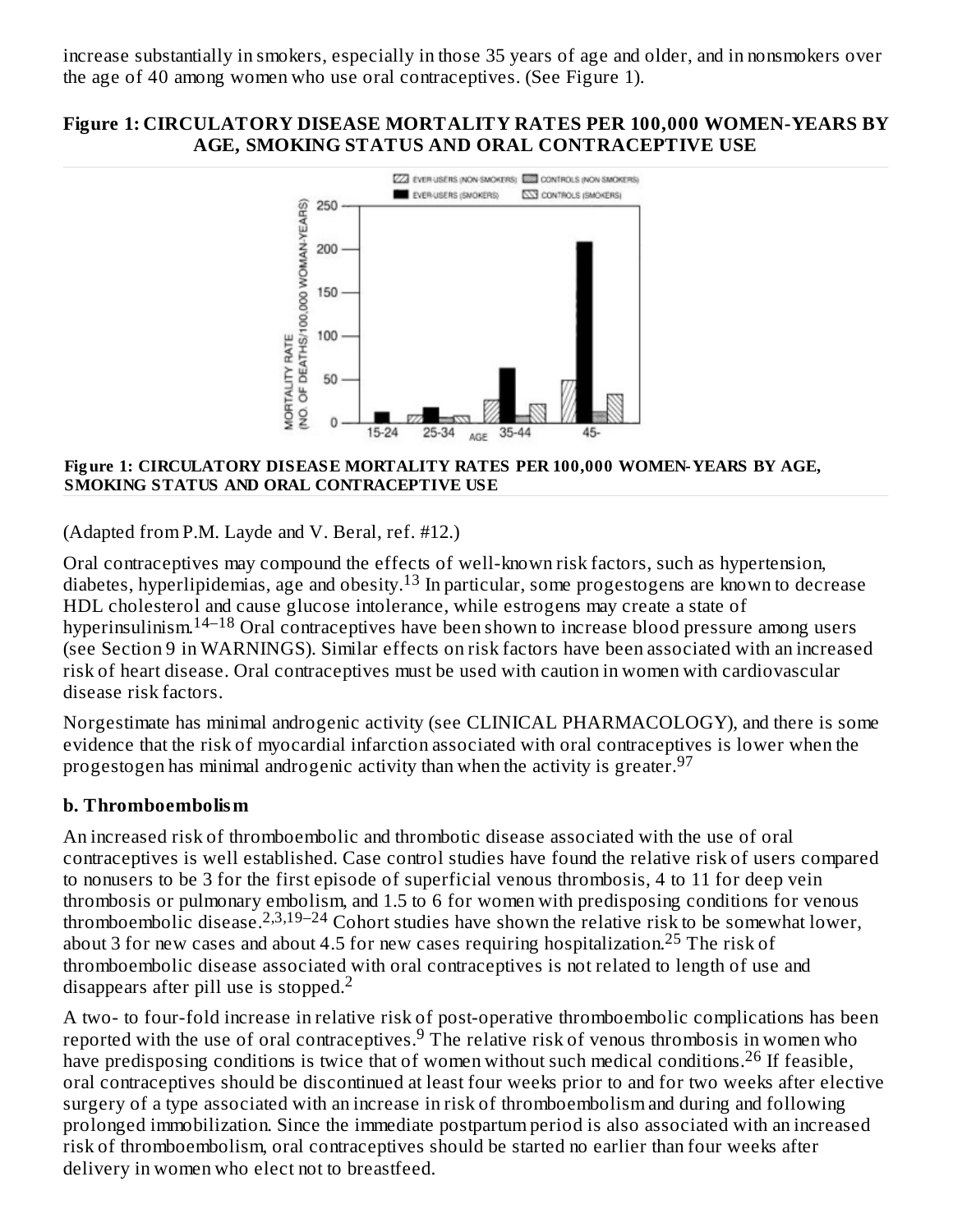#### **c. Cerebrovas cular Dis eas es**

Oral contraceptives have been shown to increase both the relative and attributable risks of cerebrovascular events (thrombotic and hemorrhagic strokes), although, in general, the risk is greatest among older (>35 years), hypertensive women who also smoke. Hypertension was found to be a risk factor for both users and nonusers, for both types of strokes, and smoking interacted to increase the risk of stroke. 27–29

In a large study, the relative risk of thrombotic strokes has been shown to range from 3 for normotensive users to 14 for users with severe hypertension.<sup>30</sup> The relative risk of hemorrhagic stroke is reported to be 1.2 for non-smokers who used oral contraceptives, 2.6 for smokers who did not use oral contraceptives, 7.6 for smokers who used oral contraceptives, 1.8 for normotensive users and 25.7 for users with severe hypertension. $\rm^{30}$  The attributable risk is also greater in older women. $\rm^3$ 

# **d. Dos e-Related Risk of Vas cular Dis eas e From Oral Contraceptives**

A positive association has been observed between the amount of estrogen and progestogen in oral contraceptives and the risk of vascular disease. $31-33$  A decline in serum high density lipoproteins (HDL) has been reported with many progestational agents.<sup>14–16</sup> A decline in serum high density lipoproteins has been associated with an increased incidence of ischemic heart disease. Because estrogens increase HDL cholesterol, the net effect of an oral contraceptive depends on a balance achieved between doses of estrogen and progestogen and the activity of the progestogen used in the contraceptives. The activity and amount of both hormones should be considered in the choice of an oral contraceptive.

Minimizing exposure to estrogen and progestogen is in keeping with good principles of therapeutics. For any particular estrogen/progestogen combination, the dosage regimen prescribed should be one which contains the least amount of estrogen and progestogen that is compatible with a low failure rate and the needs of the individual patient. New acceptors of oral contraceptive agents should be started on preparations containing the lowest estrogen content which is judged appropriate for the individual patient.

# **e. Persistence of Risk of Vas cular Dis eas e**

There are two studies which have shown persistence of risk of vascular disease for ever-users of oral contraceptives. In a study in the United States, the risk of developing myocardial infarction after discontinuing oral contraceptives persists for at least 9 years for women 40–49 years who had used oral contraceptives for five or more years, but this increased risk was not demonstrated in other age groups. $8$  In another study in Great Britain, the risk of developing cerebrovascular disease persisted for at least 6 years after discontinuation of oral contraceptives, although excess risk was very small.<sup>34</sup> However, both studies were performed with oral contraceptive formulations containing 50 micrograms or higher of estrogens.

# **2. Estimates of Mortality From Contraceptive Us e**

One study gathered data from a variety of sources which have estimated the mortality rate associated with different methods of contraception at different ages (Table 3). These estimates include the combined risk of death associated with contraceptive methods plus the risk attributable to pregnancy in the event of method failure. Each method of contraception has its specific benefits and risks. The study concluded that with the exception of oral contraceptive users 35 and older who smoke, and 40 and older who do not smoke, mortality associated with all methods of birth control is low and below that associated with childbirth. The observation of an increase in risk of mortality with age for oral contraceptive users is based on data gathered in the  $1970$ 's.<sup>35</sup> Current clinical recommendation involves the use of lower estrogen dose formulations and a careful consideration of risk factors. In 1989, the Fertility and Maternal Health Drugs Advisory Committee was asked to review the use of oral contraceptives in women 40 years of age and over. The Committee concluded that although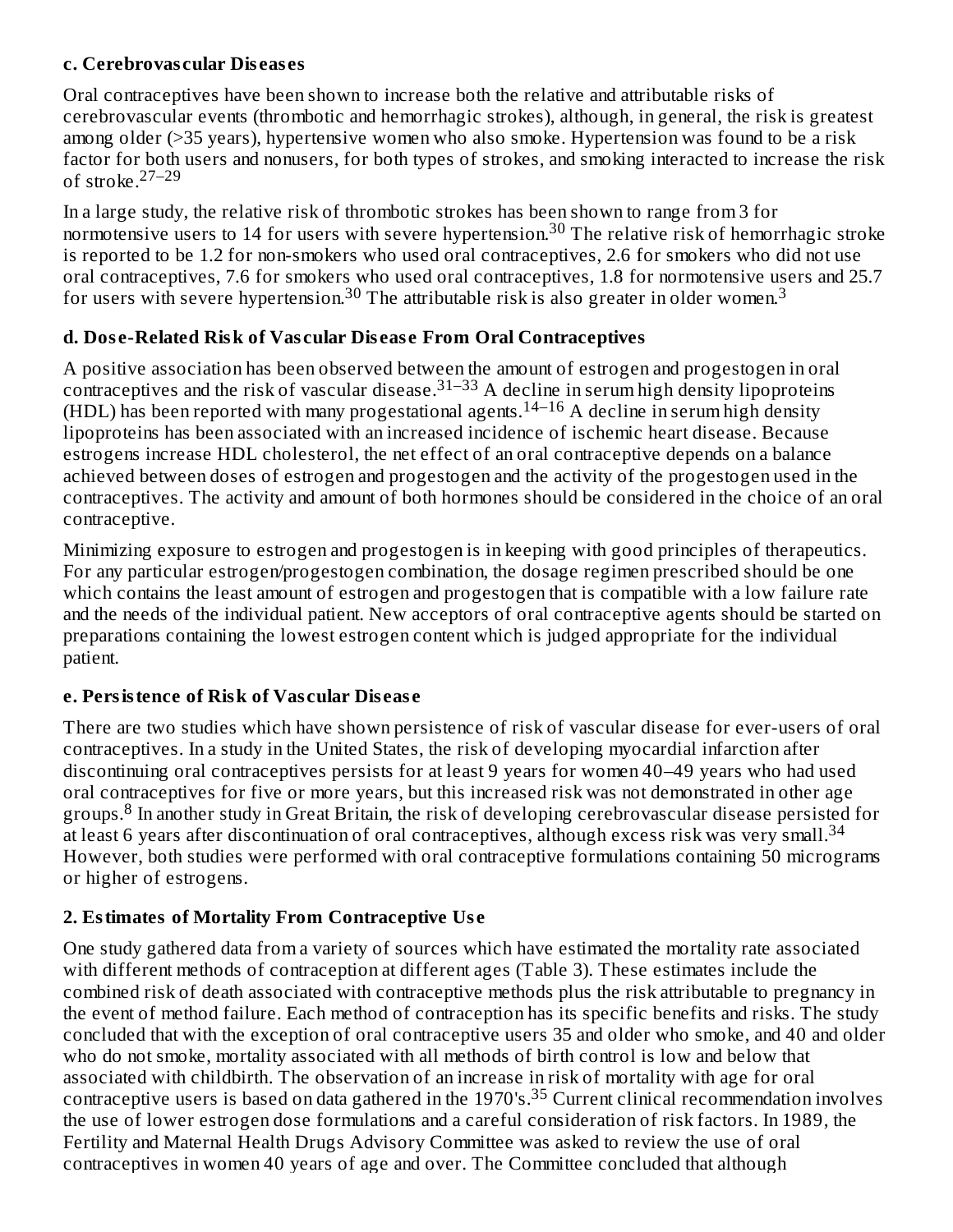cardiovascular disease risks may be increased with oral contraceptive use after age 40 in healthy nonsmoking women (even with the newer low-dose formulations), there are also greater potential health risks associated with pregnancy in older women and with the alternative surgical and medical procedures which may be necessary if such women do not have access to effective and acceptable means of contraception. The Committee recommended that the benefits of low-dose oral contraceptive use by healthy non-smoking women over 40 may outweigh the possible risks.

Of course, older women, as all women, who take oral contraceptives, should take an oral contraceptive which contains the least amount of estrogen and progestogen that is compatible with a low failure rate and individual patient needs.

| <b>Method of control and outcome</b>        | $15 - 19$ | $20 - 24$ | $25 - 29$ | $30 - 34$ | $35 - 39$ | $40 - 44$ |
|---------------------------------------------|-----------|-----------|-----------|-----------|-----------|-----------|
| No fertility control methods*               | 7.0       | 7.4       | 9.1       | 14.8      | 25.7      | 28.2      |
| Oral contraceptives non-smoker <sup>†</sup> | 0.3       | 0.5       | 0.9       | 1.9       | 13.8      | 31.6      |
| Oral contraceptives, smoker <sup>†</sup>    | 2.2       | 3.4       | 6.6       | 13.5      | 51.1      | 117.2     |
| $IUD^{\dagger}$                             | 0.8       | 0.8       | 1.0       | 1.0       | 1.4       | 1.4       |
| $Condom^*$                                  | 1.1       | 1.6       | 0.7       | 0.2       | 0.3       | 0.4       |
| Diaphragm/spermicide*                       | 1.9       | 1.2       | 1.2       | 1.3       | 2.2       | 2.8       |
| Periodic abstinence <sup>*</sup>            | 2.5       | 1.6       | 1.6       | 1.7       | 2.9       | 3.6       |
| Adapted from H.W. Ory, ref. #35.            |           |           |           |           |           |           |

**Table 3: Annual Number of Birth-Related or Method-Related Deaths Associated with Control of Fertility per 100,000 Non-Sterile Women, by Fertility Control Method According to Age**

\* Deaths are birth-related

† Deaths are method-related

# **3. Carcinoma of the Reproductive Organs and Breasts**

Numerous epidemiological studies have been performed on the incidence of breast, endometrial, ovarian, and cervical cancer in women using oral contraceptives. The risk of having breast cancer diagnosed may be slightly increased among current and recent users of combination oral contraceptives (COCs). However, this excess risk appears to decrease over time after COC discontinuation and by 10 years after cessation the increased risk disappears. Some studies report an increased risk with duration of use while other studies do not and no consistent relationships have been found with dose or type of steroid. Some studies have found a small increase in risk for women who first use COCs before age 20. Most studies show a similar pattern of risk with COC use regardless of a woman's reproductive history or her family breast cancer history.

Breast cancers diagnosed in current or previous oral contraceptive users tend to be less clinically advanced than in nonusers. Women who currently have or have had breast cancer should not use oral contraceptives because breast cancer is usually a hormonally-sensitive tumor.

Some studies suggest that oral contraceptive use has been associated with an increase in the risk of cervical intraepithelial neoplasia in some populations of women.  $45-48$  However, there continues to be controversy about the extent to which such findings may be due to differences in sexual behavior and other factors. In spite of many studies of the relationship between oral contraceptive use and breast and cervical cancers, a cause-and-effect relationship has not been established.

#### **4. Hepatic Neoplasia**

Benign hepatic adenomas are associated with oral contraceptive use, although the incidence of benign tumors is rare in the United States. Indirect calculations have estimated the attributable risk to be in the range of 3.3 cases/100,000 for users, a risk that increases after four or more years of use especially with oral contraceptives of higher dose.<sup>49</sup> Rupture of benign, hepatic adenomas may cause death through intra-abdominal hemorrhage. 50,51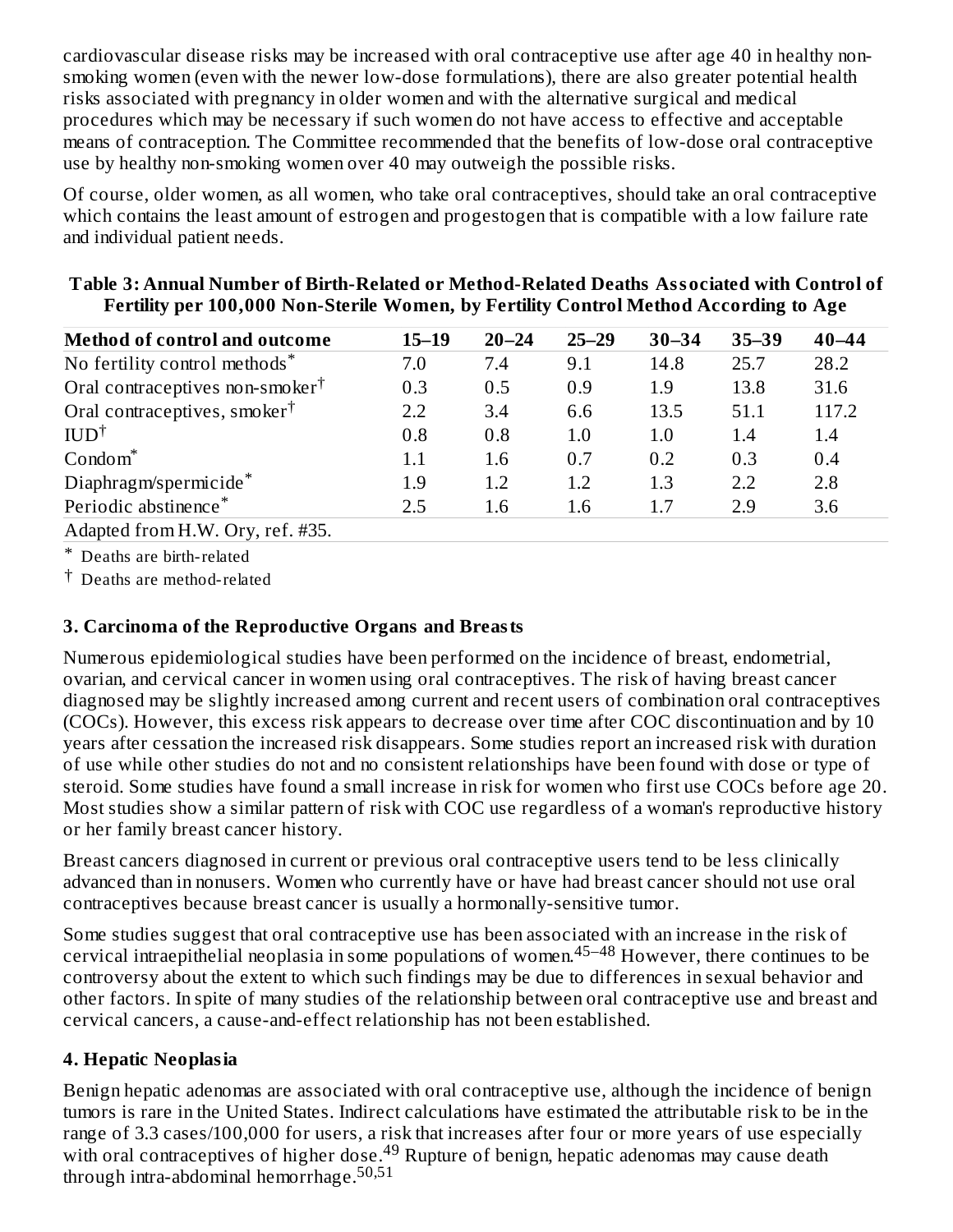Studies from Britain have shown an increased risk of developing hepatocellular carcinoma in long-term (>8 years) oral contraceptive users. However, these cancers are extremely rare in the U.S. and the attributable risk (the excess incidence) of liver cancers in oral contraceptive users approaches less than one per million users.

# **5. Ocular Lesions**

There have been clinical case reports of retinal thrombosis associated with the use of oral contraceptives. Oral contraceptives should be discontinued if there is unexplained partial or complete loss of vision; onset of proptosis or diplopia; papilledema; or retinal vascular lesions. Appropriate diagnostic and therapeutic measures should be undertaken immediately.

# **6. Oral Contraceptive Us e Before or During Early Pregnancy**

Extensive epidemiological studies have revealed no increased risk of birth defects in women who have used oral contraceptives prior to pregnancy.<sup>56,57</sup> The majority of recent studies also do not indicate a teratogenic effect, particularly in so far as cardiac anomalies and limb reduction defects are concerned<sup>55,56,58,59</sup>, when taken inadvertently during early pregnancy.

The administration of oral contraceptives to induce withdrawal bleeding should not be used as a test for pregnancy. Oral contraceptives should not be used during pregnancy to treat threatened or habitual abortion.

It is recommended that for any patient who has missed two consecutive periods, pregnancy should be ruled out. If the patient has not adhered to the prescribed schedule, the possibility of pregnancy should be considered at the time of the first missed period. Oral contraceptive use should be discontinued if pregnancy is confirmed.

# **7. Gallbladder Dis eas e**

Earlier studies have reported an increased lifetime relative risk of gallbladder surgery in users of oral contraceptives and estrogens.  $60,61$  More recent studies, however, have shown that the relative risk of developing gallbladder disease among oral contraceptive users may be minimal.  $62-64$  The recent findings of minimal risk may be related to the use of oral contraceptive formulations containing lower hormonal doses of estrogens and progestogens.

# **8. Carbohydrate and Lipid Metabolic Effects**

Oral contraceptives have been shown to cause a decrease in glucose tolerance in a significant percentage of users.  $^{17}$  This effect has been shown to be directly related to estrogen dose.  $^{65}$ Progestogens increase insulin secretion and create insulin resistance, this effect varying with different progestational agents.  $17,66$  However, in the non-diabetic woman, oral contraceptives appear to have no effect on fasting blood glucose.<sup>67</sup> Because of these demonstrated effects, prediabetic and diabetic women in particular should be carefully monitored while taking oral contraceptives.

A small proportion of women will have persistent hypertriglyceridemia while on the pill. As discussed earlier (see WARNINGS 1a and 1d), changes in serum triglycerides and lipoprotein levels have been reported in oral contraceptive users.

In clinical studies with MonoNessa $^\circledR$  there were no clinically significant changes in fasting blood glucose levels. No statistically significant changes in mean fasting blood glucose levels were observed over 24 cycles of use. Glucose tolerance tests showed minimal, clinically insignificant changes from baseline to cycles 3, 12, and 24.

# **9. Elevated Blood Pressure**

Women with significant hypertension should not be started on hormonal contraception. $^{98}$  An increase in blood pressure has been reported in women taking oral contraceptives<sup>68</sup> and this increase is more likely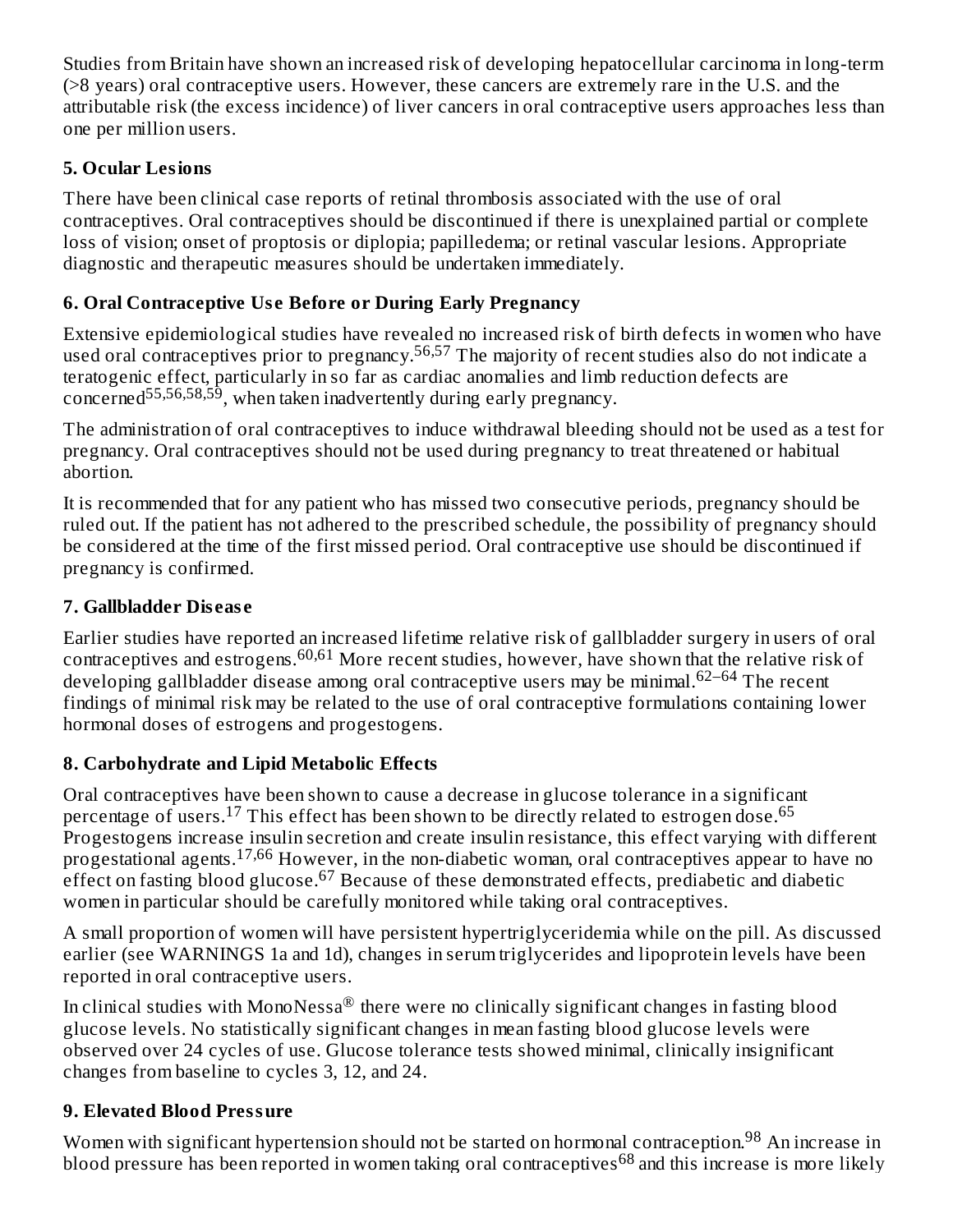in older oral contraceptive users $^{69}$  and with extended duration of use. $^{61}$  Data from the Royal College of General Practitioners<sup>12</sup> and subsequent randomized trials have shown that the incidence of hypertension increases with increasing progestational activity.

Women with a history of hypertension or hypertension-related diseases, or renal disease $^{70}$  should be encouraged to use another method of contraception. If these women elect to use oral contraceptives, they should be monitored closely and if a clinically significant persistent elevation of blood pressure (BP) occurs ( $\geq 160$  mm Hg systolic or  $\geq 100$  mm Hg diastolic) and cannot be adequately controlled, oral contraceptives should be discontinued. In general, women who develop hypertension during hormonal contraceptive therapy should be switched to a non-hormonal contraceptive. If other contraceptive methods are not suitable, hormonal contraceptive therapy may continue combined with antihypertensive therapy. Regular monitoring of BP throughout hormonal contraceptive therapy is recommended.<sup>102</sup> For most women, elevated blood pressure will return to normal after stopping oral contraceptives, and there is no difference in the occurrence of hypertension between former and never users.  $68-71$  It should be noted that in two separate large clinical trials (N=633 and N=911), no statistically significant changes in mean blood pressure were observed with MonoNessa<sup>®</sup>.

#### **10. Headache**

The onset or exacerbation of migraine or development of headache with a new pattern which is recurrent, persistent or severe requires discontinuation of oral contraceptives and evaluation of the cause.

# **11. Bleeding Irregularities**

Breakthrough bleeding and spotting are sometimes encountered in patients on oral contraceptives, especially during the first three months of use. Non-hormonal causes should be considered and adequate diagnostic measures taken to rule out malignancy or pregnancy in the event of breakthrough bleeding, as in the case of any abnormal vaginal bleeding. If pathology has been excluded, time or a change to another formulation may solve the problem. In the event of amenorrhea, pregnancy should be ruled out.

Some women may encounter post-pill amenorrhea or oligomenorrhea, especially when such a condition was preexistent.

# **12. Ectopic Pregnancy**

Ectopic as well as intrauterine pregnancy may occur in contraceptive failures.

# **PRECAUTIONS**

# **1.General**

#### **Patients should be couns eled that this product does not protect against HIV infection (AIDS) and other s exually transmitted dis eas es.**

# **2.Physical Examination and Follow-up**

It is good medical practice for all women to have annual history and physical examinations, including women using oral contraceptives. The physical examination, however, may be deferred until after initiation of oral contraceptives if requested by the woman and judged appropriate by the clinician. The physical examination should include special reference to blood pressure, breasts, abdomen and pelvic organs, including cervical cytology, and relevant laboratory tests. In case of undiagnosed, persistent or recurrent abnormal vaginal bleeding, appropriate measures should be conducted to rule out malignancy. Women with a strong family history of breast cancer or who have breast nodules should be monitored with particular care.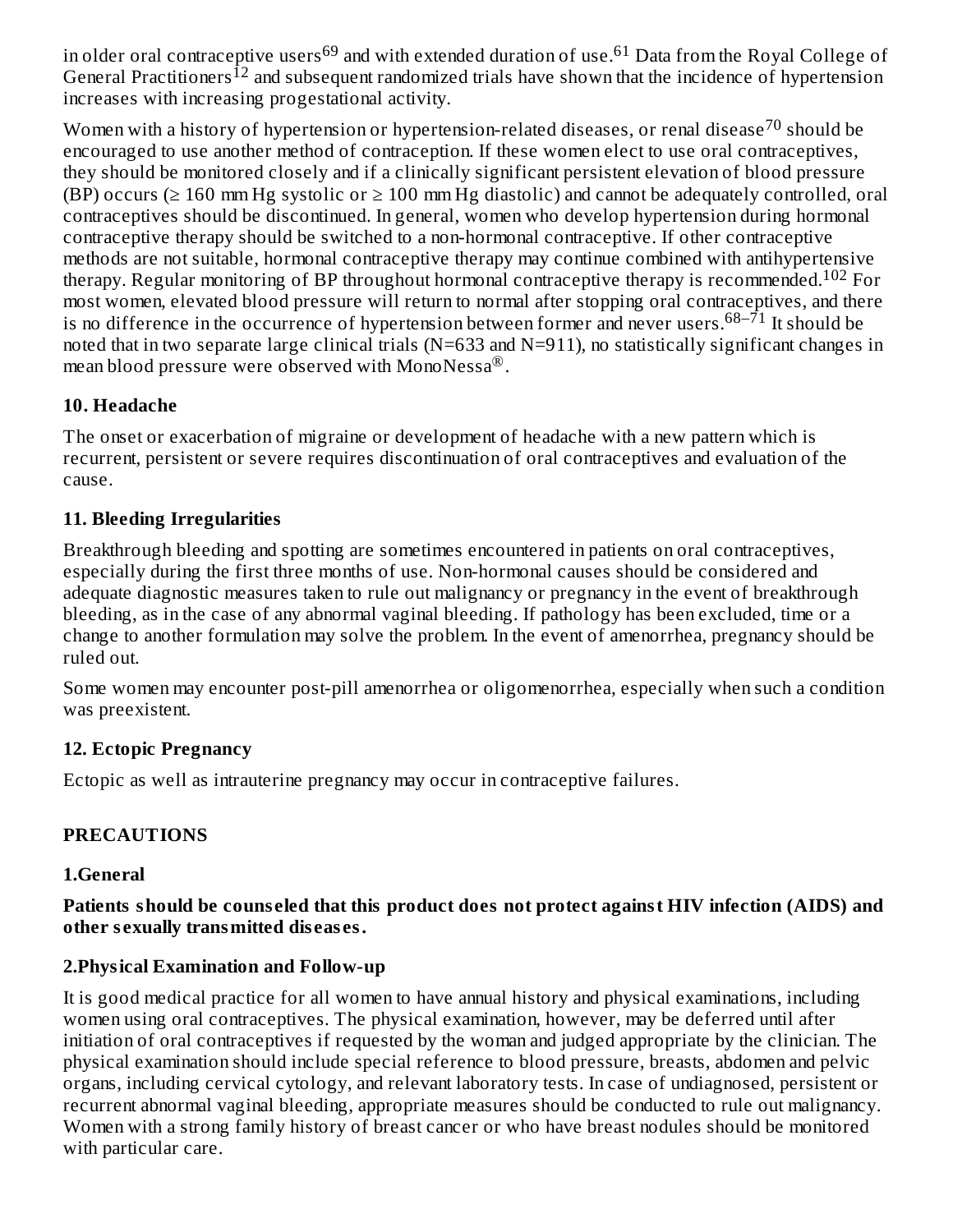# **3.Lipid Disorders**

Women who are being treated for hyperlipidemias should be followed closely if they elect to use oral contraceptives. Some progestogens may elevate LDL levels and may render the control of hyperlipidemias more difficult.

#### **4.Liver Function**

If jaundice develops in any woman receiving such drugs, the medication should be discontinued. Steroid hormones may be poorly metabolized in patients with impaired liver function.

#### **5.Fluid Retention**

Oral contraceptives may cause some degree of fluid retention. They should be prescribed with caution, and only with careful monitoring, in patients with conditions which might be aggravated by fluid retention.

#### **6. Emotional Disorders**

Women with a history of depression should be carefully observed and the drug discontinued if depression recurs to a serious degree.

# **7.Contact Lens es**

Contact lens wearers who develop visual changes or changes in lens tolerance should be assessed by an ophthalmologist.

# **8.Drug Interactions**

Consult the labeling of concurrently-used drugs to obtain further information about interactions with hormonal contraceptives or the potential for enzyme alterations.

# **Effects of Other Drugs on Combined Hormonal Contraceptives**

#### *Substances decreasing the plasma concentrations of COCs and potentially diminishing the efficacy of COCs*

Drugs or herbal products that induce certain enzymes, including cytochrome P450 3A4 (CYP3A4), may decrease the plasma concentrations of COCs and potentially diminish the effectiveness of CHCs or increase breakthrough bleeding. Some drugs or herbal products that may decrease the effectiveness of hormonal contraceptives include phenytoin, barbiturates, carbamazepine, bosentan, felbamate, griseofulvin, oxcarbazepine, rifampicin, topiramate, rifabutin, rufinamide, aprepitant, and products containing St. John's wort. Interactions between hormonal contraceptives and other drugs may lead to breakthrough bleeding and/or contraceptive failure. Counsel women to use an alternative method of contraception or a back-up method when enzyme inducers are used with CHCs, and to continue back-up contraception for 28 days after discontinuing the enzyme inducer to ensure contraceptive reliability.

# *Substances increasing the plasma concentrations of COCs*

Co-administration of atorvastatin or rosuvastatin and certain COCs containing EE increase AUC values for EE by approximately 20–25%. Ascorbic acid and acetaminophen may increase plasma EE concentrations, possibly by inhibition of conjugation. CYP3A4 inhibitors such as itraconazole, voriconazole, fluconazole, grapefruit juice, or ketoconazole may increase plasma hormone concentrations.

#### *Human immunodeficiency virus (HIV)/ Hepatitis C virus (HCV) protease inhibitors and non-nucleoside reverse transcriptase inhibitors*

Significant changes (increase or decrease) in the plasma concentrations of estrogen and/or progestin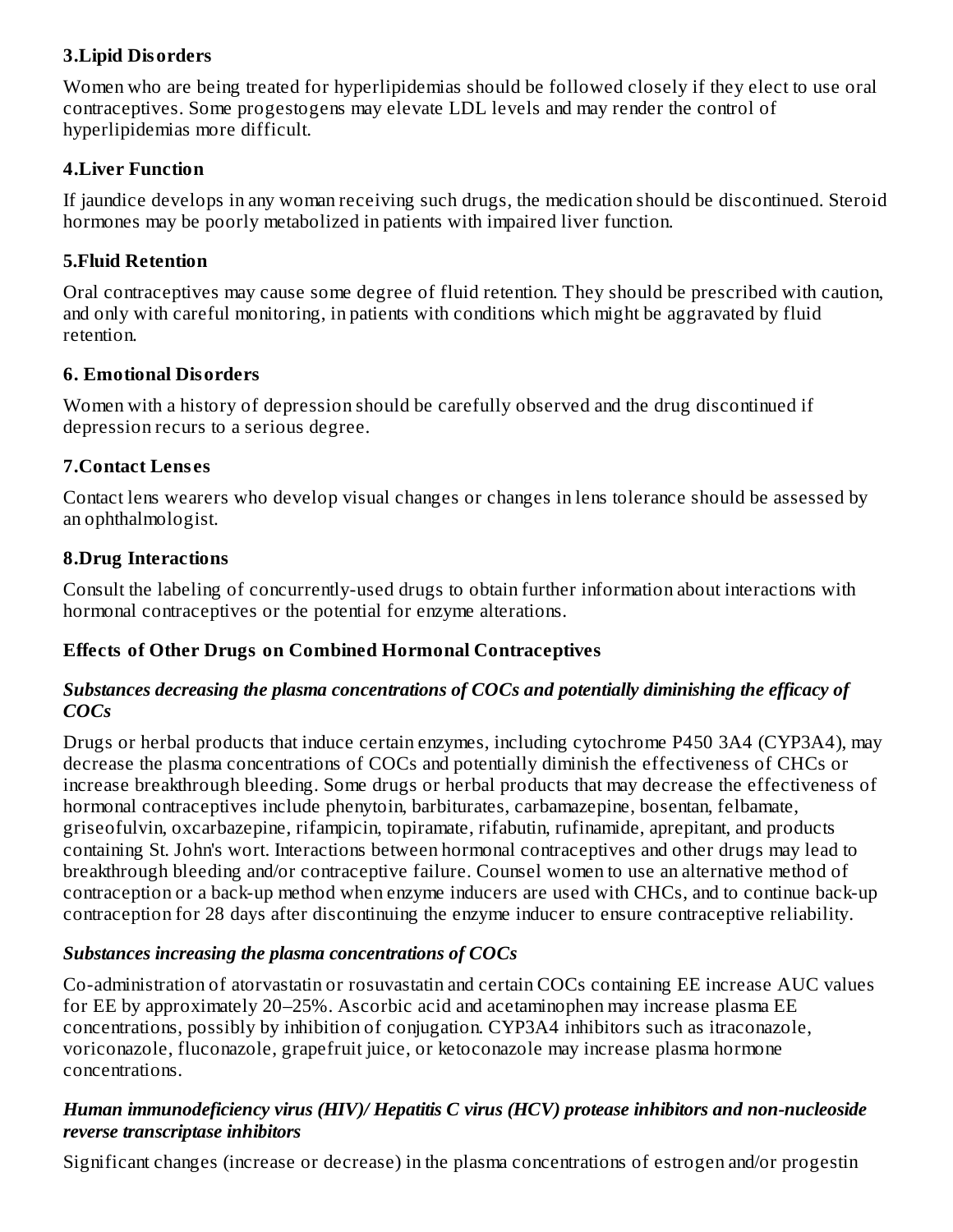have been noted in some cases of co-administration with HIV protease inhibitors (decrease [e.g., nelfinavir, ritonavir, darunavir/ritonavir, (fos)amprenavir/ritonavir, lopinavir/ritonavir, and tipranavir/ritonavir] or increase [e.g., indinavir and atazanavir/ritonavir]) /HCV protease inhibitors (decrease [e.g., boceprevir and telaprevir]) or with non-nucleoside reverse transcriptase inhibitors (decrease [e.g., nevirapine] or increase [e.g., etravirine]).

#### **Colesevelam**

Colesevelam, a bile acid sequestrant, given together with a combination oral hormonal contraceptive, has been shown to significantly decrease the AUC of EE. A drug interaction between the contraceptive and colesevelam was decreased when the two drug products were given 4 hours apart.

# **Effects of Combined Hormonal Contraceptives on Other Drugs**

COCs containing EE may inhibit the metabolism of other compounds (e.g., cyclosporine, prednisolone, theophylline, tizanidine, and voriconazole) and increase their plasma concentrations. COCs have been shown to decrease plasma concentrations of acetaminophen, clofibric acid, morphine, salicylic acid, temazepam and lamotrigine. Significant decrease in plasma concentration of lamotrigine has been shown, likely due to induction of lamotrigine glucuronidation. This may reduce seizure control; therefore, dosage adjustments of lamotrigine may be necessary.

Women on thyroid hormone replacement therapy may need increased doses of thyroid hormone because serum concentrations of thyroid-binding globulin increases with use of COCs.

# **9.Interactions with Laboratory Tests**

Certain endocrine and liver function tests and blood components may be affected by oral contraceptives:

- Increased prothrombin and factors VII, VIII, IX, and X; decreased antithrombin 3; increased norepinephrine-induced platelet aggregability.
- Increased thyroid binding globulin (TBG) leading to increased circulating total thyroid hormone, as measured by protein-bound iodine (PBI), T4 by column or by radioimmunoassay. Free T3 resin uptake is decreased, reflecting the elevated TBG, free T4 concentration is unaltered.
- Other binding proteins may be elevated in serum.
- Sex hormone binding globulins are increased and result in elevated levels of total circulating sex steroids; however, free or biologically active levels either decrease or remain unchanged.
- Triglycerides may be increased and levels of various other lipids and lipoproteins may be affected.
- Glucose tolerance may be decreased.
- Serum folate levels may be depressed by oral contraceptive therapy. This may be of clinical significance if a woman becomes pregnant shortly after discontinuing oral contraceptives.

# **10.Carcinogenesis**

See WARNINGS.

# **11.Pregnancy**

# **Pregnancy Category X**

See CONTRAINDICATIONS and WARNINGS.

# **12.Nursing Mothers**

Small amounts of oral contraceptive steroids have been identified in the milk of nursing mothers and a few adverse effects on the child have been reported, including jaundice and breast enlargement. In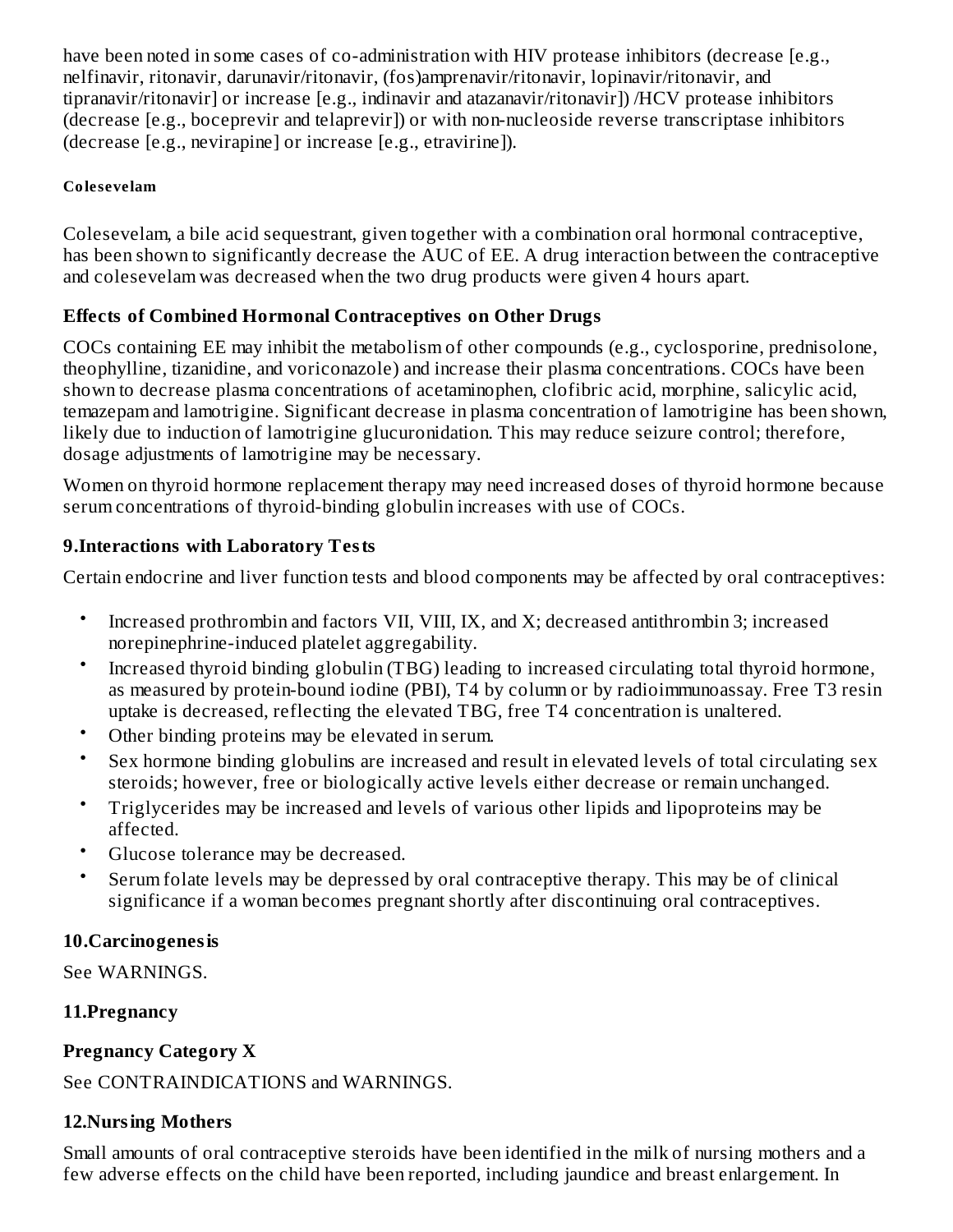addition, combination oral contraceptives given in the postpartum period may interfere with lactation by decreasing the quantity and quality of breast milk. If possible, the nursing mother should be advised not to use combination oral contraceptives but to use other forms of contraception until she has completely weaned her child.

#### **13.Pediatric Us e**

Safety and efficacy of MonoNessa $^\circledR$  has been established in women of reproductive age. Safety and efficacy are expected to be the same for postpubertal adolescents under the age of 16 and for users 16 years and older. Use of this product before menarche is not indicated.

# **14.Geriatric Us e**

This product has not been studied in women over 65 years of age and is not indicated in this population.

# **INFORMATION FOR THE PATIENT**

See Patient Labeling printed below.

#### **ADVERSE REACTIONS**

An increased risk of the following serious adverse reactions has been associated with the use of oral contraceptives (see WARNINGS).

- Thrombophlebitis and venous thrombosis with or without embolism
- Arterial thromboembolism
- Pulmonary embolism
- Myocardial infarction
- Cerebral hemorrhage
- Cerebral thrombosis
- Hypertension
- Gallbladder disease
- Hepatic adenomas or benign liver tumors

There is evidence of an association between the following conditions and the use of oral contraceptives:

- Mesenteric thrombosis
- Retinal thrombosis

The following adverse reactions have been reported in patients receiving oral contraceptives and are believed to be drug-related:

- Nausea
- Vomiting
- Gastrointestinal symptoms (such as abdominal cramps and bloating)
- Breakthrough bleeding
- Spotting
- Change in menstrual flow
- Amenorrhea
- Temporary infertility after discontinuation of treatment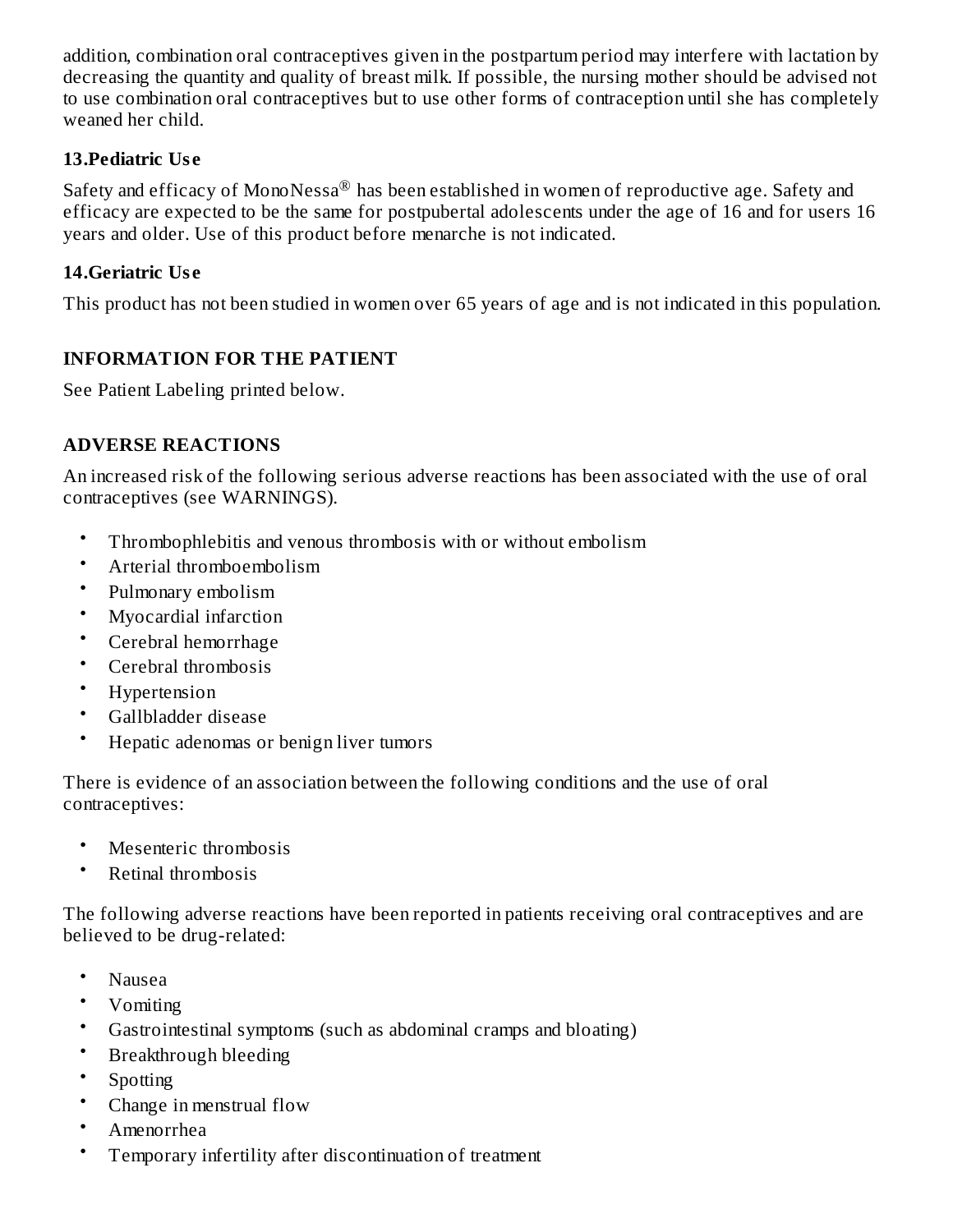- Edema
- Melasma which may persist
- Breast changes: tenderness, enlargement, secretion
- Change in weight (increase or decrease)
- Change in cervical erosion and secretion
- Diminution in lactation when given immediately postpartum
- Cholestatic jaundice
- Migraine
- Allergic reaction, including rash, urticaria, angioedema
- Mental depression
- Reduced tolerance to carbohydrates
- Vaginal candidiasis
- Change in corneal curvature (steepening)
- Intolerance to contact lenses

The following adverse reactions have been reported in users of oral contraceptives and a causal association has been neither confirmed nor refuted:

- Pre-menstrual syndrome
- **Cataracts**
- Changes in appetite
- Cystitis-like syndrome
- Headache
- **Nervousness**
- Dizziness
- Hirsutism
- Loss of scalp hair
- Erythema multiforme
- Erythema nodosum
- Hemorrhagic eruption
- Vaginitis
- Porphyria
- Impaired renal function
- Hemolytic uremic syndrome
- Acne
- Changes in libido
- **Colitis**
- Budd-Chiari Syndrome

The following adverse reactions were also reported in clinical trials or during post-marketing experience: *Infections and Infestations:* vaginal infection, urinary tract infection; *Psychiatric Disorders:* mood altered, anxiety, insomnia; *Gastrointestinal Disorders:* flatulence, pancreatitis, diarrhea, constipation; *Reproductive System and Breast Disorders:* dysmenorrhea; ovarian cyst, vulvovaginal dryness; *Neoplasms Benign, Malignant and Unspecified (Including Cysts and Polyps):* benign breast neoplasm, fibro adenoma of breast, breast cyst; *Nervous System Disorders:* syncope, convulsion, paraesthesia; *Eye Disorders:* visual impairment, dry eye; *Ear and Labyrinth Disorders:* vertigo; *Cardiac Disorders:* tachycardia, palpitations; *Vascular Disorders*: hot flush; *Respiratory, Thoracic and Mediastinal Disorders:* dyspnea; *Hepatobiliary Disorders:* hepatitis; *Skin and Subcutaneous Tissue Disorders:* night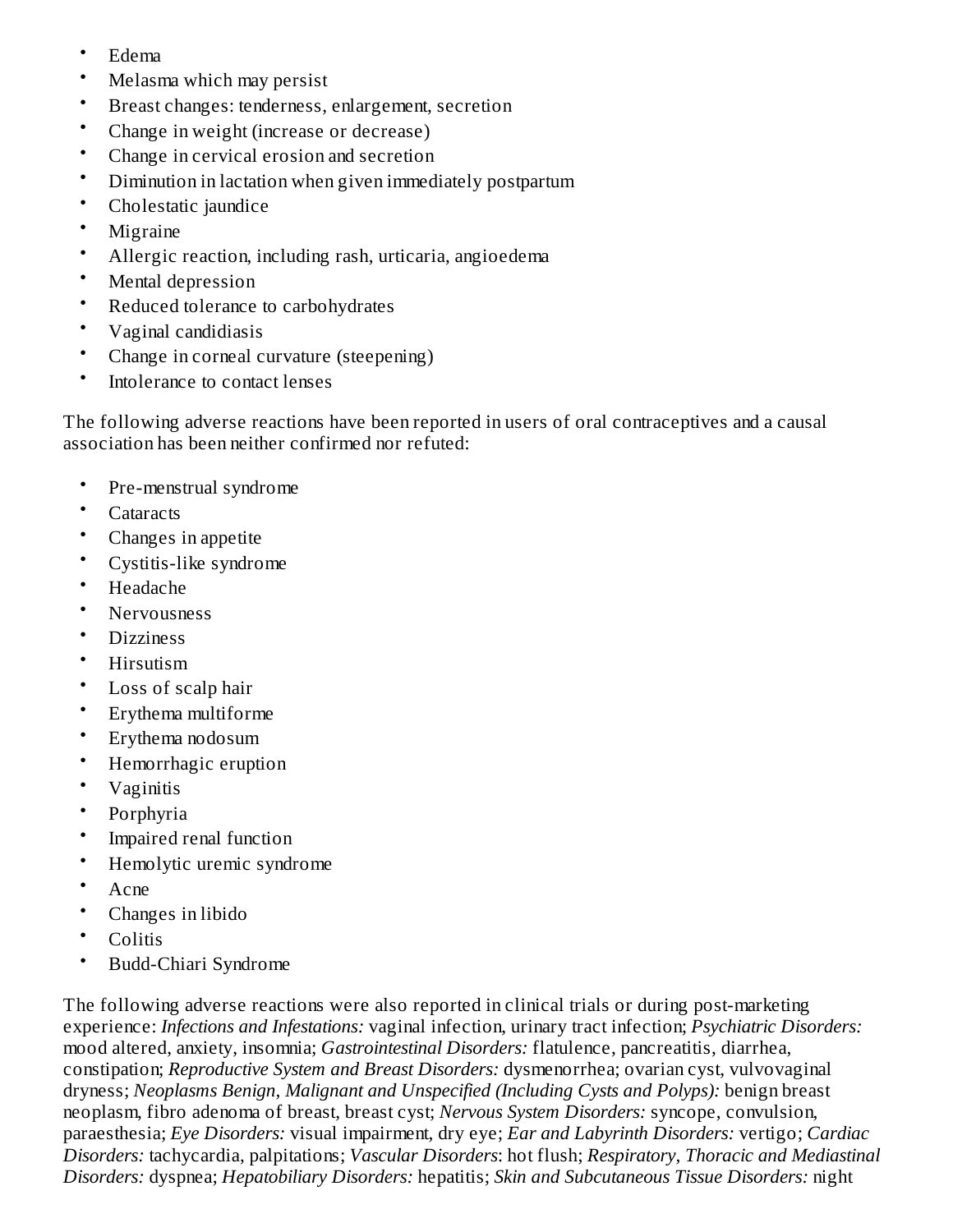sweats, hyperhidrosis, photosensitivity reaction, pruritus; *Musculoskeletal, Connective Tissue, and Bone Disorders:* muscle spasms, pain in extremity, myalgia, back pain; *General Disorders and Administration Site Conditions:* chest pain, asthenic conditions.

# **OVERDOSAGE**

Serious ill effects have not been reported following acute ingestion of large doses of oral contraceptives by young children. Overdosage may cause nausea and withdrawal bleeding may occur in females.

## **NON-CONTRACEPTIVE HEALTH BENEFITS**

The following non-contraceptive health benefits related to the use of combination oral contraceptives are supported by epidemiological studies which largely utilized oral contraceptive formulations containing estrogen doses exceeding 0.035 mg of ethinyl estradiol or 0.05 mg mestranol. 73–78

Effects on menses:

- increased menstrual cycle regularity
- decreased blood loss and decreased incidence of iron deficiency anemia
- decreased incidence of dysmenorrhea

Effects related to inhibition of ovulation:

- decreased incidence of functional ovarian cysts
- decreased incidence of ectopic pregnancies

Other effects:

- decreased incidence of fibroadenomas and fibrocystic disease of the breast
- decreased incidence of acute pelvic inflammatory disease
- decreased incidence of endometrial cancer
- decreased incidence of ovarian cancer

# **DOSAGE AND ADMINISTRATION**

#### **Oral Contraception**

To achieve maximum contraceptive effectiveness, MonoNessa $^\circledR$  must be taken exactly as directed and at intervals not exceeding 24 hours. The possibility of ovulation and conception prior to initiation of medication should be considered. MonoNessa $^\circledR$  is available in a blister card with a tablet dispenser which is preset for a Sunday Start. Day 1 Start is also provided.

#### **Sunday Start**

When taking MonoNessa $^\circledR$ , the first blue "active" tablet should be taken on the first Sunday after menstruation begins. If the period begins on Sunday, the first tablet should be taken that day. Take one active tablet daily for 21 days followed by one dark green inactive tablet daily for 7 days. After 28 tablets have been taken, a new course is started the next day (Sunday). For the first cycle of a Sunday Start regimen, another method of contraception should be used until after the first 7 consecutive days of administration.

If the patient misses one (1) active tablet in Weeks 1, 2, or 3, the tablet should be taken as soon as she remembers. If the patient misses two (2) active tablets in Week 1 or Week 2, the patient should take two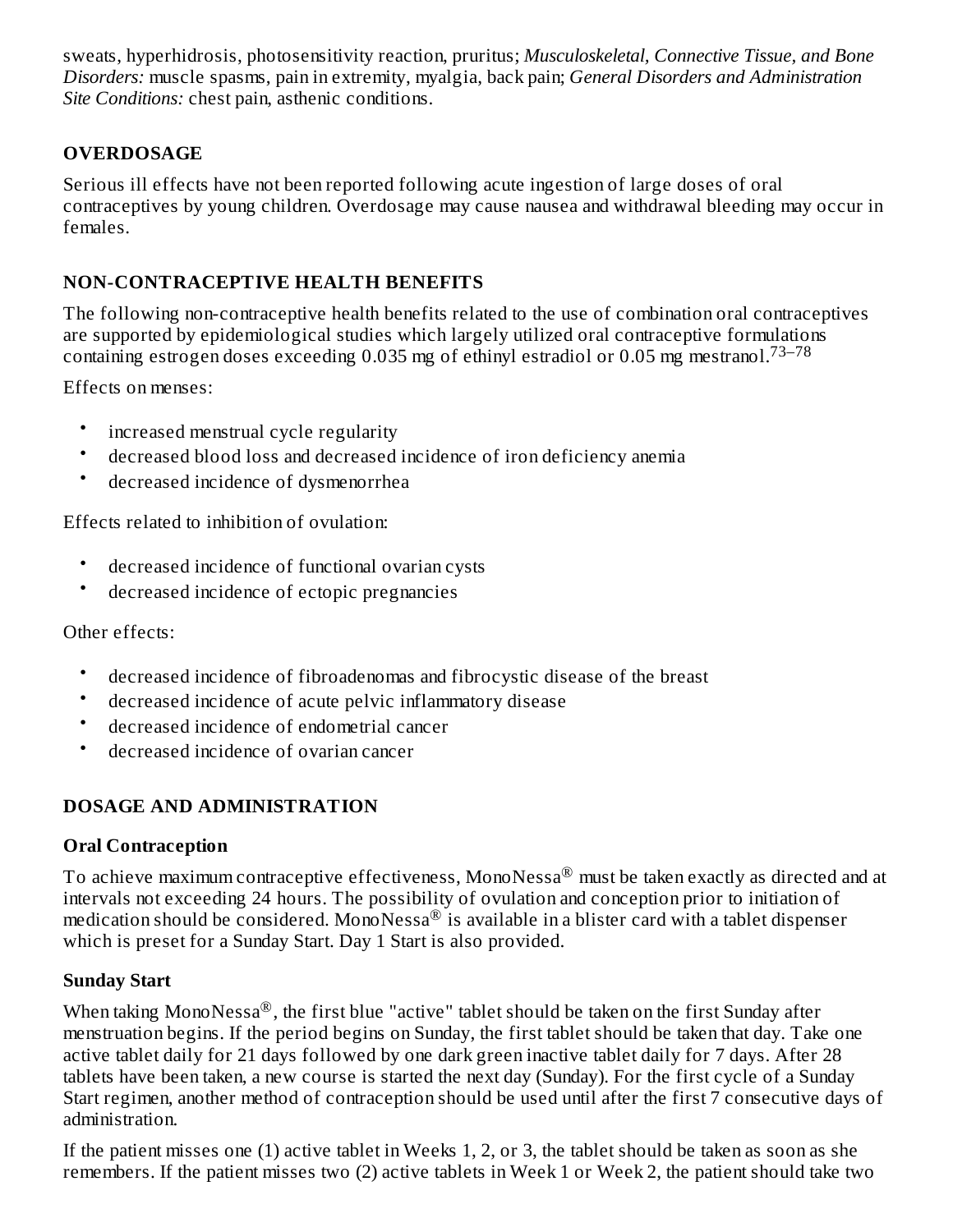(2) tablets the day she remembers and two (2) tablets the next day; and then continue taking one (1) tablet a day until she finishes the pack. The patient should be instructed to use a back-up method of birth control such as a condom or spermicide if she has sex in the seven (7) days after missing pills. If the patient misses two (2) active tablets in the third week or misses three (3) or more active tablets in a row, the patient should continue taking one tablet every day until Sunday. On Sunday the patient should throw out the rest of the pack and start a new pack that same day. The patient should be instructed to use a back-up method of birth control if she has sex in the seven (7) days after missing pills.

Complete instructions to facilitate patient counseling on proper pill usage may be found in the Detailed Patient Labeling ("How to Take the Pill" section).

# **Day 1 Start**

The dosage of MonoNessa $^\circledR$  for the initial cycle of therapy is one blue "active" tablet administered daily from the 1st day through the 21st day of the menstrual cycle, counting the first day of menstrual flow as "Day 1" followed by one dark green inactive tablet daily for 7 days. Tablets are taken without interruption for 28 days. After 28 tablets have been taken, a new course is started the next day.

If the patient misses one (1) active tablet in Weeks 1, 2, or 3, the tablet should be taken as soon as she remembers. If the patient misses two (2) active tablets in Week 1 or Week 2, the patient should take two (2) tablets the day she remembers and two (2) tablets the next day; and then continue taking one (1) tablet a day until she finishes the pack. The patient should be instructed to use a back-up method of birth control such as a condom or spermicide if she has sex in the seven (7) days after missing pills. If the patient misses two (2) active tablets in the third week or misses three (3) or more active tablets in a row, the patient should throw out the rest of the pack and start a new pack that same day. The patient should be instructed to use a back-up method of birth control if she has sex in the seven (7) days after missing pills.

Complete instructions to facilitate patient counseling on proper pill usage may be found in the Detailed Patient Labeling ("How to Take the Pill" section).

The use of MonoNessa $^\circledR$  for contraception may be initiated 4 weeks postpartum in women who elect not to breastfeed. When the tablets are administered during the postpartum period, the increased risk of thromboembolic disease associated with the postpartum period must be considered. (See CONTRAINDICATIONS and WARNINGS concerning thromboembolic disease. See also PRECAUTIONS: Nursing Mothers.) The possibility of ovulation and conception prior to initiation of medication should be considered.

(See Discussion of Dose-Related Risk of Vascular Disease from Oral Contraceptives.)

# **ADDITIONAL INSTRUCTIONS**

Breakthrough bleeding, spotting, and amenorrhea are frequent reasons for patients discontinuing oral contraceptives. In breakthrough bleeding, as in all cases of irregular bleeding from the vagina, nonfunctional causes should be borne in mind. In undiagnosed persistent or recurrent abnormal bleeding from the vagina, adequate diagnostic measures are indicated to rule out pregnancy or malignancy. If pathology has been excluded, time or a change to another formulation may solve the problem. Changing to an oral contraceptive with a higher estrogen content, while potentially useful in minimizing menstrual irregularity, should be done only if necessary since this may increase the risk of thromboembolic disease.

Use of oral contraceptives in the event of a missed menstrual period:

- If the patient has not adhered to the prescribed schedule, the possibility of pregnancy should be considered at the time of the first missed period and oral contraceptive use should be discontinued if pregnancy is confirmed.
- If the patient has adhered to the prescribed regimen and misses two consecutive periods,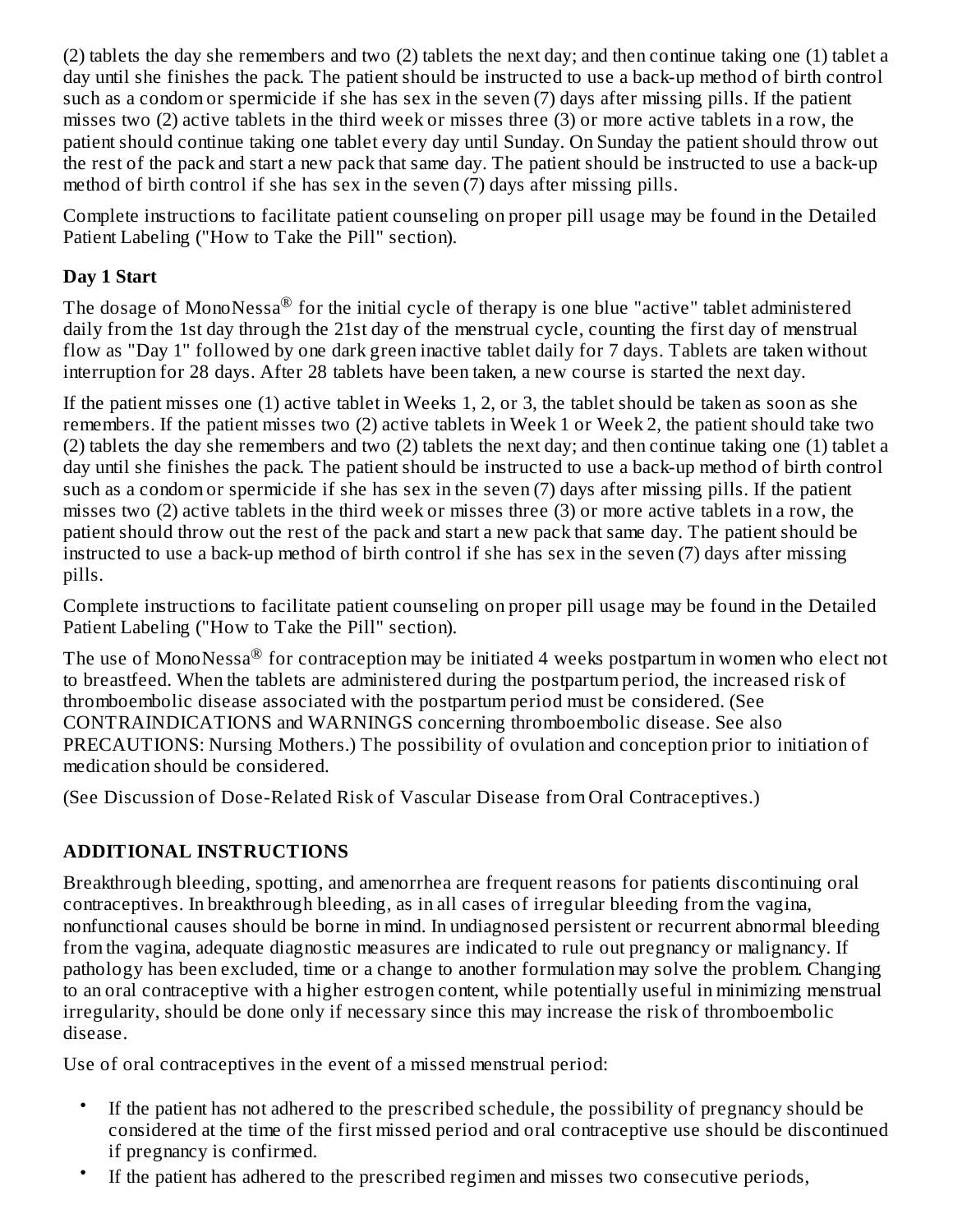pregnancy should be ruled out.

# **HOW SUPPLIED**

MonoNessa $^\circledR$  is available in a blister card (NDC 63187-054-28) with a tablet dispenser (unfilled). The blister card contains 28 tablets as follows: 21 blue tablets containing 0.250 mg of the progestational compound, norgestimate, together with 0.035 mg of the estrogenic compound, ethinyl estradiol, which are unscored with "WPI" debossed on one side and "526" debossed on the opposite side, and 7 dark green tablets containing inert ingredients, which are unscored with "WPI" debossed on one side and "P:" debossed on the opposite side.

0.250/0.035 mg tablets - Blue, round, biconvex, coated tablet imprinted "WPI" on one side and "526" on the other side of the tablet.

Each dark green reminder pill is a round, biconvex, coated tablet imprinted "WPI" on one side and "P" on the other side.

Keep out of reach of children.

Store at 25 $\degree$  C (77 $\degree$ F); excursions permitted to 15 $\degree$  – 30 $\degree$  C (59 $\degree$  – 86 $\degree$ F).

Protect from light.

# **REFERENCES**

- Trussell J. Contraceptive efficacy. In Hatcher RA, Trussell J, Stewart F, Cates W, Stewart GK, Kowal D, Guest F, Contraceptive Technology: Seventeenth Revised Edition. New York NY: Irvington Publishers, 1998.
- Stadel BV, Oral contraceptives and cardiovascular disease. (Pt.1). N Engl J Med 1981; 305:612– 618.
- Stadel BV, Oral contraceptives and cardiovascular disease. (Pt.2). N Engl J Med 1981; 305:672– 677.
- Adam SA, Thorogood M. Oral contraception and myocardial infarction revisited: the effects of new preparations and prescribing patterns. Br J Obstet Gynaecol 1981; 88:838–845.
- Mann Jl, Inman WH. Oral contraceptives and death from myocardial infarction. Br Med J 1975; 2(5965):245–248.
- Mann Jl, Vessey MP, Thorogood M, Doll R. Myocardial infarction in young women with special reference to oral contraceptive practice. Br Med J 1975; 2(5956):241–245.
- Royal College of General Practitioners' Oral Contraception Study: further analyses of mortality in oral contraceptive users. Lancet 1981; 1:541–546.
- Slone D, Shapiro S, Kaufman DW, Rosenberg L, Miettinen OS, Stolley PD. Risk of myocardial infarction in relation to current and discontinued use of oral contraceptives. N Engl J Med 1981;305:420–424.
- Vessey MP. Female hormones and vascular disease-an epidemiological overview. Br J Fam Plann 1980; 6(Supplement): 1–12.
- Russell-Briefel RG, Ezzati TM, Fulwood R, Perlman JA, Murphy RS. Cardiovascular risk status and oral contraceptive use, United States, 1976–80. Prevent Med 1986; 15:352–362.
- Goldbaum GM, Kendrick JS, Hogelin GC, Gentry EM. The relative impact of smoking and oral contraceptive use on women in the United States. JAMA 1987; 258:1339–1342.
- Layde PM, Beral V. Further analyses of mortality in oral contraceptive users: Royal College of General Practitioners' Oral Contraception Study. (Table 5) Lancet 1981; 1:541–546.
- Knopp RH. Arteriosclerosis risk: the roles of oral contraceptives and postmenopausal estrogens. J Reprod Med 1986; 31(9) (Supplement):913–921.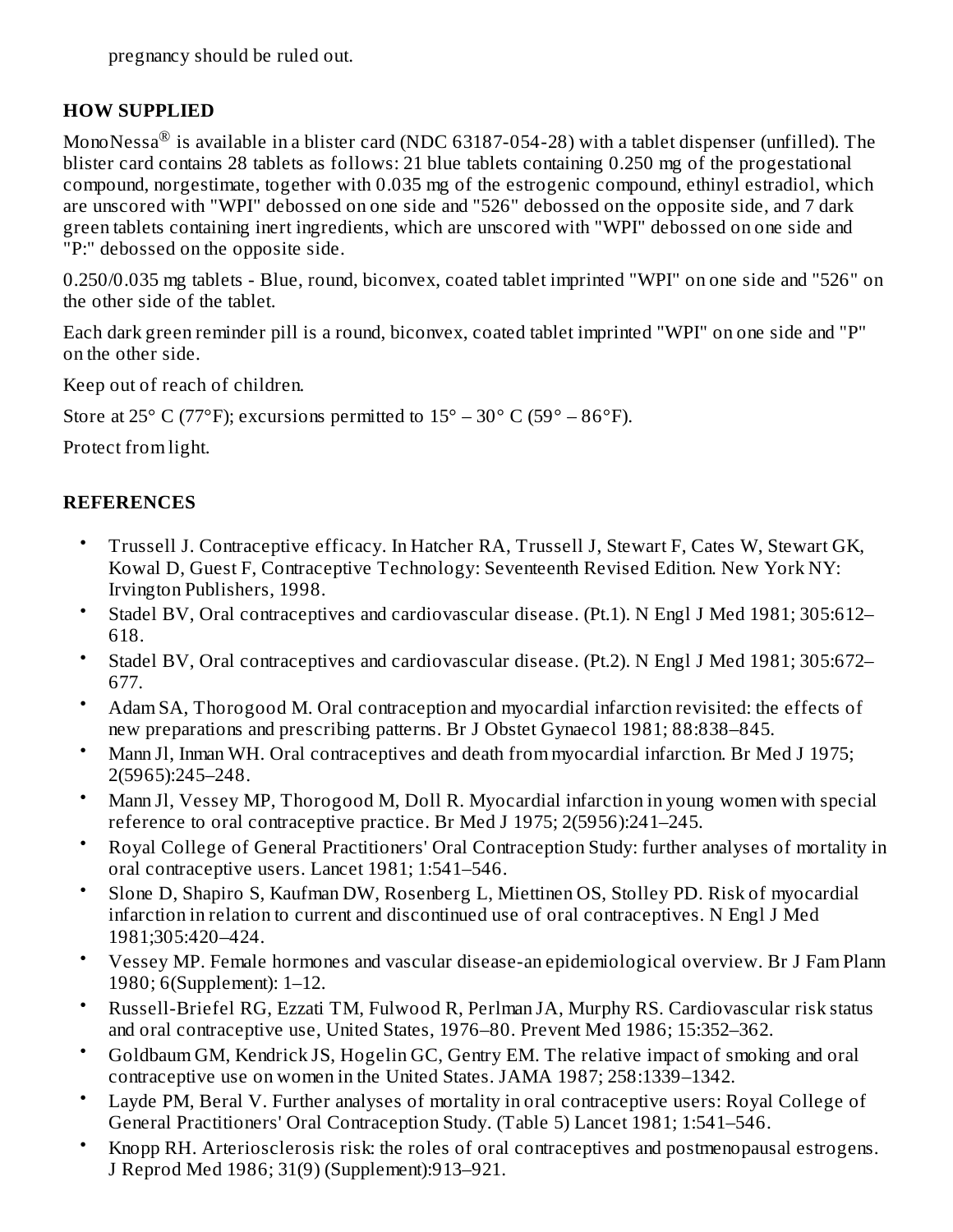- Krauss RM, Roy S, Mishell DR, Casagrande J, Pike MC. Effects of two low-dose oral contraceptives on serum lipids and lipoproteins: Differential changes in high-density lipoproteins subclasses. Am J Obstet 1983; 145:446–452.
- Wahl P, Walden C, Knopp R, Hoover J, Wallace R, Heiss G, Rifkind B. Effect of estrogen/progestin potency on lipid/lipoprotein cholesterol. N Engl J Med 1983; 308:862–867.
- Wynn V, Niththyananthan R. The effect of progestin in combined oral contraceptives on serum lipids with special reference to high density lipoproteins. Am J Obstet Gynecol 1982;142:766– 771.
- Wynn V, Godsland I. Effects of oral contraceptives on carbohydrate metabolism. J Reprod Med 1986;31(9)(Supplement):892–897.
- LaRosa JC. Atherosclerotic risk factors in cardiovascular disease. J Reprod Med 1986;31(9)(Supplement):906–912.
- Inman WH, Vessey MP. Investigation of death from pulmonary, coronary, and cerebral thrombosis and embolism in women of child-bearing age. Br Med J 1968;2(5599):193–199.
- Maguire MG, Tonascia J, Sartwell PE, Stolley PD, Tockman MS. Increased risk of thrombosis due to oral contraceptives: a further report. Am J Epidemiol 1979;110(2):188–195.
- Petitti DB, Wingerd J, Pellegrin F, Ramacharan S. Risk of vascular disease in women: smoking, oral contraceptives, noncontraceptive estrogens, and other factors. JAMA 1979;242:1150–1154.
- Vessey MP, Doll R, Investigation of relation between use of oral contraceptives and thromboembolic disease. Br Med J 1968;2(5599):199–205.
- Vessey MP, Doll R. Investigation of relation between use of oral contraceptives and thromboembolic disease. A further report. Br Med J 1969; 2(5658):651–657.
- Porter JB, Hunter JR, Danielson DA, Jick H, Stergachis A. Oral contraceptives and non-fatal vascular disease - recent experience. Obstet Gynecol 1982;59(3):299–302.
- Vessey M, Doll R, Peto R, Johnson B, Wiggins P. A long-term follow-up study of women using different methods of contraception: an interim report. J Biosocial Sci 1976;8:375–427.
- Royal College of General Practitioners: Oral Contraceptives, venous thrombosis, and varicose veins. J Royal Coll Gen Pract 1978; 28:393–399.
- Collaborative Group for the Study of Stroke in Young Women: Oral contraception and increased risk of cerebral ischemia or thrombosis. N Engl J Med 1973;288:871–878.
- Petitti DB, Wingerd J. Use of oral contraceptives, cigarette smoking, and risk of subarachnoid hemorrhage. Lancet 1978;2:234–236.
- Inman WH. Oral contraceptives and fatal subarachnoid hemorrhage. Br Med J 1979;2(6203):1468– 1470.
- Collaborative Group for the Study of Stroke in Young Women: Oral Contraceptives and stroke in young women: associated risk factors. JAMA 1975; 231:718–722.
- Inman WH, Vessey MP, Westerholm B, Engelund A. Thromboembolic disease and the steroidal content of oral contraceptives. A report to the Committee on Safety of Drugs. Br Med J 1970;2:203–209.
- Meade TW, Greenberg G, Thompson SG. Progestogens and cardiovascular reactions associated with oral contraceptives and a comparison of the safety of 50- and 35-mcg oestrogen preparations. Br Med J 1980;280(6224):1157–1161.
- Kay CR. Progestogens and arterial disease - evidence from the Royal College of General Practitioners' Study. Am J Obstet Gynecol 1982;142:762–765.
- Royal College of General Practitioners: Incidence of arterial disease among oral contraceptive users. J Royal Coll Gen Pract 1983;33:75–82.
- Ory HW. Mortality associated with fertility and fertility control: 1983. Family Planning Perspectives 1983;15:50–56.
- The Cancer and Steroid Hormone Study of the Centers for Disease Control and the National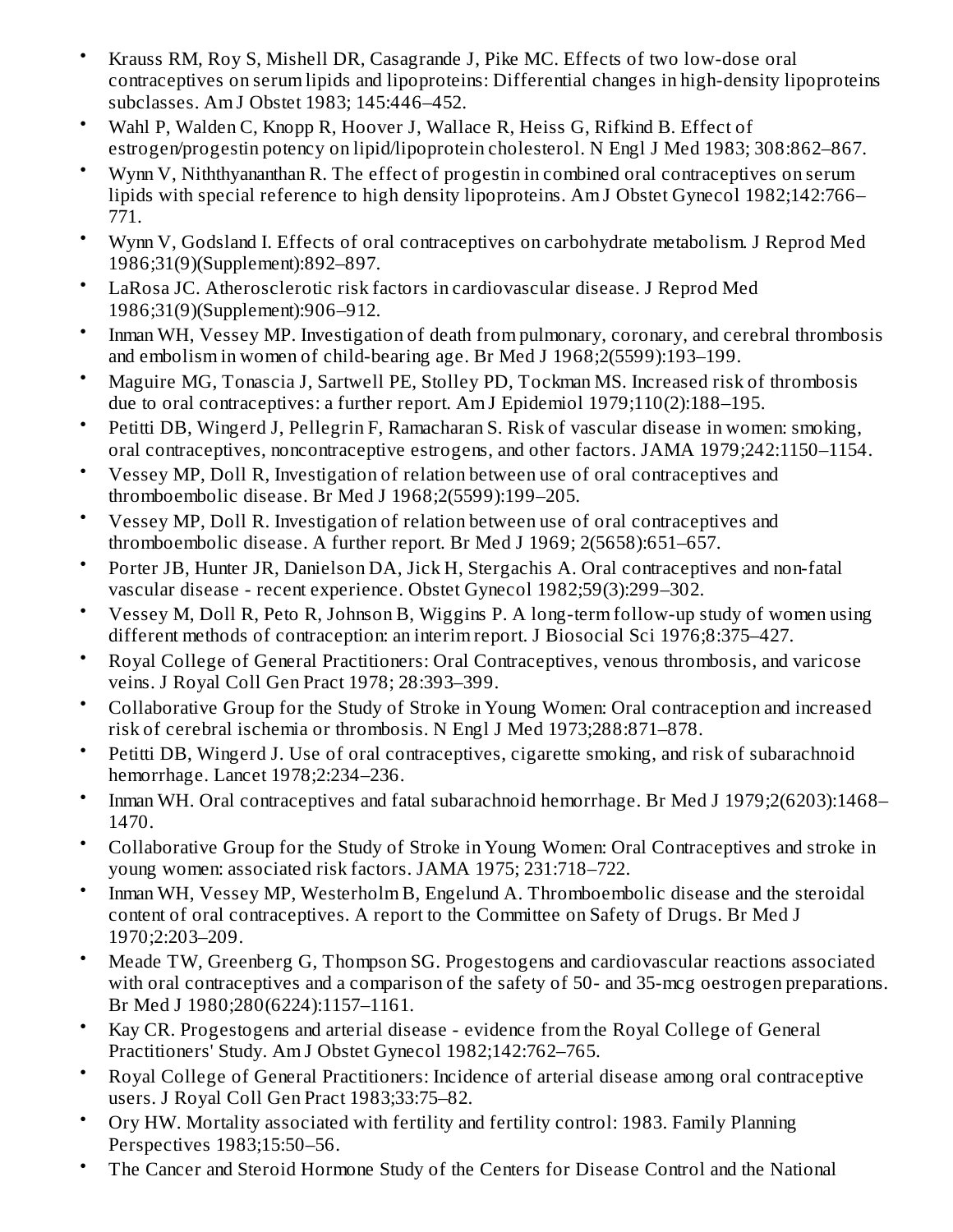Institute of Child Health and Human Development: Oral contraceptive use and the risk of breast cancer. N Engl J Med 1986;315:405–411.

- Pike MC, Henderson BE, Krailo MD, Duke A, Roy S. Breast cancer in young women and use of oral contraceptives: possible modifying effect of formulation and age at use. Lancet 1983;2:926– 929.
- Paul C, Skegg DG, Spears GFS, Kaldor JM. Oral contraceptives and breast cancer: A national study. Br Med J 1986; 293:723–725.
- Miller DR, Rosenberg L, Kaufman DW, Schottenfeld D, Stolley PD, Shapiro S. Breast cancer risk in relation to early oral contraceptive use. Obstet Gynecol 1986;68:863-868.
- Olsson H, Olsson ML, Moller TR, Ranstam J, Holm P. Oral contraceptive use and breast cancer in young women in Sweden (letter). Lancet 1985; 1(8431):748–749.
- McPherson K, Vessey M, Neil A, Doll R, Jones L, Roberts M. Early contraceptive use and breast cancer: Results of another case-control study. Br J Cancer 1987; 56:653–660.
- Huggins GR, Zucker PF. Oral contraceptives and neoplasia: 1987 update. Fertil Steril 1987; 47:733–761.
- McPherson K, Drife JO. The pill and breast cancer: why the uncertainty? Br Med J 1986; 293:709–710.
- Shapiro S. Oral contraceptives - time to take stock. N Engl J Med 1987; 315:450–451.
- Ory H, Naib Z, Conger SB, Hatcher RA, Tyler CW. Contraceptive choice and prevalence of cervical dysplasia and carcinoma in situ. Am J Obstet Gynecol 1976; 124:573–577.
- Vessey MP, Lawless M, McPherson K, Yeates D. Neoplasia of the cervix uteri and contraception: a possible adverse effect of the pill. Lancet 1983; 2:930.
- Brinton LA, Huggins GR, Lehman HF, Malli K, Savitz DA, Trapido E, Rosenthal J, Hoover R. Long term use of oral contraceptives and risk of invasive cervical cancer. Int J Cancer 1986; 38:339–344.
- WHO Collaborative Study of Neoplasia and Steroid Contraceptives: Invasive cervical cancer and combined oral contraceptives. Br Med J 1985; 290:961–965.
- Rooks JB, Ory HW, Ishak KG, Strauss LT, Greenspan JR, Hill AP, Tyler CW. Epidemiology of hepatocellular adenoma: the role of oral contraceptive use. JAMA 1979; 242:644–648.
- Bein NN, Goldsmith HS. Recurrent massive hemorrhage from benign hepatic tumors secondary to oral contraceptives. Br J Surg 1977; 64:433–435.
- Klatskin G. Hepatic tumors: possible relationship to use of oral contraceptives. Gastroenterology 1977; 73:386–394.
- Henderson BE, Preston-Martin S, Edmondson HA, Peters RL, Pike MC. Hepatocellular carcinoma and oral contraceptives. Br J Cancer 1983;48:437–440.
- Neuberger J, Forman D, Doll R, Williams R. Oral contraceptives and hepatocellular carcinoma. Br Med J 1986; 292:1355–1357.
- Forman D, Vincent TJ, Doll R. Cancer of the liver and oral contraceptives. Br Med J 1986; 292:1357–1361.
- Harlap S, Eldor J. Births following oral contraceptive failures. Obstet Gynecol 1980; 55:447– 452.
- Savolainen E, Saksela E, Saxen L. Teratogenic hazards of oral contraceptives analyzed in a national malformation register. Am J Obstet Gynecol 1981: 140:521–524.
- Janerich DT, Piper JM, Glebatis DM. Oral contraceptives and birth defects. Am J Epidemiol 1980; 112:73–79.
- Ferencz C, Matanoski GM, Wilson PD, Rubin JD, Neill CA, Gutberlet R. Maternal hormone therapy and congenital heart disease. Teratology 1980; 21:225–239.
- Rothman KJ, Fyler DC, Goldblatt A, Kreidberg MB. Exogenous hormones and other drug exposures of children with congenital heart disease. Am J Epidemiol 1979; 109:433–439.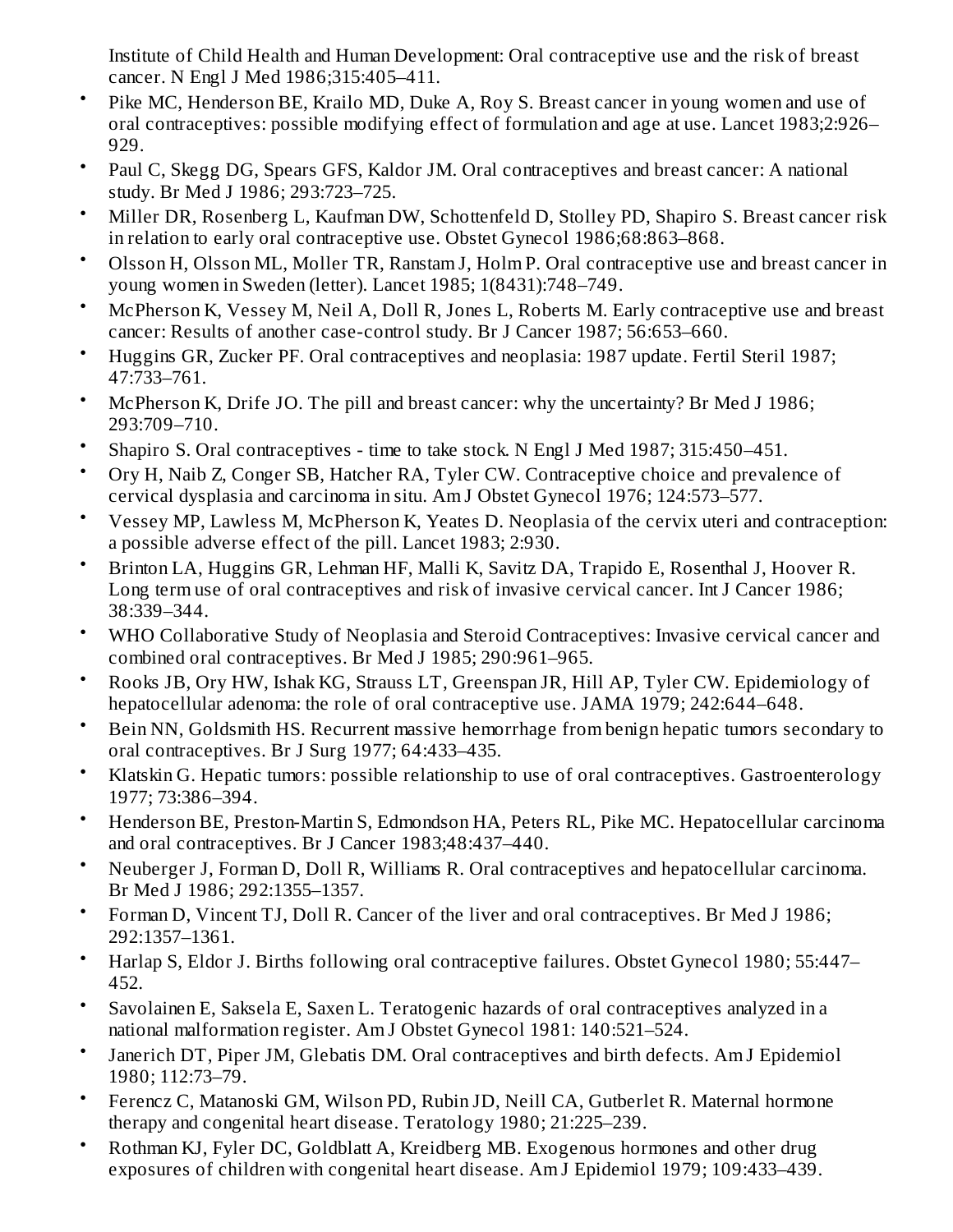- Boston Collaborative Drug Surveillance Program: Oral contraceptives and venous thromboembolic disease, surgically confirmed gallbladder disease, and breast tumors. Lancet 1973; 1:1399–1404.
- Royal College of General Practitioners: Oral contraceptives and health. New York, Pittman 1974.
- Layde PM, Vessey MP, Yeates D. Risk of gallbladder disease: a cohort study of young women attending family planning clinics. J Epidemiol Community Health 1982; 36:274–278.
- Rome Group for Epidemiology and Prevention of Cholelithiasis (GREPCO): Prevalence of gallstone disease in an Italian adult female population. Am J Epidemiol 1984; 119:796–805.
- Storm BL, Tamragouri RT, Morse ML, Lazar EL, West SL, Stolley PD, Jones JK. Oral contraceptives and other risk factors for gallbladder disease. Clin Pharmacol Ther 1986; 39:335– 341.
- Wynn V, Adams PW, Godsland IF, Melrose J, Niththyananthan R, Oakley NW, Seedj A. Comparison of effects of different combined oral contraceptive formulations on carbohydrate and lipid metabolism. Lancet 1979; 1:1045–1049.
- Wynn V. Effect of progesterone and progestins on carbohydrate metabolism. In: Progesterone and Progestin. Bardin CW, Milgrom E, Mauvis-Jarvis P. eds. New York, Raven Press 1983; pp. 395– 410.
- Perlman JA, Roussell-Briefel RG, Ezzati TM, Lieberknecht G. Oral glucose tolerance and the potency of oral contraceptive progestogens. J Chronic Dis 1985;38:857–864.
- Royal College of General Practitioners' Oral Contraception Study: Effect on hypertension and benign breast disease of progestogen component in combined oral contraceptives. Lancet 1977; 1:624.
- Fisch IR, Frank J. Oral contraceptives and blood pressure. JAMA 1977; 237:2499–2503.
- Laragh AJ. Oral contraceptive induced hypertension-nine years later. Am J Obstet Gynecol 1976; 126:141–147.
- Ramcharan S, Peritz E, Pellegrin FA, Williams WT. Incidence of hypertension in the Walnut Creek Contraceptive Drug Study cohort: In: Pharmacology of steroid contraceptive drugs. Garattini S, Berendes HW. Eds. New York, Raven Press, 1977; pp. 277–288, (Monographs of the Mario Negri Institute for Pharmacological Research Milan.)
- Stockley I. Interactions with oral contraceptives. J Pharm 1976;216:140–143.
- The Cancer and Steroid Hormone Study of the Centers for Disease Control and the National Institute of Child Health and Human Development: Oral contraceptive use and the risk of ovarian cancer. JAMA 1983; 249:1596–1599.
- The Cancer and Steroid Hormone Study of the Centers for Disease Control and the National Institute of Child Health and Human Development: Combination oral contraceptive use and the risk of endometrial cancer. JAMA 1987; 257:796–800.
- Ory HW. Functional ovarian cysts and oral contraceptives: negative association confirmed surgically. JAMA 1974; 228:68–69.
- Ory HW, Cole P, MacMahon B, Hoover R. Oral contraceptives and reduced risk of benign breast disease. N Engl J Med 1976; 294:419–422.
- Ory HW. The noncontraceptive health benefits from oral contraceptive use. Fam Plann Perspect 1982; 14:182–184.
- Ory HW, Forrest JD, Lincoln R. Making choices: Evaluating the health risks and benefits of birth control methods. New York, The Alan Guttmacher Institute, 1983; p.1.
- Schlesselman J, Stadel BV, Murray P, Lai S. Breast cancer in relation to early use of oral contraceptives. JAMA 1988; 259:1828–1833.
- Hennekens CH, Speizer FE, Lipnick RJ, Rosner B, Bain C, Belanger C, Stampfer MJ, Willett W, Peto R. A case-control study of oral contraceptive use and breast cancer. JNCI 1984; 72:39–42.
- LaVecchia C, Decarli A, Fasoli M, Franceschi S, Gentile A, Negri E, Parazzini F, Tognoni G.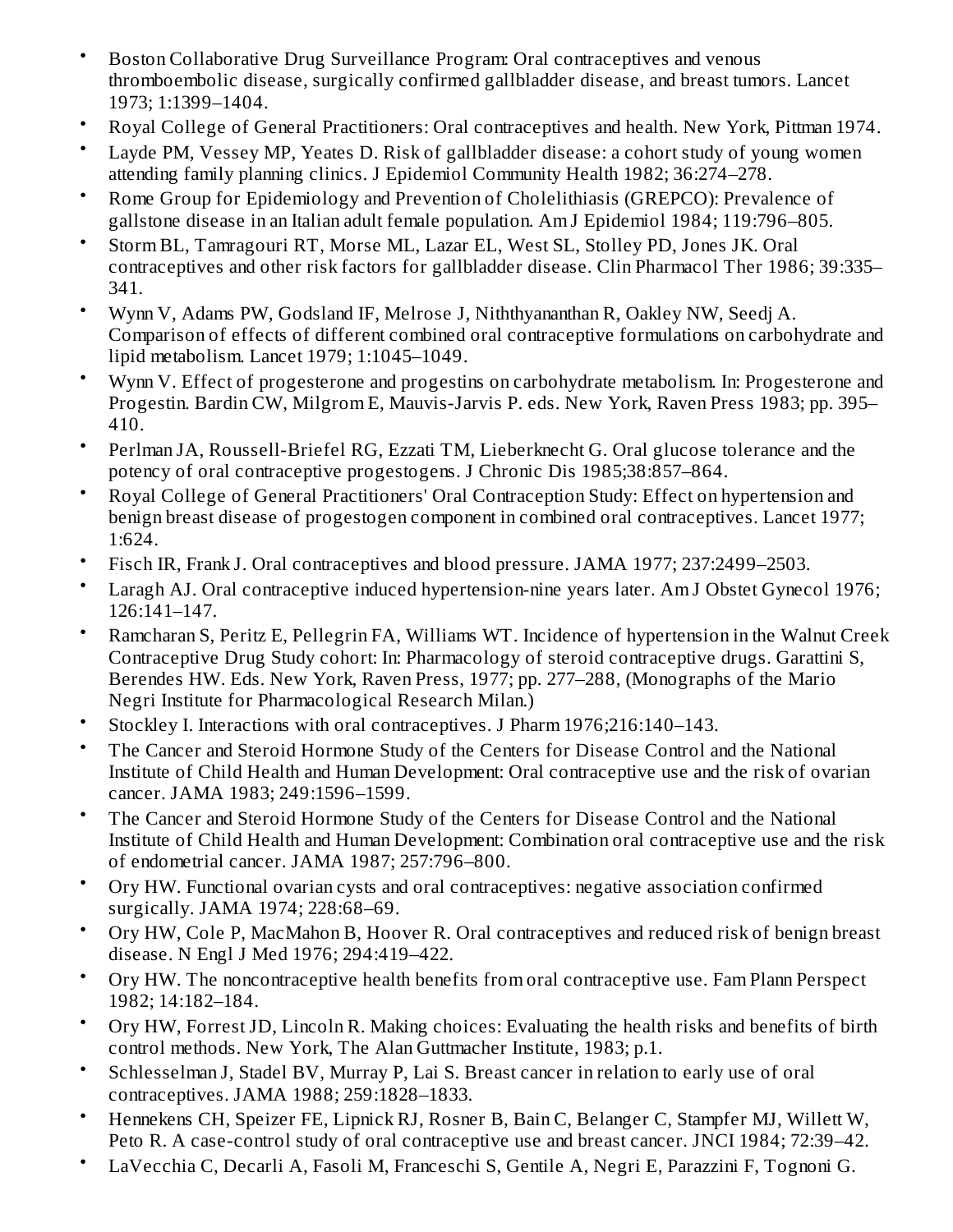Oral contraceptives and cancers of the breast and of the female genital tract. Interim results from a case-control study. Br J Cancer 1986; 54:311–317.

- Meirik O, Lund E, Adami H, Bergstrom R, Christoffersen T, Bergsjo P. Oral contraceptive use and breast cancer in young women. A Joint National Case-control study in Sweden and Norway. Lancet 1986; 11:650–654.
- Kay CR, Hannaford PC. Breast cancer and the pill-A further report from the Royal College of General Practitioners' oral contraception study. Br J Cancer 1988;58:675–680.
- Stadel BV, Lai S, Schlesselman JJ, Murray P. Oral contraceptives and premenopausal breast cancer in nulliparous women. Contraception 1988; 38:287–299.
- Miller DR, Rosenberg L, Kaufman DW, Stolley P, Warshauer ME, Shapiro S. Breast cancer before age 45 and oral contraceptive use: New Findings. Am J Epidemiol 1989; 129:269–280.
- The UK National Case–Control Study Group, Oral contraceptive use and breast cancer risk in young women. Lancet 1989; 1:973–982.
- Schlesselman JJ. Cancer of the breast and reproductive tract in relation to use of oral contraceptives. Contraception 1989; 40:1–38.
- Vessey MP, McPherson K, Villard-Mackintosh L, Yeates D. Oral contraceptives and breast cancer: latest findings in a large cohort study. Br J Cancer 1989; 59:613–617.
- Jick SS, Walker AM, Stergachis A, Jick H. Oral contraceptives and breast cancer. Br J Cancer 1989; 59:618–621.
- Anderson FD, Selectivity and minimal androgenicity of norgestimate in monophasic and triphasic oral contraceptives. Acta Obstet Gynecol Scand 1992; 156 (Supplement):15–21.
- Chapdelaine A, Desmaris J-L, Derman RJ. Clinical evidence of minimal androgenic activity of norgestimate. Int J Fertil 1989; 34(51):347–352.
- Phillips A, Demarest K, Hahn DW, Wong F, McGuire JL. Progestational and androgenic receptor binding affinities and in vivo activities of norgestimate and other progestins. Contraception 1989; 41(4):399–409.
- Phillips A, Hahn DW, Klimek S, McGuire JL. A comparison of the potencies and activities of progestogens used in contraceptives. Contraception 1987; 36(2):181–192.
- Janaud A, Rouffy J, Upmalis D, Dain M-P. A comparison study of lipid and androgen metabolism with triphasic oral contraceptive formulations containing norgestimate or levonorgestrel. Acta Obstet Gynecol Scand 1992; 156 (Supplement):34–38.
- Collaborative Group on Hormonal Factors in Breast Cancer. Breast cancer and hormonal contraceptives: collaborative reanalysis of individual data on 53,297 women with breast cancer and 100,239 women without breast cancer from 54 epidemiological studies. Lancet 1996; 347:1713–1727.
- Palmer JR, Rosenberg L, Kaufman DW, Warshauer ME, Stolley P, Shapiro S. Oral Contraceptive Use and Liver Cancer. Am J Epidemiol 1989;130:878–882.
- Lewis M, Spitzer WO, Heinemann LAJ, MacRae KD, Bruppacher R, Thorogood M on behalf of Transnational Research Group on Oral Contraceptives and Health of Young Women. Third generation oral contraceptives and risk of myocardial infarction: an international case-control study. Br Med J, 1996;312:88–90.
- Improving access to quality care in family planning: Medical eligibility criteria for contraceptive use. Geneva, WHO, Family and Reproductive Health, 1996.
- Bork K, Fischer B, DeWald G. Recurrent episodes of skin angioedema and severe attacks of abdominal pain induced by oral contraceptives or hormone replacement therapy. Am J Med 2003;114:294–298.
- Van Giersbergen PLM, Halabi A, Dingemanse J. Pharmacokinetic interaction between bosentan and the oral contraceptives norethisterone and ethinyl estradiol. Int J Clin Pharmacol Ther 2006;44(3):113–118.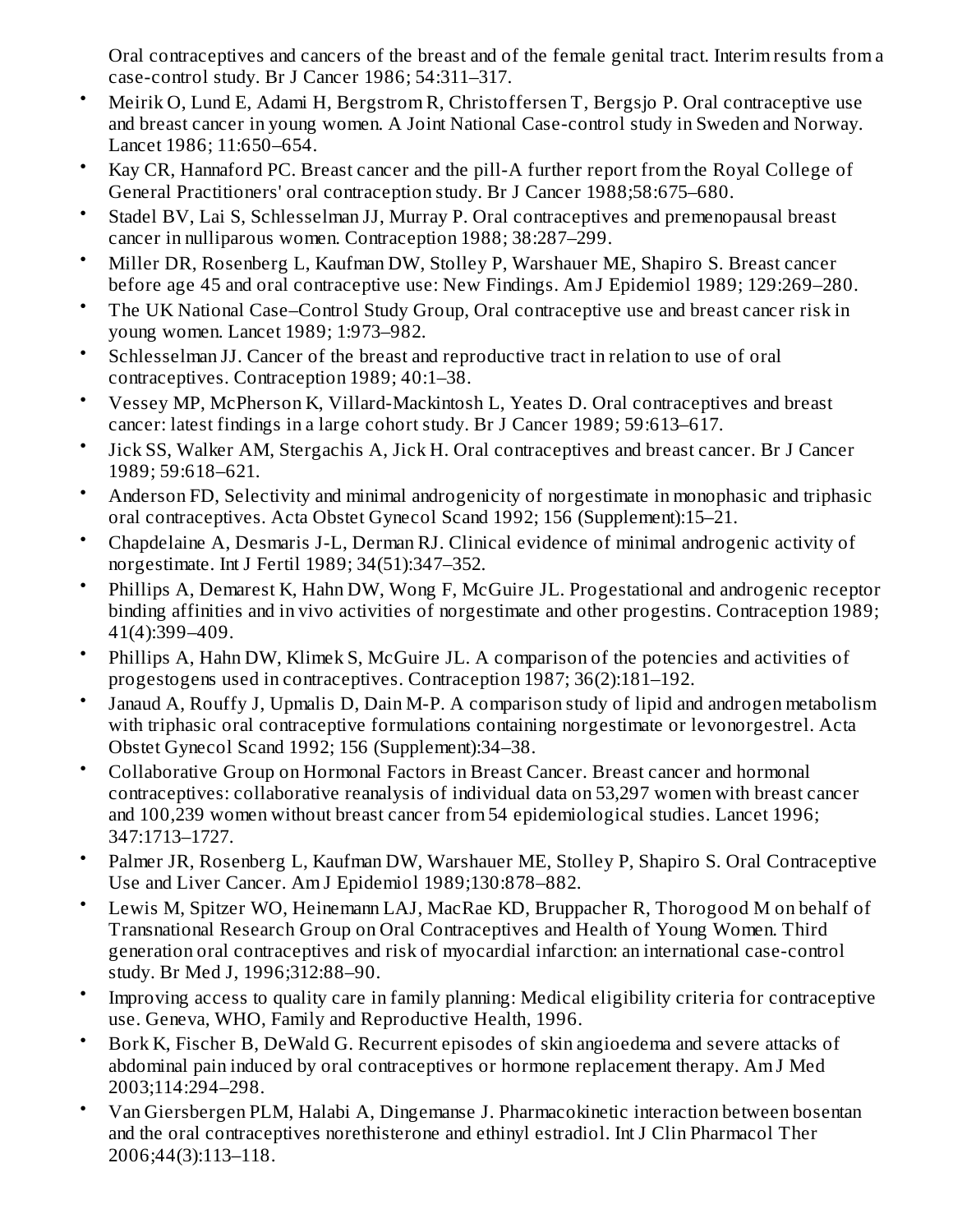- Christensen J, Petrenaite V, Atterman J, et al. Oral contraceptives induce lamotrigine metabolism: evidence from a double-blind, placebo-controlled trial. Epilepsia 2007;48(3):484–489.
- Chobanian et al. Seventh report of the joint national committee on prevention, detection, evaluation, and treatment of high blood pressure. Hypertension 2003;42;1206–1252.
- Brown KS, Armstrong IC, Wang A, Walker JR, Noveck RJ, Swearingen D, Allison M, Kissling JC, Kisicki J, Salazar D. Effect of the bile acid sequestrant colesevelam on the pharmacokinetics of pioglitazone, repaglinide, estrogen estradiol, norethindrone, levothyroxine, and glyburide. J Clin Pharmacol 2010;50:554–565.

#### **INSTRUCTIONS FOR USE**

Open the compact. Place the blister into the compact, with the tablets facing up, so that the V notch in the blister card matches up with the V-shaped post at the top of the compact. Press down firmly on each edge of the blister card and make sure that the edge of the blister card is firmly seated under each of the nibs inside the compact (see picture).

There are 21 blue "active" pills and 7 dark green "reminder" pills.



- If you are to start pill taking on Sunday, take your first blue pill on the first Sunday after your menstrual period begins. If your period begins on Sunday, take your first pill that day. Remove the first pill at the top of the dispenser (Sunday) by pressing the pill through the hole in the bottom of the dispenser.
- If you are to start pill taking on "Day 1," choose a blue pill that corresponds with the day of the week on which you are taking the first pill. Remove that blue pill by pressing the pill through the hole in the bottom of the dispenser.
- Continue taking one pill daily, clockwise, until no pills remain in the outer ring.
- The next day take the dark green pill from the inner ring that corresponds with the day of the week it happens to be. Take a dark green pill each day until all seven pills are taken. During this time your period should begin.

After you have taken all the dark green pills, begin a new blister card (see Step 1 above in "Instructions for Use") and take the first blue "active" pill on the next day, even if your period is not yet over.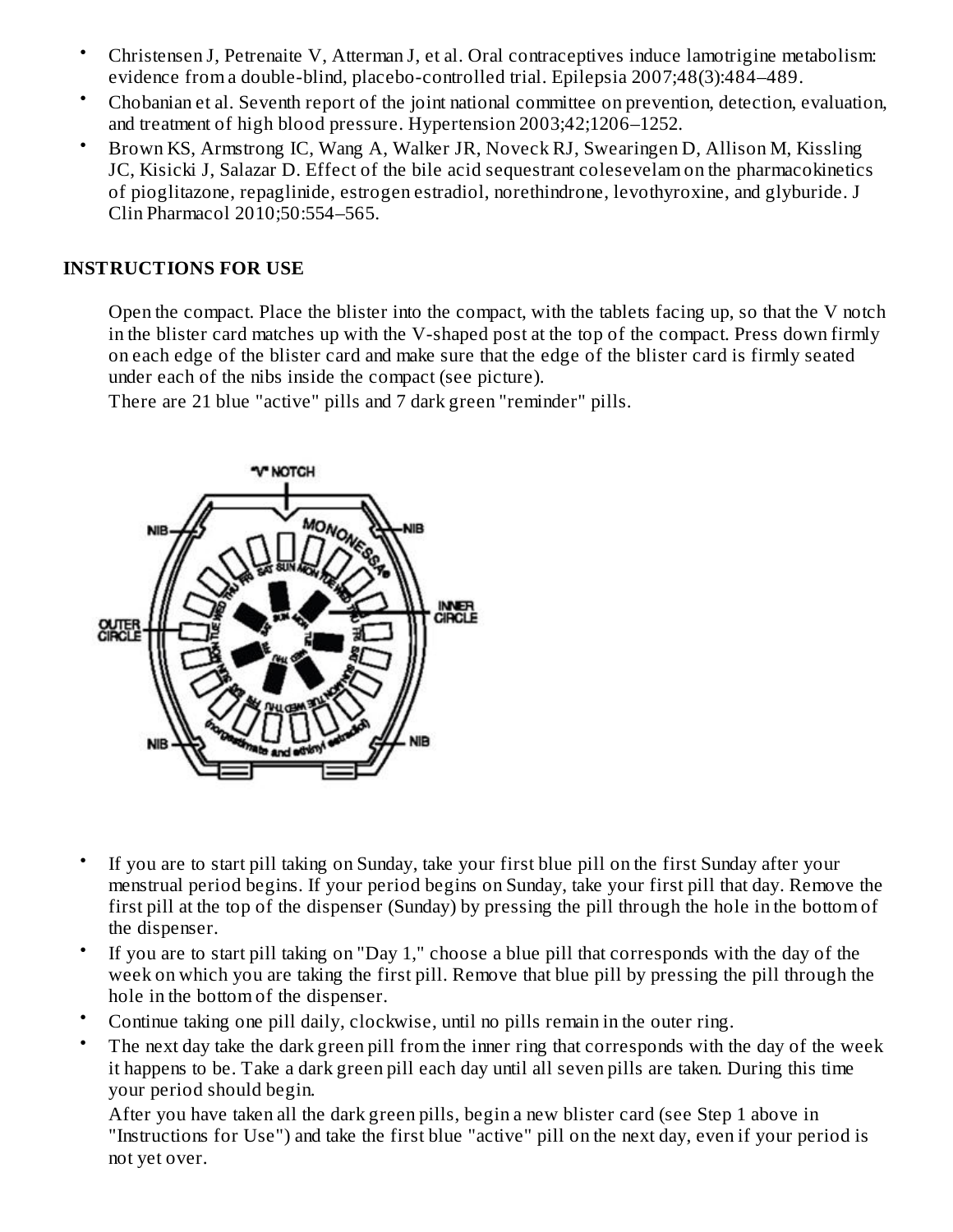## **DETAILED PATIENT LABELING**

**PLEASE NOTE: This labeling is revis ed from time to time as important new medical information becomes available. Therefore, pleas e review this labeling carefully.**

#### **This product (like all oral contraceptives) does not protect against HIV infection (AIDS) and other s exually transmitted dis eas es.**

#### **MonoNessa Regimen ®**

Each blue tablet contains 0.250 mg norgestimate and 0.035 mg ethinyl estradiol. Each dark green tablet contains inert ingredients.

#### **INTRODUCTION**

Any woman who considers using oral contraceptives (the birth control pill or the pill) should understand the benefits and risks of using this form of birth control. This patient labeling will give you much of the information you will need to make this decision and will also help you determine if you are at risk of developing any of the serious side effects of the pill. It will tell you how to use the pill properly so that it will be as effective as possible. However, this labeling is not a replacement for a careful discussion between you and your healthcare professional. You should discuss the information provided in this labeling with him or her, both when you first start taking the pill and during your revisits. You should also follow your healthcare professional's advice with regard to regular checkups while you are on the pill.

# **EFFECTIVENESS OF ORAL CONTRACEPTIVES FOR CONTRACEPTION**

Oral contraceptives or "birth control pills" or "the pill" are used to prevent pregnancy and are more effective than most other non-surgical methods of birth control. When they are taken correctly without missing any pills, the chance of becoming pregnant is approximately 1% (1 pregnancy per 100 women per year of use). Typical failure rates, including women who do not always take the pill correctly, are approximately 5% per year (5 pregnancies per 100 women per year of use). The chance of becoming pregnant increases with each missed pill during a menstrual cycle.

In comparison, typical failure rates for other non-surgical methods of birth control during the first year of use are as follows:

| Implant: $\leq 1\%$             | Male sterilization: $\leq 1\%$           |
|---------------------------------|------------------------------------------|
| Injection: $\leq 1\%$           | Cervical Cap with spermicides: 20 to 40% |
| IUD: 1 to $2\%$                 | Condom alone (male): 14%                 |
| Diaphragm with spermicides: 20% | Condom alone (female): 21%               |
| Spermicides alone: 26%          | Periodic abstinence: 25%                 |
| Vaginal sponge: 20 to 40%       | Withdrawal: 19%                          |
| Female sterilization: <1%       | No methods: 85%                          |
|                                 |                                          |

# **WHO SHOULD NOT TAKE ORAL CONTRACEPTIVES**

**Do not us e MonoNessa if you smoke cigarettes and are over 35 years old. Smoking ®increas es your risk of s erious cardiovas cular side effects (heart and blood vess el problems) from combination oral contraceptives, including death from heart attack, blood clots or stroke. This risk increas es with age and the number of cigarettes you smoke.**

Some women should not use the pill. For example, you should not take the pill if you have any of the following conditions: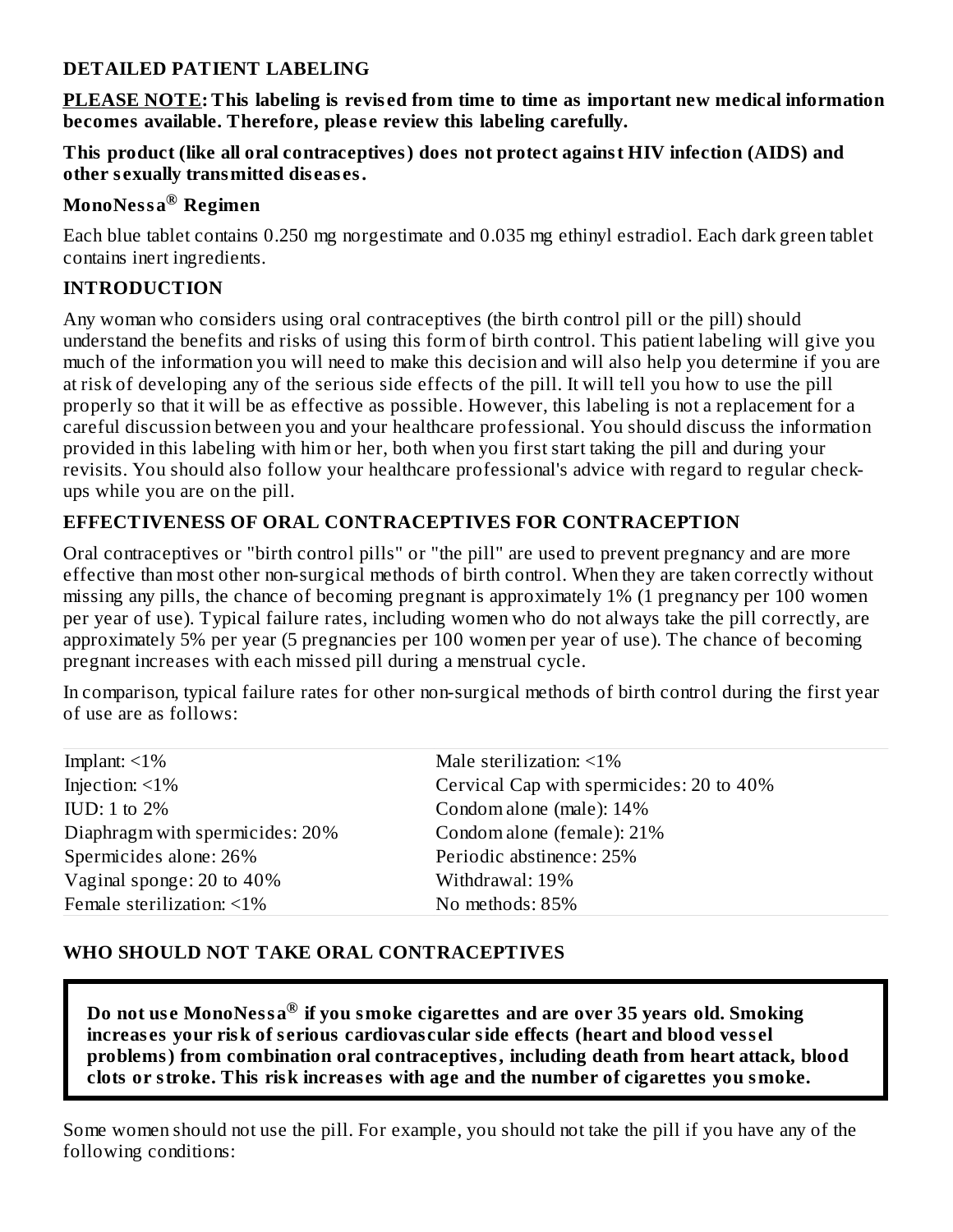- A history of heart attack or stroke
- Blood clots in the legs (thrombophlebitis), lungs (pulmonary embolism), or eyes
- A history of blood clots in the deep veins of your legs
- An inherited problem that makes your blood clot more than normal
- Chest pain (angina pectoris)
- Known or suspected breast cancer or cancer of the lining of the uterus, cervix or vagina
- Unexplained vaginal bleeding (until a diagnosis is reached by your healthcare professional)
- Yellowing of the whites of the eyes or of the skin (jaundice) during pregnancy or during previous use of the pill
- Liver tumor (benign or cancerous) or active liver disease
- Known or suspected pregnancy
- Valvular heart disease with complications
- Severe hypertension
- Diabetes with vascular involvement
- Headaches with focal neurological symptoms
- Major surgery with prolonged immobilization
- Hypersensitivity to any component of this product

Tell your healthcare professional if you have had any of these conditions. Your healthcare professional can recommend a safer method of birth control.

# **OTHER CONSIDERATIONS BEFORE TAKING ORAL CONTRACEPTIVES**

Tell your healthcare professional if you have or have had:

- Breast nodules, fibrocystic disease of the breast, an abnormal breast x-ray or mammogram
- Diabetes
- Elevated cholesterol or triglycerides
- High blood pressure
- Migraine or other headaches or epilepsy
- Mental depression
- Gallbladder, liver, heart or kidney disease
- History of scanty or irregular menstrual periods

Women with any of these conditions should be checked often by their healthcare professional if they choose to use oral contraceptives.

Also, be sure to inform your healthcare professional if you smoke or are on any medications.

# **RISKS OF TAKING ORAL CONTRACEPTIVES**

# **1. Risk of Developing Blood Clots**

Blood clots and blockage of blood vessels are one of the most serious side effects of taking oral contraceptives and can cause death or serious disability. In particular, a clot in the legs can cause thrombophlebitis and a clot that travels to the lungs can cause a sudden blocking of the vessel carrying blood to the lungs. Rarely, clots occur in the blood vessels of the eye and may cause blindness, double vision, or impaired vision.

If you take oral contraceptives and need elective surgery, need to stay in bed for a prolonged illness or injury or have recently delivered a baby, you may be at risk of developing blood clots. You should consult your healthcare professional about stopping oral contraceptives four weeks before surgery and not taking oral contraceptives for two weeks after surgery or during bed rest. You should also not take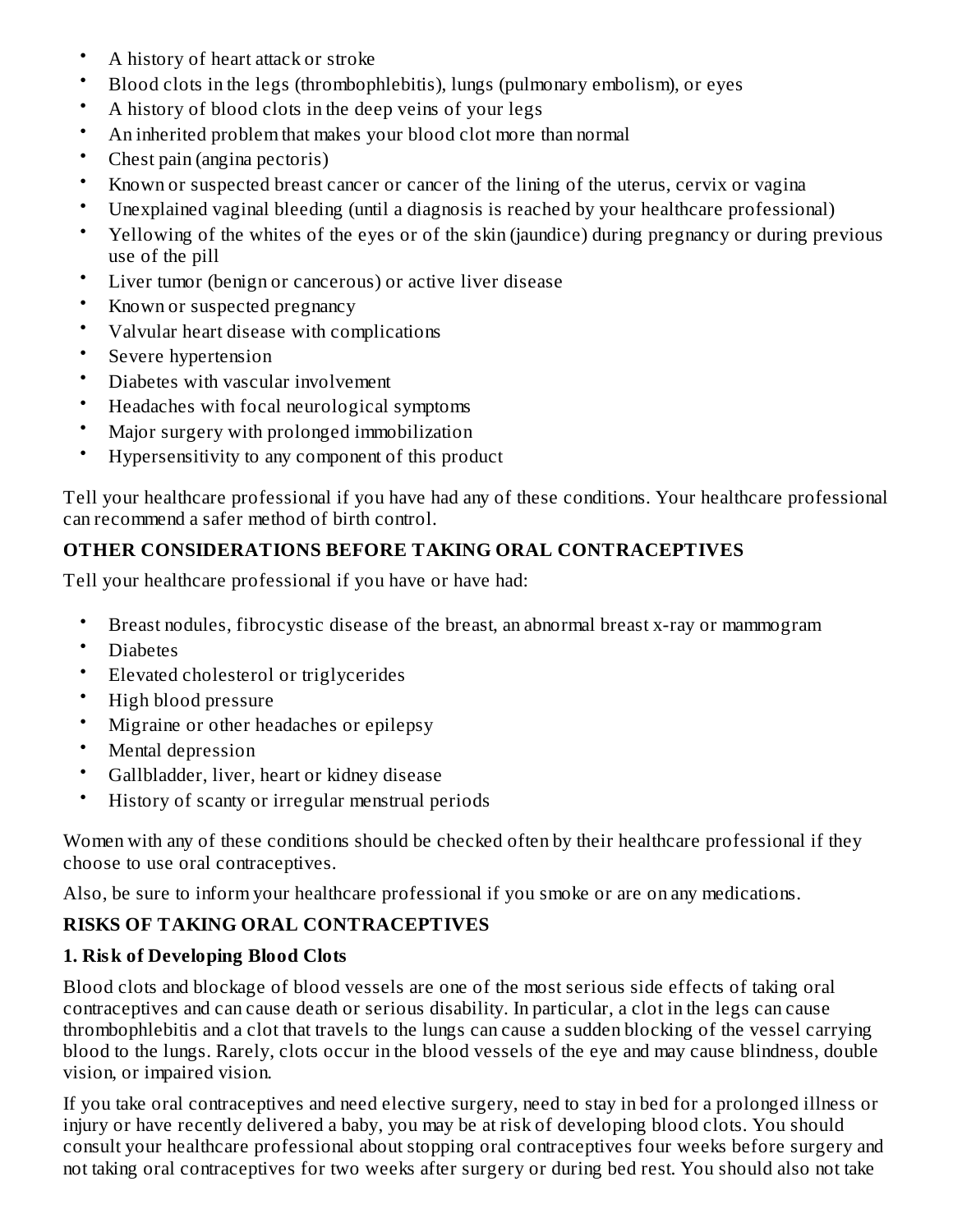oral contraceptives soon after delivery of a baby. It is advisable to wait for at least four weeks after delivery if you are not breastfeeding. If you are breastfeeding, you should wait until you have weaned your child before using the pill. (See also the section on Breastfeeding in General Precautions.)

The risk of circulatory disease in oral contraceptive users may be higher in users of high-dose pills and may be greater with longer duration of oral contraceptive use. In addition, some of these increased risks may continue for a number of years after stopping oral contraceptives. The risk of abnormal blood clotting increases with age in both users and nonusers of oral contraceptives, but the increased risk from the oral contraceptive appears to be present at all ages. For women aged 20 to 44 it is estimated that about 1 in 2,000 using oral contraceptives will be hospitalized each year because of abnormal clotting. Among nonusers in the same age group, about 1 in 20,000 would be hospitalized each year. For oral contraceptive users in general, it has been estimated that in women between the ages of 15 and 34 the risk of death due to a circulatory disorder is about 1 in 12,000 per year, whereas for nonusers the rate is about 1 in 50,000 per year. In the age group 35 to 44, the risk is estimated to be about 1 in 2,500 per year for oral contraceptive users and about 1 in 10,000 per year for nonusers.

# **2. Heart Attacks and Strokes**

Oral contraceptives may increase the tendency to develop strokes (stoppage or rupture of blood vessels in the brain) and angina pectoris and heart attacks (blockage of blood vessels in the heart). Any of these conditions can cause death or serious disability.

Smoking greatly increases the possibility of suffering heart attacks and strokes. Furthermore, smoking and the use of oral contraceptives greatly increase the chances of developing and dying of heart disease.

# **3. Gallbladder Dis eas e**

Oral contraceptive users probably have a greater risk than nonusers of having gallbladder disease, although this risk may be related to pills containing high doses of estrogens.

# **4. Liver Tumors**

In rare cases, oral contraceptives can cause benign but dangerous liver tumors. These benign liver tumors can rupture and cause fatal internal bleeding. In addition, some studies report an increased risk of developing liver cancer. However, liver cancers are rare.

# **5. Cancer of the Reproductive Organs and Breasts**

Various studies give conflicting reports on the relationship between breast cancer and oral contraceptive use. Oral contraceptive use may slightly increase your chance of having breast cancer diagnosed, particularly after using hormonal contraceptives at a younger age. After you stop using hormonal contraceptives, the chances of having breast cancer diagnosed begin to go back down. You should have regular breast examinations by a healthcare professional and examine your own breasts monthly. Tell your healthcare professional if you have a family history of breast cancer or if you have had breast nodules or an abnormal mammogram. Women who currently have or have had breast cancer should not use oral contraceptives because breast cancer is usually a hormone-sensitive tumor.

Some studies have found an increase in the incidence of cancer of the cervix in women who use oral contraceptives. However, this finding may be related to factors other than the use of oral contraceptives. There is insufficient evidence to rule out the possibility that the pill may cause such cancers.

# **ESTIMATED RISK OF DEATH FROM A BIRTH CONTROL METHOD OR PREGNANCY**

All methods of birth control and pregnancy are associated with a risk of developing certain diseases which may lead to disability or death. An estimate of the number of deaths associated with different methods of birth control and pregnancy has been calculated and is shown in the following table.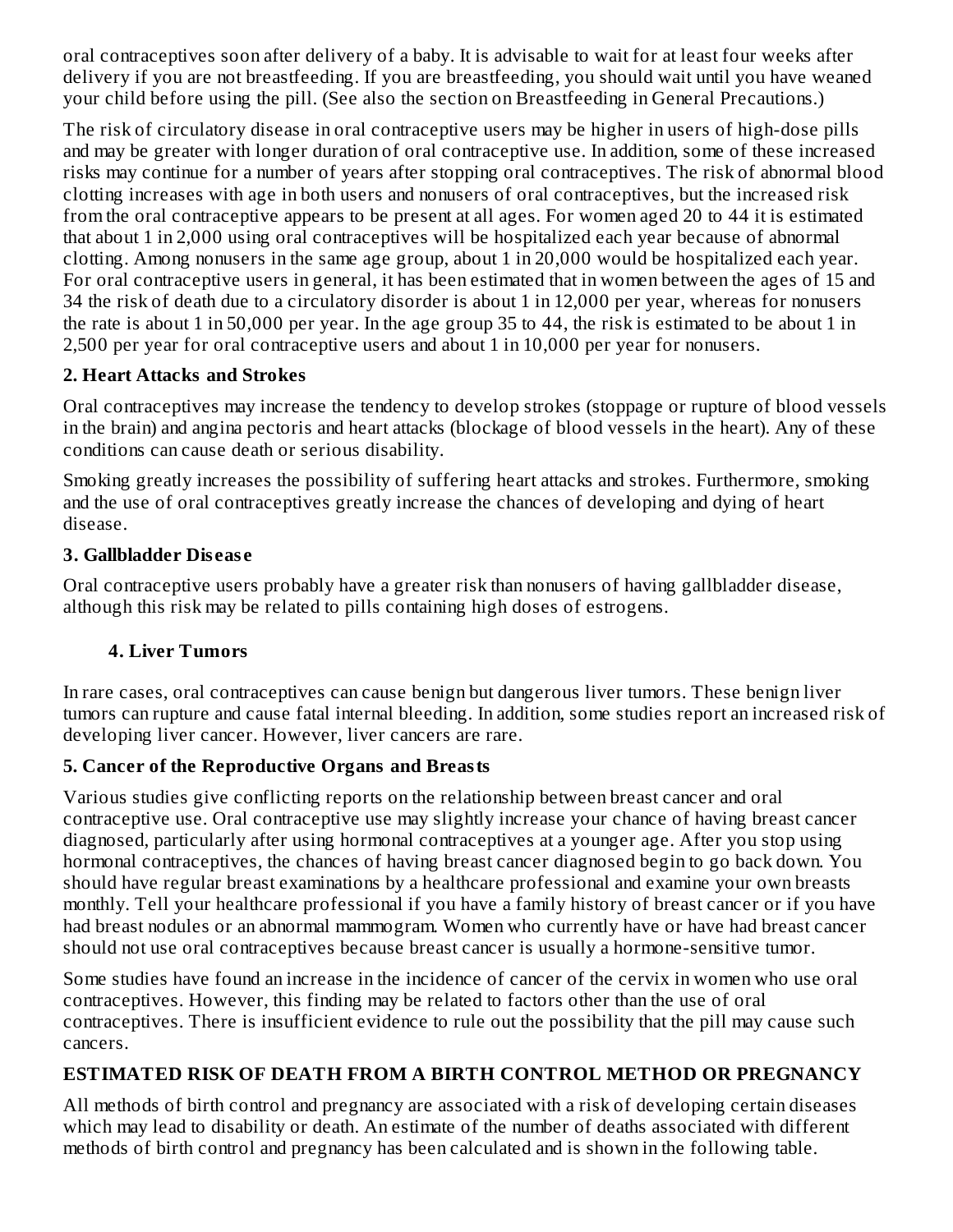| <b>Method of control and outcome</b> |     |     |     | 15-19 20-24 25-29 30-34 35-39 40-44 |      |       |
|--------------------------------------|-----|-----|-----|-------------------------------------|------|-------|
| No fertility control methods         | 7.0 | 7.4 | 9.1 | 14.8                                | 25.7 | 28.2  |
| Oral contraceptives non-smoker       | 0.3 | 0.5 | 0.9 | 1.9                                 | 13.8 | 31.6  |
| Oral contraceptives smoker           | 2.2 | 3.4 | 6.6 | 13.5                                | 51.1 | 117.2 |
| <b>IUD</b>                           | 0.8 | 0.8 | 1.0 | 1.0                                 | 1.4  | 1.4   |
| Condom                               | 1.1 | 1.6 | 0.7 | 0.2                                 | 0.3  | 0.4   |
| Diaphragm/spermicide                 | 1.9 | 1.2 | 1.2 | 1.3                                 | 2.2  | 2.8   |
| Periodic abstinence                  | 2.5 | 1.6 | 1.6 | 1.7                                 | 2.9  | 3.6   |
| Adapted from H.W. Ory, ref. #35.     |     |     |     |                                     |      |       |

**Annual Number of Birth-Related or Method-Related Deaths Associated with Control of Fertility per 100,000 Nonsterile Women, by Fertility Control Method According to Age**

In the above table, the risk of death from any birth control method is less than the risk of childbirth, except for oral contraceptive users over the age of 35 who smoke and pill users over the age of 40 even if they do not smoke. It can be seen in the table that for women aged 15 to 39, the risk of death was highest with pregnancy (7 to 26 deaths per 100,000 women, depending on age). Among pill users who do not smoke, the risk of death was always lower than that associated with pregnancy for any age group less than 40. Over the age of 40, the risk increases to 32 deaths per 100,000 women, compared to 28 associated with pregnancy in that age group. However, for pill users who smoke and are over the age of 35, the estimated number of deaths exceeds those for other methods of birth control. If a woman is over the age of 40 and smokes, her estimated risk of death is four times higher (117/100,000 women) than the estimated risk associated with pregnancy (28/100,000 women) in that age group.

The suggestion that women over 40 who do not smoke should not take oral contraceptives is based on information from older, higher-dose pills. An Advisory Committee of the FDA discussed this issue in 1989 and recommended that the benefits of low-dose oral contraceptive use by healthy, non-smoking women over 40 years of age may outweigh the possible risks. Older women, as all women, who take oral contraceptives, should take an oral contraceptive which contains the least amount of estrogen and progestogen that is compatible with the individual patient needs.

# **WARNING SIGNALS**

If any of these adverse effects occur while you are taking oral contraceptives, call your healthcare professional immediately:

- Sharp chest pain, coughing of blood, or sudden shortness of breath (indicating a possible clot in the lung)
- Pain in the calf (indicating a possible clot in the leg)
- Crushing chest pain, heaviness in the chest, irregular heart beat or palpitations (indicating a possible heart attack)
- Sudden severe headache or vomiting, dizziness or fainting, disturbances of vision or speech, weakness, or numbness in an arm or leg (indicating a possible stroke)
- Sudden partial or complete loss of vision (indicating a possible clot in the eye)
- Breast lumps (indicating possible breast cancer or fibrocystic disease of the breast; ask your healthcare professional to show you how to examine your breasts)
- Severe pain or tenderness in the stomach area (indicating a possibly ruptured liver tumor)
- Difficulty in sleeping, weakness, lack of energy, fatigue, or change in mood (possibly indicating severe depression)
- Jaundice or a yellowing of the skin or eyeballs, accompanied frequently by fever, fatigue, loss of appetite, dark colored urine, or light colored bowel movements (indicating possible liver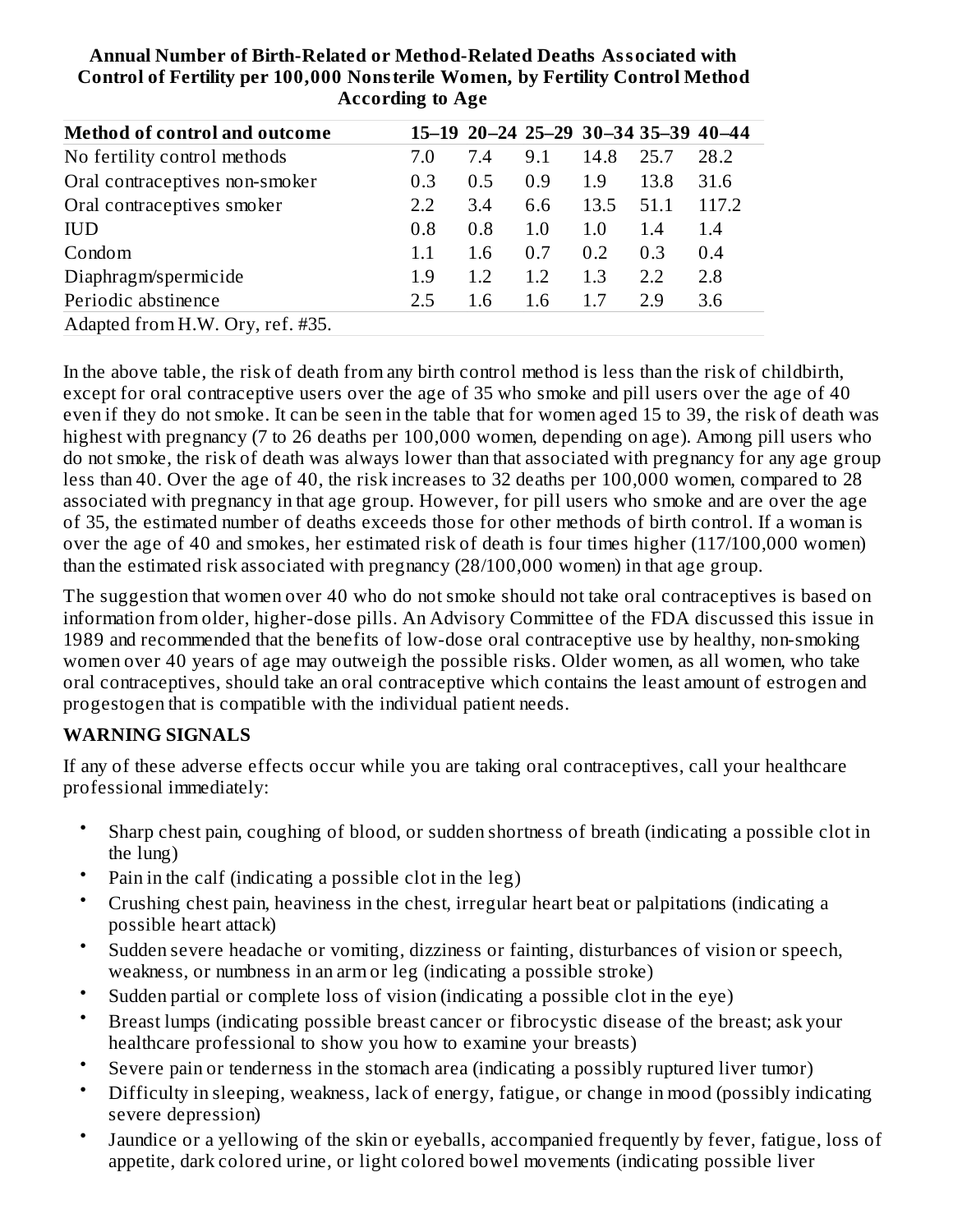problems)

# **SIDE EFFECTS OF ORAL CONTRACEPTIVES**

In addition to the risks and more serious side effects discussed above, the following may also occur:

#### **1. Irregular Vaginal Bleeding**

Irregular vaginal bleeding or spotting may occur while you are taking the pills. Irregular bleeding may vary from slight staining between menstrual periods to breakthrough bleeding which is a flow much like a regular period. Irregular bleeding occurs most often during the first few months of oral contraceptive use, but may also occur after you have been taking the pill for some time. Such bleeding may be temporary and usually does not indicate any serious problems. It is important to continue taking your pills on schedule. If the bleeding occurs in more than one cycle or lasts for more than a few days, talk to your healthcare professional.

#### **2. Contact Lens es**

If you wear contact lenses and notice a change in vision or an inability to wear your lenses, contact your healthcare professional.

#### **3. Fluid Retention**

Oral contraceptives may cause edema (fluid retention) with swelling of the fingers or ankles and may raise your blood pressure. If you experience fluid retention, contact your healthcare professional.

#### **4. Melasma**

A spotty darkening of the skin is possible, particularly of the face, which may persist.

#### **5. Other Side Effects**

Other side effects may include nausea, vomiting, diarrhea and constipation, change in appetite, headache, nervousness, depression, dizziness, muscle cramps, loss of scalp hair, rash, skin sensitivity to the sun or ultraviolet light, vaginal infections, urinary tract infections, vertigo, pancreatitis and allergic reactions.

If any of these side effects bother you, call your healthcare professional.

# **GENERAL PRECAUTIONS**

# **1. Miss ed Periods and Us e of Oral Contraceptives Before or During Early Pregnancy**

There may be times when you may not menstruate regularly after you have completed taking a cycle of pills. If you have taken your pills regularly and miss one menstrual period, continue taking your pills for the next cycle but be sure to inform your healthcare professional. If you have not taken the pills daily as instructed and missed a menstrual period, or if you missed two consecutive menstrual periods, you may be pregnant. Check with your healthcare professional immediately to determine whether you are pregnant. Stop taking your pills if you are pregnant.

There is no conclusive evidence that oral contraceptive use is associated with an increase in birth defects, when taken inadvertently during early pregnancy. Previously, a few studies had reported that oral contraceptives might be associated with birth defects, but these findings have not been seen in more recent studies. Nevertheless, oral contraceptives should not be used during pregnancy. You should check with your healthcare professional about risks to your unborn child of any medication taken during pregnancy.

#### **2. While Breastfeeding**

If you are breastfeeding, consult your healthcare professional before starting oral contraceptives. Some of the drug will be passed on to the child in the milk. A few adverse effects on the child have been reported, including yellowing of the skin (jaundice) and breast enlargement. In addition, combination oral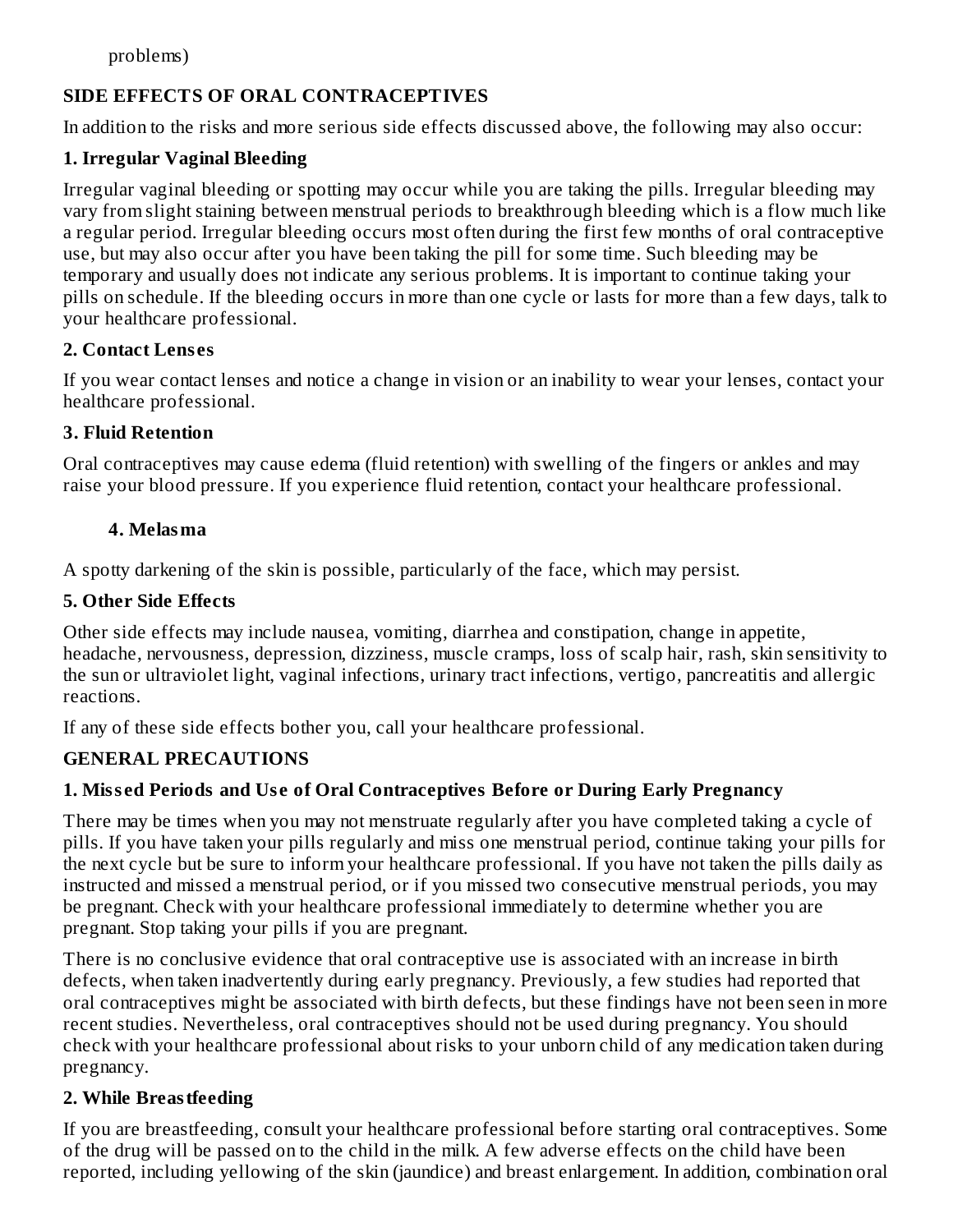contraceptives may decrease the amount and quality of your milk. If possible, do not use combination oral contraceptives while breastfeeding. You should use another method of contraception since breastfeeding provides only partial protection from becoming pregnant and this partial protection decreases significantly as you breastfeed for longer periods of time. You should consider starting combination oral contraceptives only after you have weaned your child completely.

# **3. Laboratory Tests**

If you are scheduled for any laboratory tests, tell your healthcare professional you are taking birth control pills. Certain blood tests may be affected by birth control pills.

# **4. Drug Interactions**

Tell your healthcare provider about all medicines and herbal products that you take.

Some medicines and herbal products may make hormonal birth control less effective, including, but not limited to:

- certain seizure medicines (carbamazepine, felbamate, oxcarbazepine, phenytoin, rufinamide, and topiramate)
- aprepitant
- barbiturates
- bosentan
- colesevelam
- griseofulvin
- certain combinations of HIV medicines (nelfinavir, ritonavir, ritonavir-boosted protease inhibitors)
- certain non nucleoside reverse transcriptase inhibitors (nevirapine)
- rifampin and rifabutin
- St. John's wort

Use another birth control method (such as a condom and spermicide or diaphragm and spermicide) when you take medicines that may make MonoNessa $^{\circledR}$  less effective.

Some medicines and grapefruit juice may increase your level of the hormone ethinyl estradiol if used together, including:

- acetaminophen
- ascorbic acid
- medicines that affect how your liver breaks down other medicines (itraconazole, ketoconazole, voriconazole, and fluconazole)
- certain HIV medicines (atazanavir, indinavir)
- atorvastatin
- rosuvastatin
- etravirine

Hormonal birth control methods may interact with lamotrigine, a seizure medicine used for epilepsy. This may increase the risk of seizures, so your healthcare provider may need to adjust the dose of lamotrigine.

Women on thyroid replacement therapy may need increased doses of thyroid hormone.

Know the medicines you take. Keep a list of them to show your doctor and pharmacist when you get a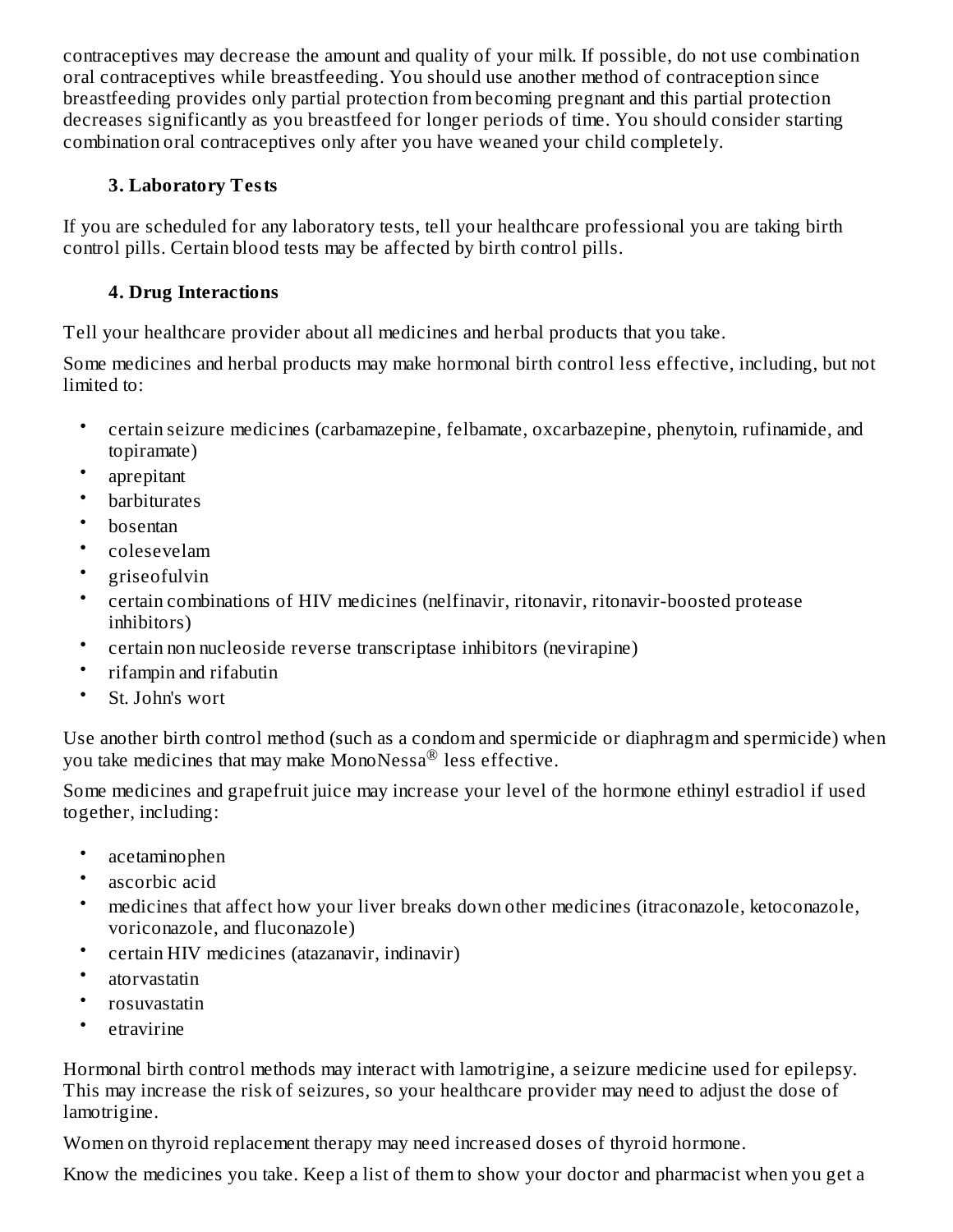new medicine.

# **5. Sexually Transmitted Dis eas es**

MonoNessa $^\circledR$  (like all oral contraceptives) is intended to prevent pregnancy. Oral contraceptives do not protect against transmission of HIV (AIDS) and other sexually transmitted diseases such as chlamydia, genital herpes, genital warts, gonorrhea, hepatitis B, and syphilis.

## **HOW TO TAKE THE PILL**

#### **IMPORTANT POINTS TO REMEMBER**

## BEFORE YOU START TAKING YOUR PILLS:

• BE SURE TO READ THESE DIRECTIONS: Before you start taking your pills. Anytime you are not sure what to do.

• THE RIGHT WAY TO TAKE THE PILL IS TO TAKE ONE PILL EVERY DAY AT THE SAME TIME.

If you miss pills you could get pregnant. This includes starting the pack late.

The more pills you miss, the more likely you are to get pregnant.

- MANY WOMEN HAVE SPOTTING OR LIGHT BLEEDING, OR MAY FEEL SICK TO THEIR STOMACH DURING THE FIRST 1–3 PACKS OF PILLS. If you feel sick to your stomach or have spotting or light bleeding, do not stop taking the pill. The problem will usually go away. If it doesn't go away, check with your healthcare professional.
- MISSING PILLS CAN ALSO CAUSE SPOTTING OR LIGHT BLEEDING, even when you make up these missed pills.

On the days you take 2 pills to make up for missed pills, you could also feel a little sick to your stomach.

• IF YOU HAVE VOMITING OR DIARRHEA, OR IF YOU TAKE SOME MEDICINES, your pills may not work as well.

Use a back-up method (such as a condom or spermicide) until you check with your healthcare professional.

- IF YOU HAVE TROUBLE REMEMBERING TO TAKE THE PILL, talk to your healthcare professional about how to make pill-taking easier or about using another method of birth control.
- IF YOU HAVE ANY QUESTIONS OR ARE UNSURE ABOUT THE INFORMATION IN THIS LEAFLET, call your healthcare professional.

# **BEFORE YOU START TAKING YOUR PILLS**

- DECIDE WHAT TIME OF DAY YOU WANT TO TAKE YOUR PILL. It is important to take it at about the same time every day.
- LOOK AT YOUR PILL PACK: The pill pack has 21 blue "active" pills (with hormones) to take for 3 weeks. This is followed by 1 week of "reminder" dark green pills (without hormones).
- ALSO FIND: CHECK PICTURE OF PILL PACK AND ADDITIONAL INSTRUCTIONS FOR USING THIS PACKAGE IN THE BRIEF SUMMARY PATIENT PACKAGE INSERT.
	- where on the pack to start taking pills,
	- in what order to take the pills.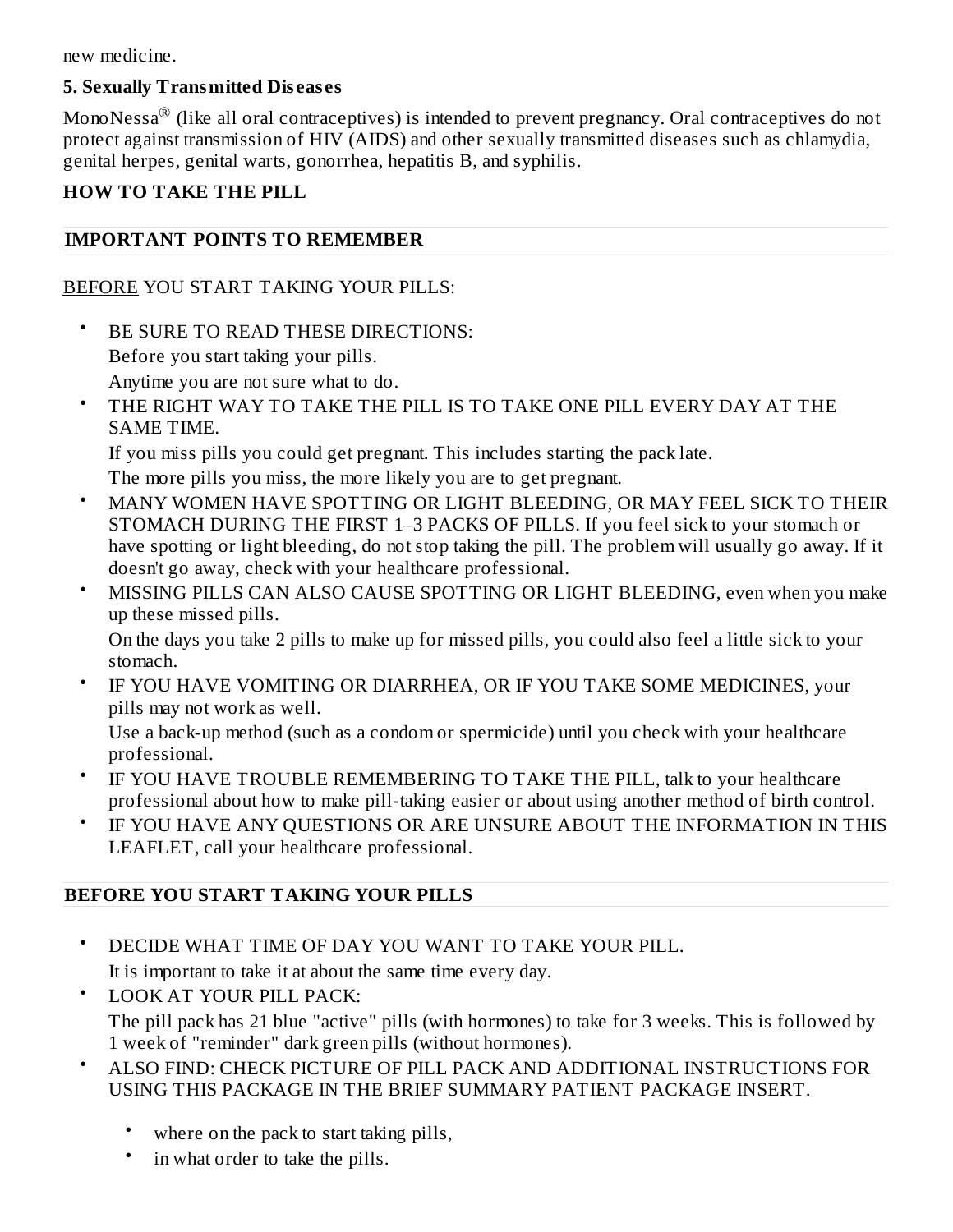• BE SURE YOU HAVE READY AT ALL TIMES: ANOTHER KIND OF BIRTH CONTROL (such as a condom or spermicide) to use as a back-up method in case you miss pills. AN EXTRA, FULL PILL PACK.

## **WHEN TO START THE FIRST PACK OF PILLS**

You have a choice of which day to start taking your first pack of pills. MonoNessa $^\circledR$  is available in a blister card with a tablet dispenser which is preset for a Sunday Start. Day 1 Start is also provided. Decide with your healthcare professional which is the best day for you. Pick a time of day that will be easy to remember.

# **SUNDAY START:**

Take the first blue "active" pill of the first pack on the Sunday after your period starts, even if you are still bleeding. If your period begins on Sunday, start the pack that same day.

Use another method of birth control such as a condom or spermicide as a back-up method if you have sex anytime from the Sunday you start your first pack until the next Sunday (7 days).

#### **DAY 1 START:**

Take the first blue "active" pill of the first pack during the first 24 hours of your period.

You will not need to use a back-up method of birth control, since you are starting the pill at the beginning of your period.

# **WHAT TO DO DURING THE MONTH**

• **TAKE ONE PILL AT THE SAME TIME EVERY DAY UNTIL THE PACK IS EMPTY.** Do not skip pills even if you are spotting or bleeding between monthly periods or feel sick to your stomach (nausea).

Do not skip pills even if you do not have sex very often.

• WHEN YOU FINISH A PACK OR SWITCH YOUR BRAND OF PILLS: Start the next pack on the day after your last "reminder" pill. Do not wait any days between packs.

# **WHAT TO DO IF YOU MISS PILLS**

If you **MISS 1** blue "active" pill:

- Take it as soon as you remember. Take the next pill at your regular time. This means you may take 2 pills in 1 day.
- You do not need to use a back-up birth control method if you have sex.

If you **MISS 2** blue "active" pills in a row in **WEEK 1 OR WEEK 2** of your pack:

- Take 2 pills on the day you remember and 2 pills the next day.
- Then take 1 pill a day until you finish the pack.
- You COULD BECOME PREGNANT if you have sex in the 7 days after you miss pills. You MUST use another birth control method (such as a condom or spermicide) as a back-up method for those 7 days.

If you **MISS 2** blue "active" pills in a row in **THE 3RD WEEK**: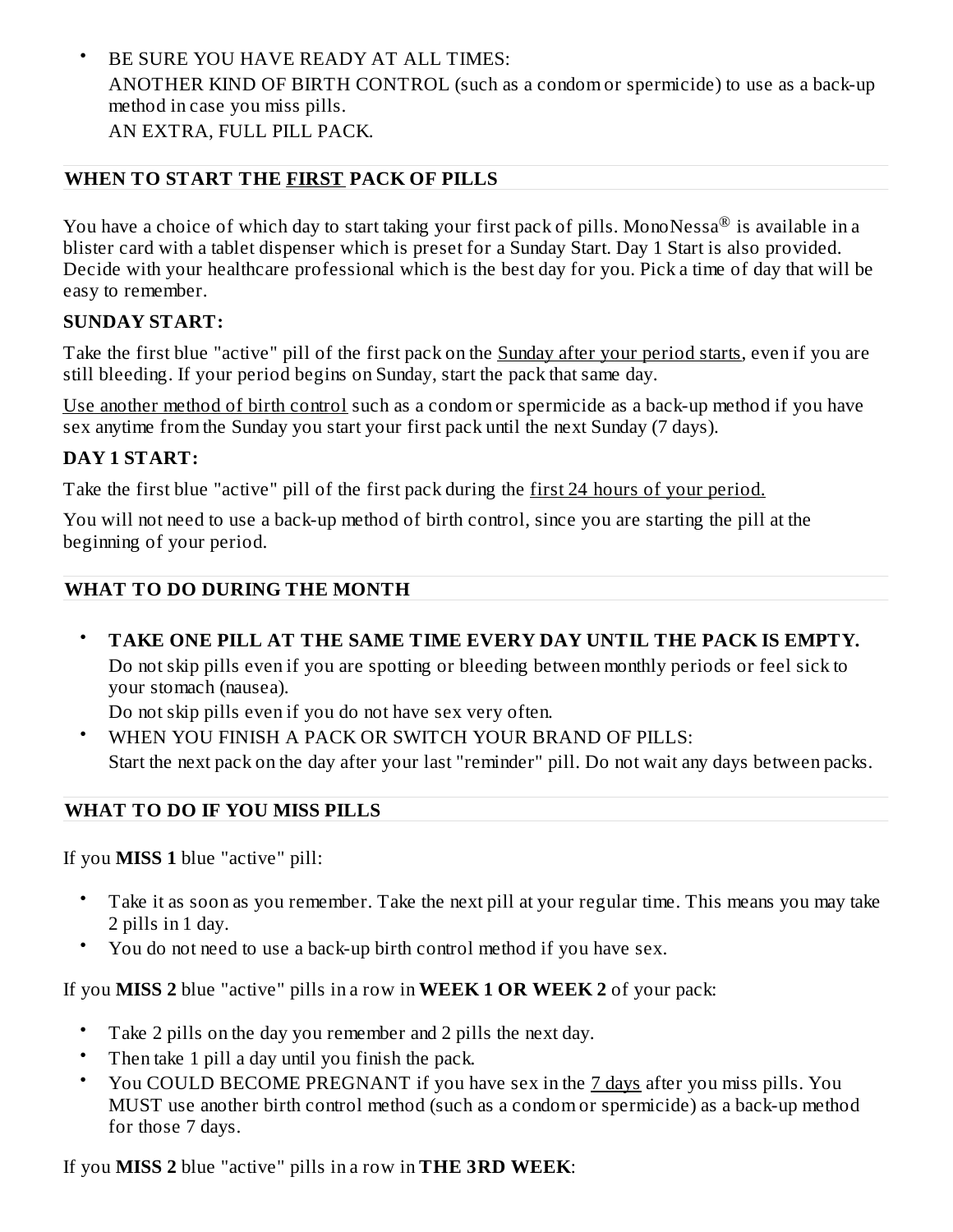#### • **If you are a Sunday Starter:**

Keep taking 1 pill every day until Sunday. On Sunday, THROW OUT the rest of the pack and start a new pack of pills that same day.

#### **If you are a Day 1 Starter:**

THROW OUT the rest of the pill pack and start a new pack that same day.

- You may not have your period this month but this is expected. However, if you miss your period 2 months in a row, call your healthcare professional because you might be pregnant.
- You COULD BECOME PREGNANT if you have sex in the 7 days after you miss pills. You MUST use another birth control method (such as a condom or spermicide) as a back-up method for those 7 days.

If you **MISS 3 OR MORE** blue "active" pills in a row (during the first 3 weeks):

• **If you are a Sunday Starter:**

Keep taking 1 pill every day until Sunday. On Sunday, THROW OUT the rest of the pack and start a new pack of pills that same day.

# **If you are a Day 1 Starter:**

THROW OUT the rest of the pill pack and start a new pack that same day.

- You may not have your period this month but this is expected. However, if you miss your period 2 months in a row, call your healthcare professional because you might be pregnant.
- You COULD BECOME PREGNANT if you have sex in the 7 days after you miss pills. You MUST use another birth control method (such as a condom or spermicide) as a back-up method for those 7 days.

## **A REMINDER:**

If you forget any of the 7 dark green "reminder" pills in Week 4:

THROW AWAY the pills you missed.

Keep taking 1 pill each day until the pack is empty.

You do not need a back-up method.

#### **FINALLY, IF YOU ARE STILL NOT SURE WHAT TO DO ABOUT THE PILLS YOU HAVE MISSED:**

Use a BACK-UP METHOD anytime you have sex.

KEEP TAKING ONE "ACTIVE" PILL EACH DAY until you can reach your healthcare professional.

#### **PREGNANCY DUE TO PILL FAILURE**

The incidence of pill failure resulting in pregnancy is approximately 5%, including women who do not always take the pills exactly as directed. If failure does occur, the risk to the fetus is minimal.

# **PREGNANCY AFTER STOPPING THE PILL**

There may be some delay in becoming pregnant after you stop using oral contraceptives, especially if you had irregular menstrual cycles before you used oral contraceptives. It may be advisable to postpone conception until you begin menstruating regularly once you have stopped taking the pill and desire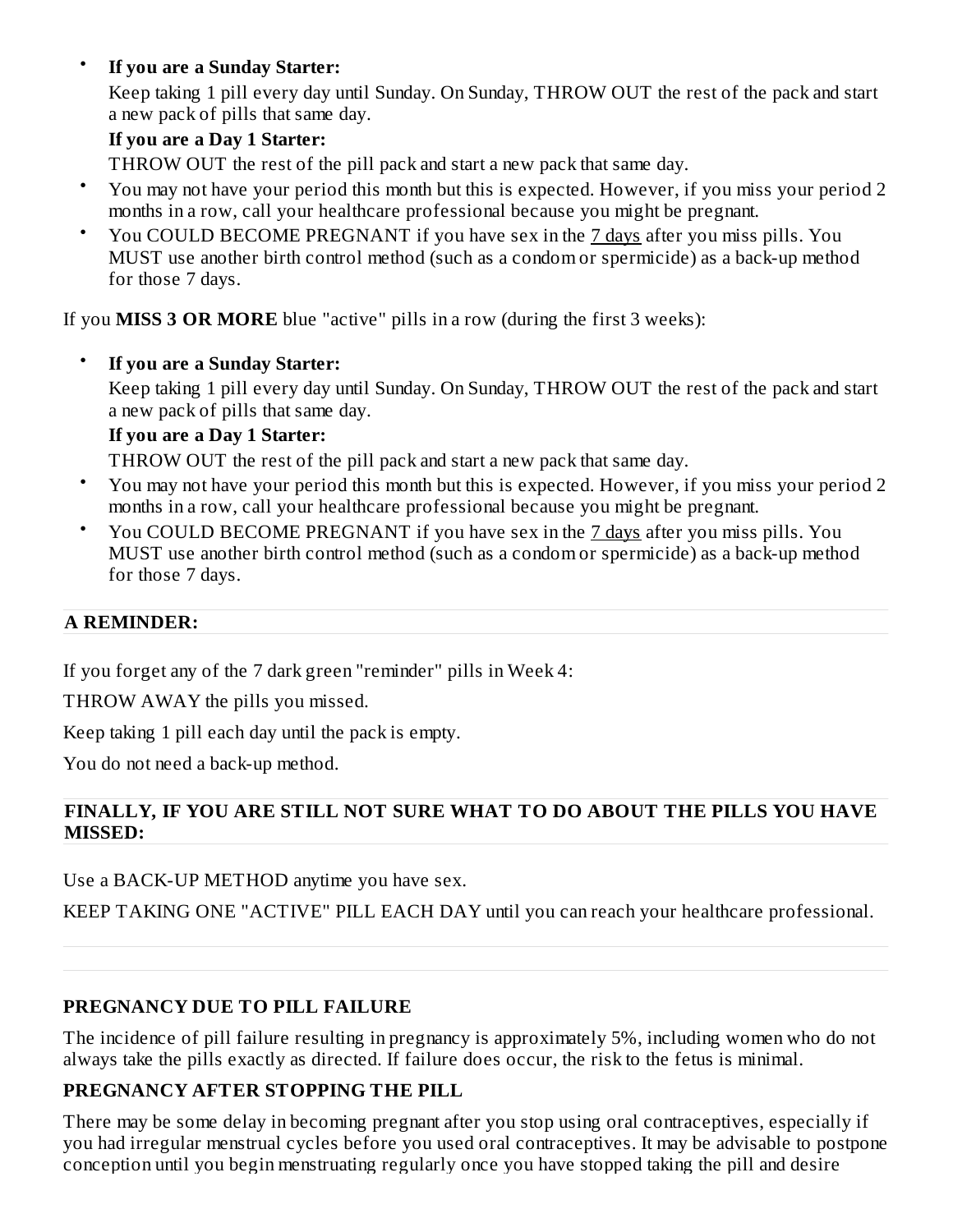pregnancy.

There does not appear to be any increase in birth defects in newborn babies when pregnancy occurs soon after stopping the pill.

# **OVERDOSAGE**

Serious ill effects have not been reported following ingestion of large doses of oral contraceptives by young children. Overdosage may cause nausea and withdrawal bleeding in females. In case of overdosage, contact your healthcare professional or pharmacist.

# **OTHER INFORMATION**

Your healthcare professional will take a medical and family history before prescribing oral contraceptives and will examine you. The physical examination may be delayed to another time if you request it and the healthcare professional believes that it is a good medical practice to postpone it. You should be reexamined at least once a year. Be sure to inform your healthcare professional if there is a family history of any of the conditions listed previously in this leaflet. Be sure to keep all appointments with your healthcare professional, because this is a time to determine if there are early signs of side effects of oral contraceptive use.

Do not use the drug for any condition other than the one for which it was prescribed. This drug has been prescribed specifically for you; do not give it to others who may want birth control pills.

# **HEALTH BENEFITS FROM ORAL CONTRACEPTIVES**

In addition to preventing pregnancy, use of combination oral contraceptives may provide certain benefits. They are:

- menstrual cycles may become more regular
- blood flow during menstruation may be lighter and less iron may be lost. Therefore, anemia due to iron deficiency is less likely to occur.
- pain or other symptoms during menstruation may be encountered less frequently
- ectopic (tubal) pregnancy may occur less frequently
- noncancerous cysts or lumps in the breast may occur less frequently
- acute pelvic inflammatory disease may occur less frequently
- oral contraceptive use may provide some protection against developing two forms of cancer: cancer of the ovaries and cancer of the lining of the uterus.

If you want more information about birth control pills, ask your healthcare professional or pharmacist. They have a more technical leaflet called the Professional Labeling, which you may wish to read.

Keep out of reach of children.

Store at  $25^{\circ}$ C (77°F); excursions permitted to  $15^{\circ}$  –  $30^{\circ}$ C (59° –  $86^{\circ}$ F).

Protect from light.

Mfd. by: JOLLC

Manati, Puerto Rico 00674

Mfd. for:

Watson Laboratories, Inc.

A Subsidiary of Watson Pharmaceuticals, Inc.

Corona, CA 92880 USA

Revised May 2014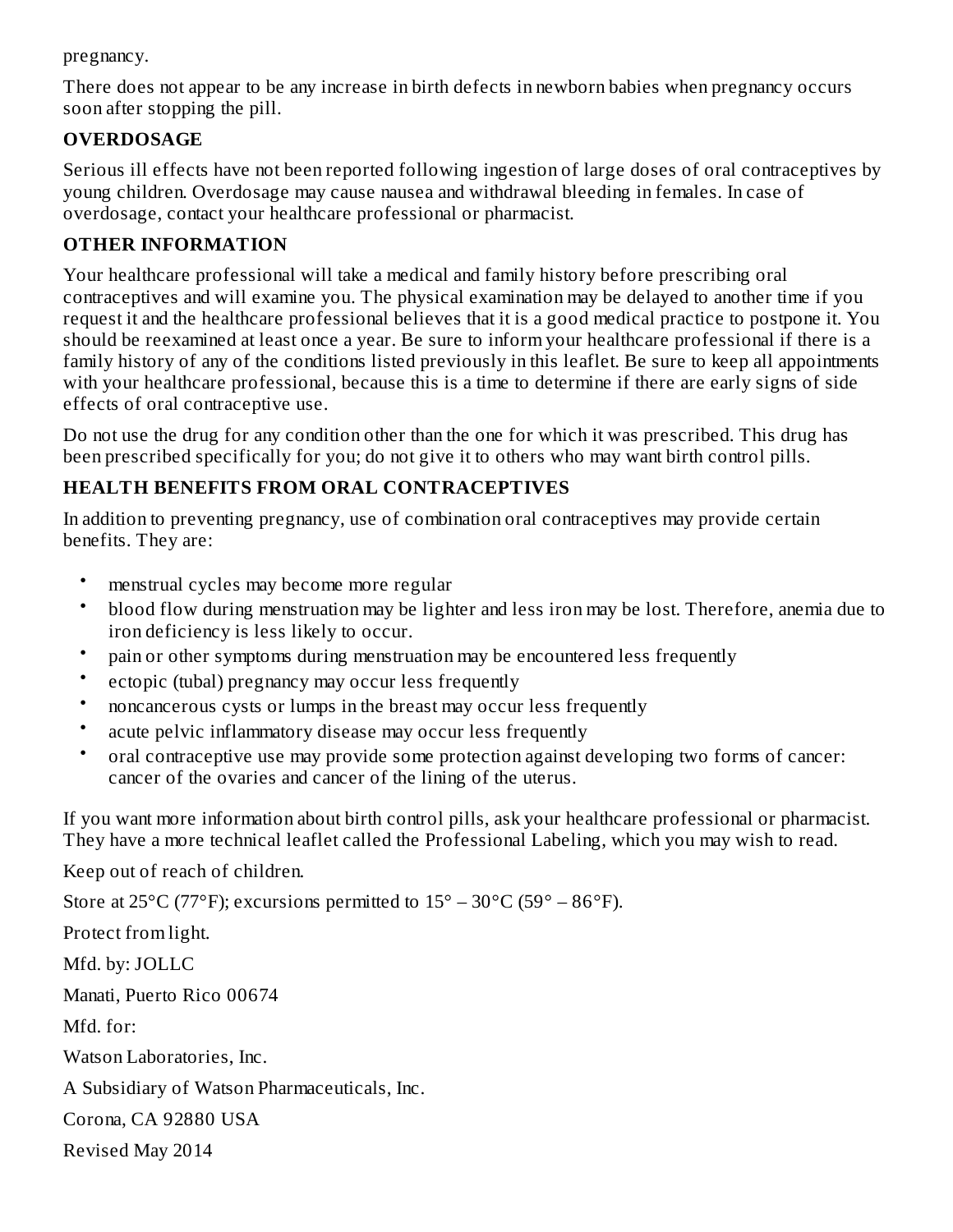Repackaged by: Proficient Rx LP Thousand Oaks, CA 91320

#### **BRIEF SUMMARY PATIENT PACKAGE INSERT**

#### **This product (like all oral contraceptives) does not protect against HIV infection (AIDS) and other s exually transmitted dis eas es.**

Oral contraceptives, also known as "birth control pills" or "the pill," are taken to prevent pregnancy. When taken correctly to prevent pregnancy, oral contraceptives have a failure rate of approximately 1% per year (1 pregnancy per 100 women per year of use) when used without missing any pills. The typical failure rate is approximately 5% per year (5 pregnancies per 100 women per year of use) when women who miss pills are included. For most women oral contraceptives are also free of serious or unpleasant side effects. However, forgetting to take pills considerably increases the chances of pregnancy.

For the majority of women, oral contraceptives can be taken safely. But there are some women who are at high risk of developing certain serious diseases that can be fatal or may cause temporary or permanent disability. The risks associated with taking oral contraceptives increase significantly if you:

- smoke
- have high blood pressure, diabetes, high cholesterol
- have or have had clotting disorders, heart attack, stroke, angina pectoris, cancer of the breast or sex organs, jaundice or malignant or benign liver tumors

Although cardiovascular disease risks may be increased with oral contraceptive use after age 40 in healthy, non-smoking women (even with the newer low-dose formulations), there are also greater potential health risks associated with pregnancy in older women.

You should not take the pill if you suspect you are pregnant or have unexplained vaginal bleeding.

**Do not us e MonoNessa if you smoke cigarettes and are over 35 years old. Smoking ® increas es your risk of s erious cardiovas cular side effects (heart and blood vess el problems) from combination oral contraceptives, including death from heart attack, blood clots or stroke. This risk increas es with age and the number of cigarettes you smoke.**

Most side effects of the pill are not serious. The most common side effects are nausea, vomiting, bleeding between menstrual periods, weight gain, breast tenderness, and difficulty wearing contact lenses. These side effects, especially nausea and vomiting, may subside within the first three months of use.

The serious side effects of the pill occur very infrequently, especially if you are in good health and are young. However, you should know that the following medical conditions have been associated with or made worse by the pill:

- Blood clots in the legs (thrombophlebitis), lungs (pulmonary embolism), stoppage or rupture of a blood vessel in the brain (stroke), blockage of blood vessels in the heart (heart attack or angina pectoris) or other organs of the body. As mentioned above, smoking increases the risk of heart attacks and strokes and subsequent serious medical consequences.
- In rare cases, oral contraceptives can cause benign but dangerous liver tumors. These benign liver tumors can rupture and cause fatal internal bleeding. In addition, some studies report an increased risk of developing liver cancer. However, liver cancers are rare.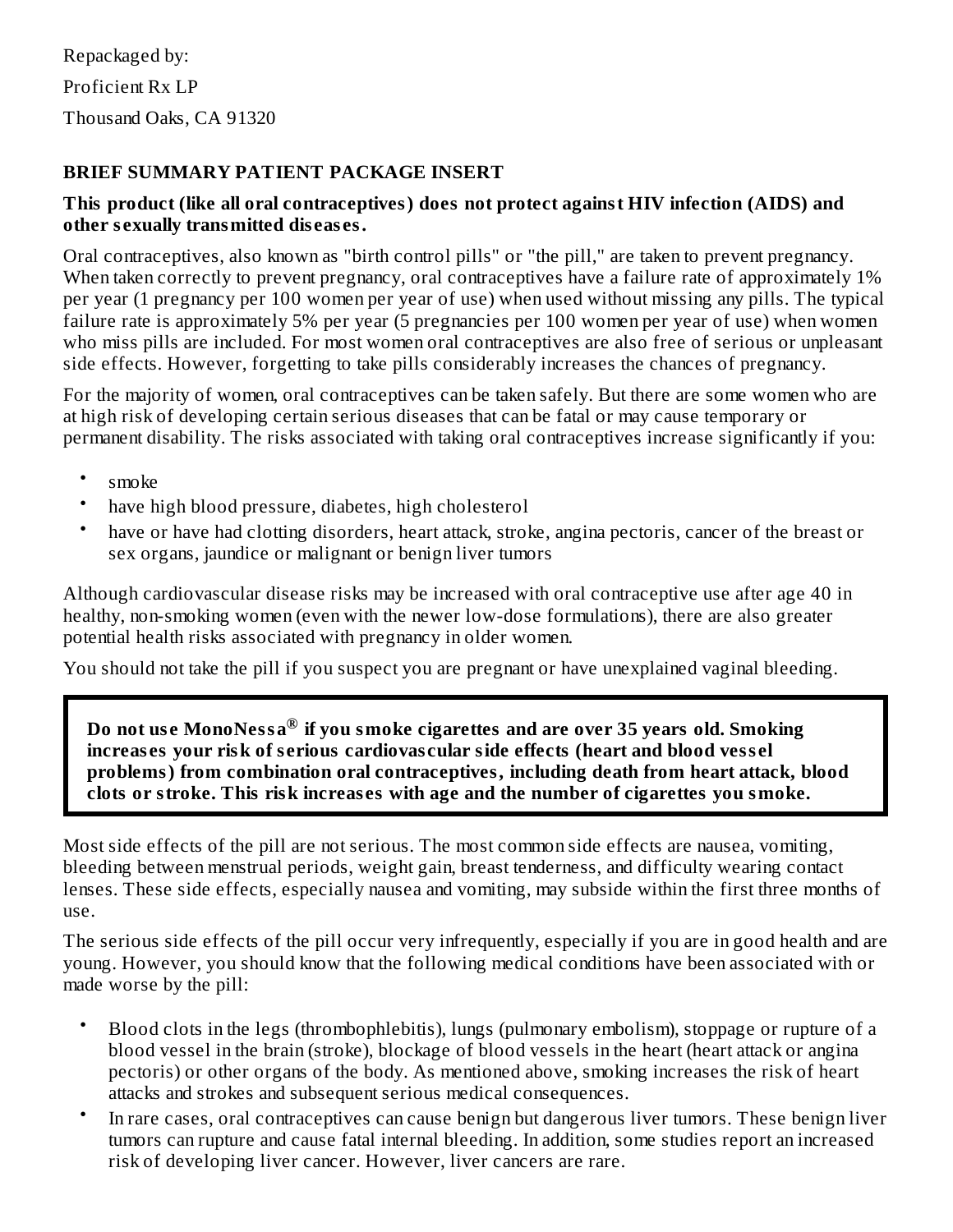• High blood pressure, although blood pressure usually returns to normal when the pill is stopped.

The symptoms associated with these serious side effects are discussed in the detailed leaflet given to you with your supply of pills. Notify your healthcare professional if you notice any unusual physical disturbances while taking the pill. In addition, drugs such as rifampin, bosentan, as well as some seizure medicines and herbal preparations containing St. John's wort (*Hypericum perforatum*) may decrease oral contraceptive effectiveness.

Oral contraceptives may interact with lamotrigine (LAMICTAL $^{\circledR}$ ), a seizure medicine used for epilepsy. This may increase the risk of seizures so your healthcare professional may need to adjust the dose of lamotrigine.

Various studies give conflicting reports on the relationship between breast cancer and oral contraceptive use. Oral contraceptive use may slightly increase your chance of having breast cancer diagnosed, particularly after using hormonal contraceptives at a younger age. After you stop using hormonal contraceptives, the chances of having breast cancer diagnosed begin to go back down. You should have regular breast examinations by a healthcare professional and examine your own breasts monthly. Tell your healthcare professional if you have a family history of breast cancer or if you have had breast nodules or an abnormal mammogram. Women who currently have or have had breast cancer should not use oral contraceptives because breast cancer is usually a hormone-sensitive tumor.

Some studies have found an increase in the incidence of cancer of the cervix in women who use oral contraceptives. However, this finding may be related to factors other than the use of oral contraceptives. There is insufficient evidence to rule out the possibility that the pill may cause such cancers.

Taking the combination pill provides some important non-contraceptive benefits. These include less painful menstruation, less menstrual blood loss and anemia, fewer pelvic infections, and fewer cancers of the ovary and the lining of the uterus.

Be sure to discuss any medical condition you may have with your healthcare professional. Your healthcare professional will take a medical and family history before prescribing oral contraceptives and will examine you. The physical examination may be delayed to another time if you request it and the healthcare professional believes that it is a good medical practice to postpone it. You should be reexamined at least once a year while taking oral contraceptives. Your pharmacist should have given you the detailed patient information labeling which gives you further information which you should read and discuss with your healthcare professional.

#### **HOW TO TAKE THE PILL**

#### **IMPORTANT POINTS TO REMEMBER**

BEFORE YOU START TAKING YOUR PILLS:

- BE SURE TO READ THESE DIRECTIONS: Before you start taking your pills. Anytime you are not sure what to do.
- THE RIGHT WAY TO TAKE THE PILL IS TO TAKE ONE PILL EVERY DAY AT THE SAME TIME.

If you miss pills you could get pregnant. This includes starting the pack late.

The more pills you miss, the more likely you are to get pregnant.

• MANY WOMEN HAVE SPOTTING OR LIGHT BLEEDING, OR MAY FEEL SICK TO THEIR STOMACH DURING THE FIRST 1–3 PACKS OF PILLS. If you feel sick to your stomach or have spotting or light bleeding, do not stop taking the pill. The problem will usually go away. If it doesn't go away, check with your healthcare professional.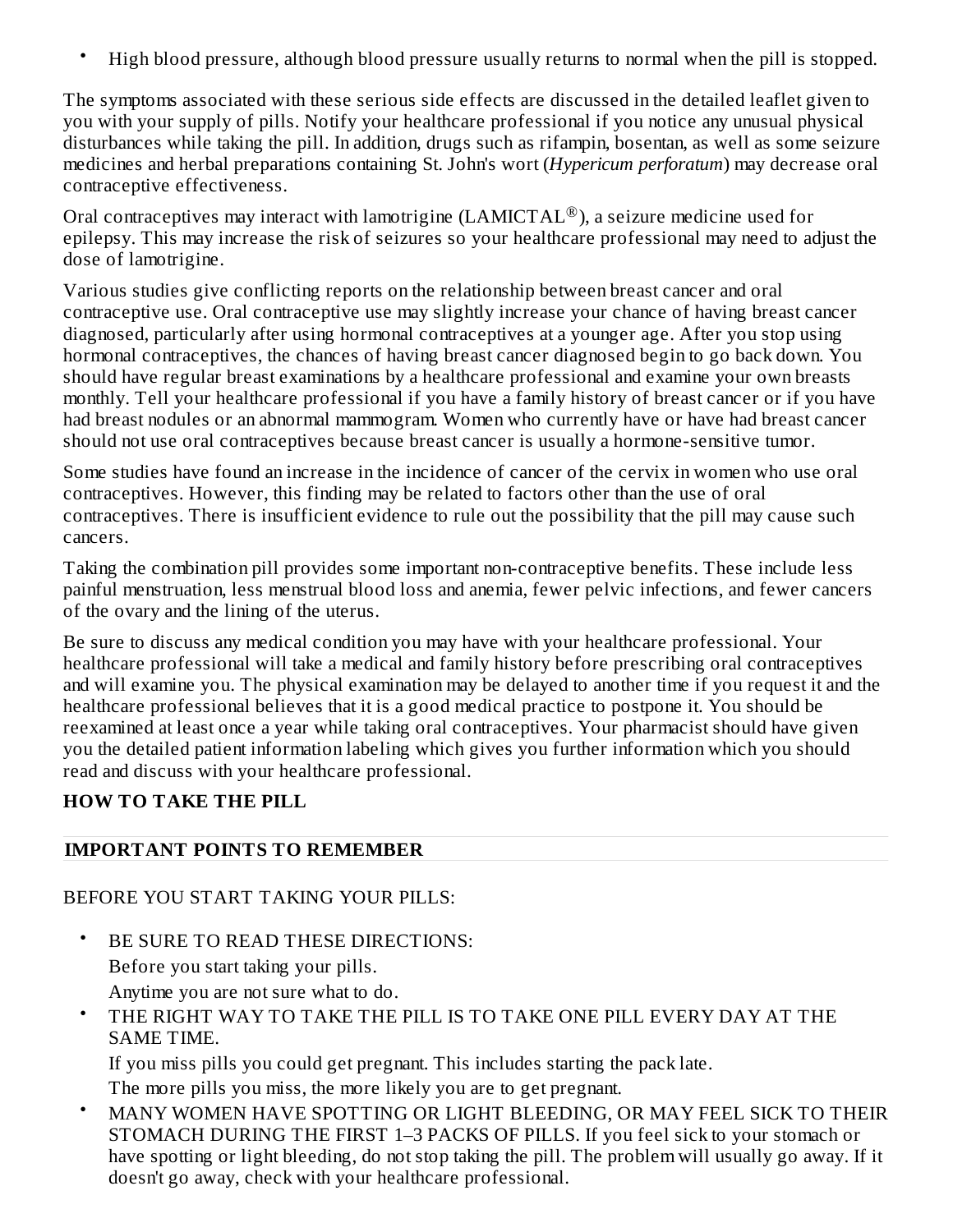• MISSING PILLS CAN ALSO CAUSE SPOTTING OR LIGHT BLEEDING, even when you make up these missed pills.

On the days you take 2 pills to make up for missed pills, you could also feel a little sick to your stomach.

• IF YOU HAVE VOMITING OR DIARRHEA, OR IF YOU TAKE SOME MEDICINES, your pills may not work as well.

Use a back-up method (such as a condom or spermicide) until you check with your healthcare professional.

- IF YOU HAVE TROUBLE REMEMBERING TO TAKE THE PILL, talk to your healthcare professional about how to make pill-taking easier or about using another method of birth control.
- IF YOU HAVE ANY QUESTIONS OR ARE UNSURE ABOUT THE INFORMATION IN THIS LEAFLET, call your healthcare professional.

#### **BEFORE YOU START TAKING YOUR PILLS**

• DECIDE WHAT TIME OF DAY YOU WANT TO TAKE YOUR PILL.

It is important to take it at about the same time every day.

- LOOK AT YOUR PILL PACK The pill pack has 21 "active" pills (with hormones) to take for 3 weeks. This is followed by 1 week of "reminder" dark green pills (without hormones). There are 21 blue "active" pills, and 7 dark green "reminder" pills.
- ALSO FIND:
	- where on the pack to start taking pills,
	- in what order to take the pills.
- BE SURE YOU HAVE READY AT ALL TIMES: ANOTHER KIND OF BIRTH CONTROL (such as a condom or spermicide) to use as a back-up method in case you miss pills. AN EXTRA, FULL PILL PACK.

# **WHEN TO START THE FIRST PACK OF PILLS**

You have a choice of which day to start taking your first pack of pills. MonoNessa $^\circledR$  is available in a blister card with a tablet dispenser which is preset for a Sunday Start. Day 1 Start is also provided. Decide with your healthcare professional which is the best day for you. Pick a time of day that will be easy to remember.

#### **Sunday Start:**

Take the first blue "active" pill of the first pack on the Sunday after your period starts, even if you are still bleeding. If your period begins on Sunday, start the pack that same day.

Use another method of birth control such as a condom or spermicide as a back-up method if you have sex anytime from the Sunday you start your first pack until the next Sunday (7 days).

# **Day 1 Start:**

Take the first blue "active" pill of the first pack during the first 24 hours of your period.

You will not need to use a back-up method of birth control, since you are starting the pill at the beginning of your period.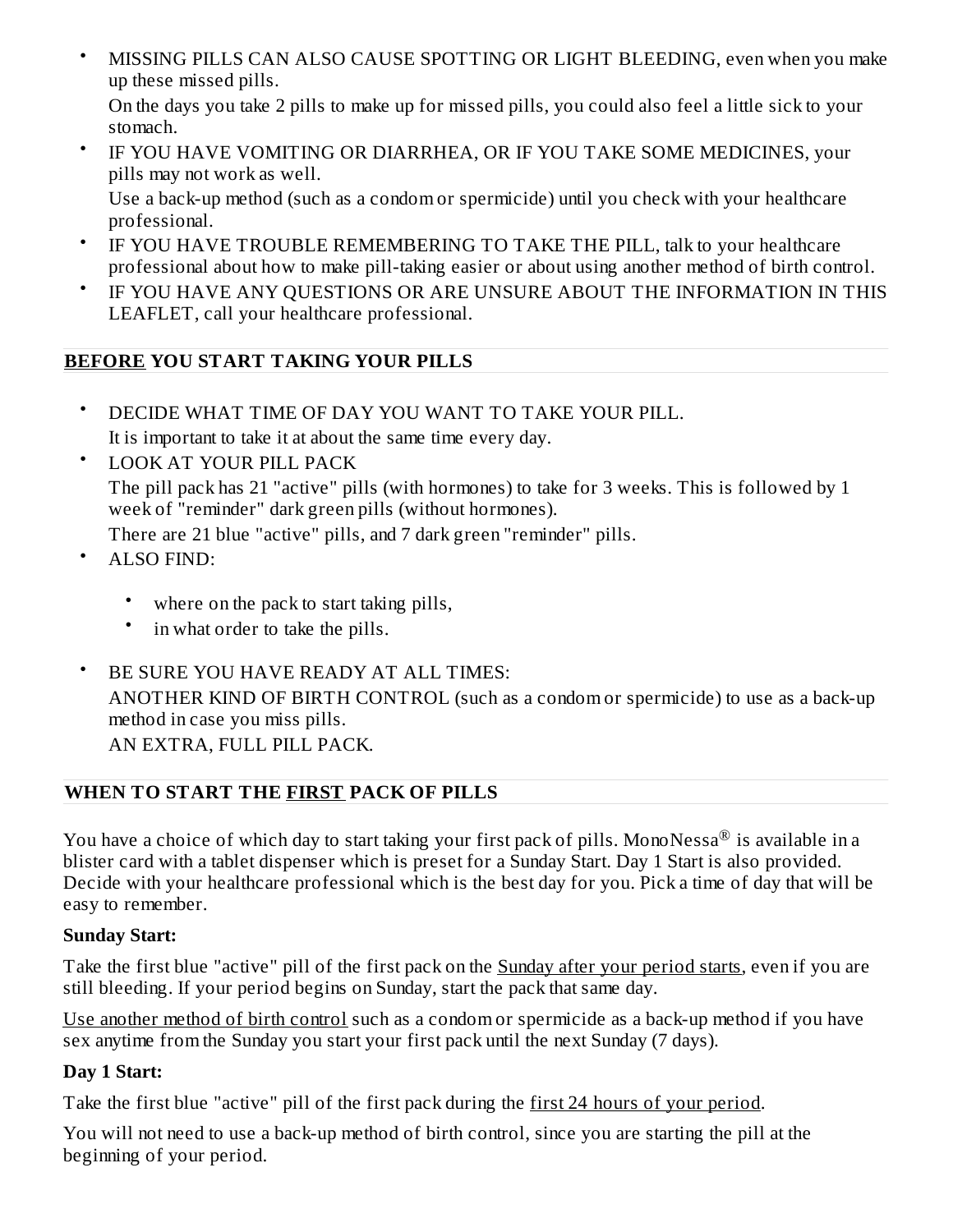# **WHAT TO DO DURING THE MONTH**

• **TAKE ONE PILL AT THE SAME TIME EVERY DAY UNTIL THE PACK IS EMPTY.** Do not skip pills even if you are spotting or bleeding between monthly periods or feel sick to your stomach (nausea).

Do not skip pills even if you do not have sex very often.

• **WHEN YOU FINISH A PACK OR SWITCH YOUR BRAND OF PILLS:**

Start the next pack on the day after your last "reminder" pill. Do not wait any days between packs.

#### **WHAT TO DO IF YOU MISS PILLS**

If you **MISS 1** blue "active" pill:

- Take it as soon as you remember. Take the next pill at your regular time. This means you may take 2 pills in 1 day.
- You do not need to use a back-up birth control method if you have sex.

If you **MISS 2** blue "active" pills in a row in **WEEK 1 OR WEEK 2** of your pack:

- Take 2 pills on the day you remember and 2 pills the next day.
- Then take 1 pill a day until you finish the pack.
- You COULD BECOME PREGNANT if you have sex in the  $\frac{7 \text{ days}}{2}$  after you miss pills.

You MUST use another birth control method (such as a condom or spermicide) as a back-up method for those 7 days.

If you **MISS 2** blue "active" pills in a row in **THE 3RD WEEK**:

#### • **If you are a Sunday Starter:**

Keep taking 1 pill every day until Sunday. On Sunday, THROW OUT the rest of the pack and start a new pack of pills that same day.

#### **If you are a Day 1 Starter:**

THROW OUT the rest of the pill pack and start a new pack that same day.

- You may not have your period this month but this is expected. However, if you miss your period 2 months in a row, call your healthcare professional because you might be pregnant.
- You COULD BECOME PREGNANT if you have sex in the 7 days after you miss pills. You MUST use another birth control method (such as a condom or spermicide) as a back-up method for those 7 days.

If you **MISS 3 OR MORE** blue "active" pills in a row (during the first 3 weeks):

• **If you are a Sunday Starter:**

Keep taking 1 pill every day until Sunday. On Sunday, THROW OUT the rest of the pack and start a new pack of pills that same day.

#### **If you are a Day 1 Starter:**

THROW OUT the rest of the pill pack and start a new pack that same day.

- You may not have your period this month but this is expected. However, if you miss your period 2 months in a row, call your healthcare professional because you might be pregnant.
- You COULD BECOME PREGNANT if you have sex in the 7 days after you miss pills. You MUST use another birth control method (such as a condom or spermicide) as a back-up method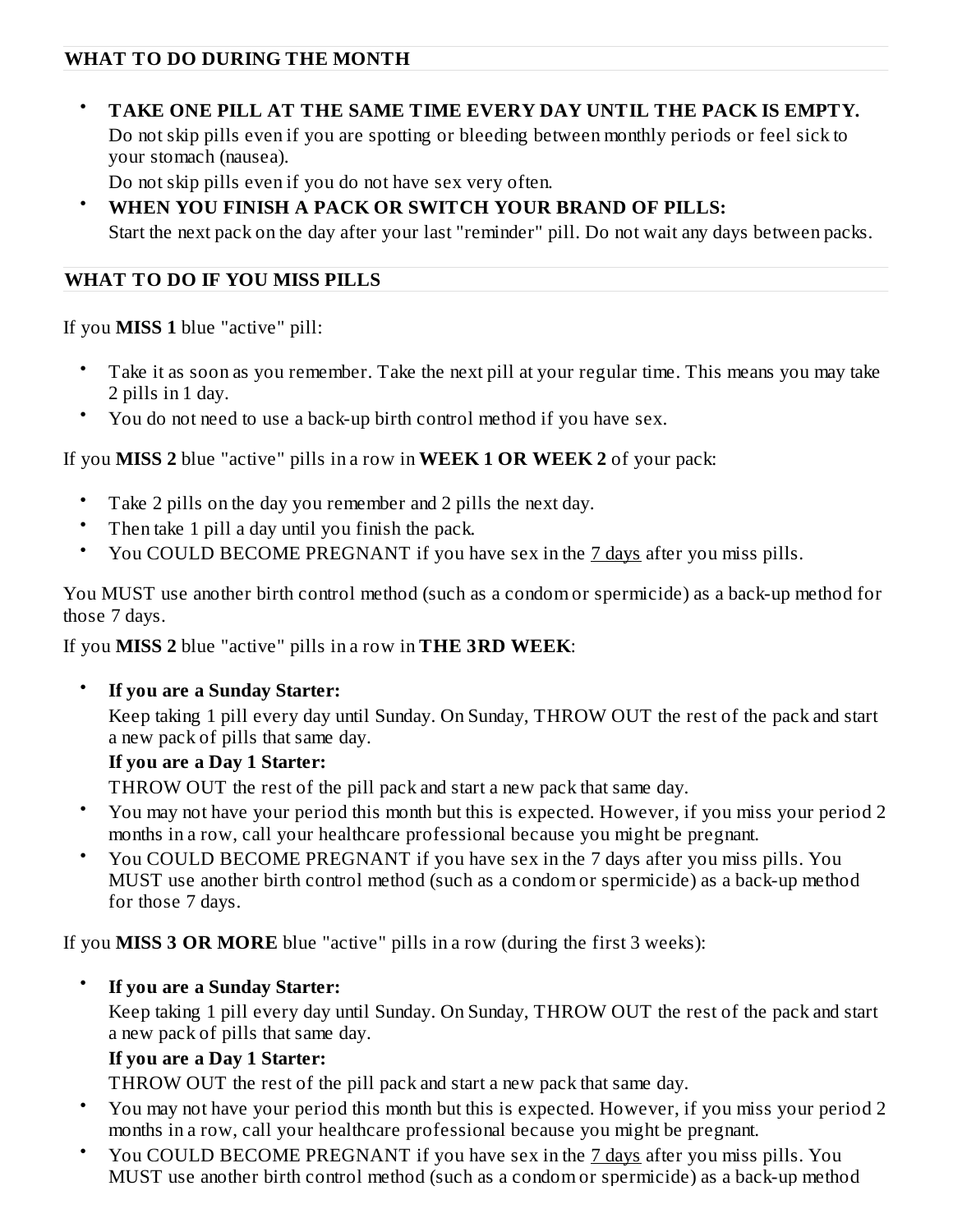for those 7 days.

#### **A REMINDER:**

If you forget any of the 7 dark green "reminder" pills in Week 4:

THROW AWAY the pills you missed.

Keep taking 1 pill each day until the pack is empty.

You do not need a back-up method.

#### **FINALLY, IF YOU ARE STILL NOT SURE WHAT TO DO ABOUT THE PILLS YOU HAVE MISSED:**

Use a BACK-UP METHOD anytime you have sex.

KEEP TAKING ONE "ACTIVE" PILL EACH DAY until you can reach your healthcare professional.

#### **PRINCIPAL DISPLAY PANEL**

|                                                        | NDC 63187-054-28<br>ProficientRx                                                                                                                                                 | Lot #:00000                                                                   | Exp. 00/00/00<br>SN# MASTER |
|--------------------------------------------------------|----------------------------------------------------------------------------------------------------------------------------------------------------------------------------------|-------------------------------------------------------------------------------|-----------------------------|
|                                                        | RX Only<br>MonoNessa 0.25mg/0.035mg                                                                                                                                              | MonoNessa 0.25mg/ 0.035mg<br>#1X28 Tablets<br>Lot #:00000<br>NDC 63187-054-28 | SN# MASTER<br>Exp:00/00/00  |
| #1X28<br><b>Tablets</b>                                |                                                                                                                                                                                  |                                                                               |                             |
| inert ingredients.                                     | Each blue tablet contains: 0.250mg norgestimate and<br>0.035mg ethinyl estradiol. Each green tablet contains                                                                     | MonoNessa 0.25mg/ 0.035mg<br>#1X28 Tablets<br>Lot #:00000<br>NDC 63187-054-28 | SN# MASTER<br>Exp:00/00/00  |
| imprinted "WPI" on one side and "P" on the other side. | Blue, round, biconvex, coated tablet imprinted "WPI" on one side and "526" on the other<br>side of the tablet. Each dark green reminder pill is a round, biconvex, coated tablet | MonoNessa 0.25mg/ 0.035mg<br>#1X28 Tablets<br>Lot #:00000                     | SN# MASTER<br>Exp:00/00/00  |
| Product ID: RM005428                                   |                                                                                                                                                                                  | NDC 63187-054-28                                                              |                             |
| Mfr. By: JOLLC Manati, Puerto Rico 00674               |                                                                                                                                                                                  |                                                                               |                             |
| Store at $25^{\circ}$ C $(77^{\circ}$ F)               | Keep medication out of the reach of children                                                                                                                                     | Relabeled By: Proficient Rx LP<br>Thousand Oaks, CA 91320                     |                             |

#### **MONONESSA**

norgestimate and ethinyl estradiol kit

|   | <b>Product Information</b>                                           |                                                        |                              |              |  |                                         |  |
|---|----------------------------------------------------------------------|--------------------------------------------------------|------------------------------|--------------|--|-----------------------------------------|--|
|   | HUMAN PRESCRIPTION DRUG<br><b>Product Type</b><br>Item Code (Source) |                                                        | NDC:63187-054(NDC:52544-247) |              |  |                                         |  |
|   |                                                                      |                                                        |                              |              |  |                                         |  |
|   | <b>Packaging</b>                                                     |                                                        |                              |              |  |                                         |  |
| # | <b>Item Code</b>                                                     |                                                        | <b>Package Description</b>   |              |  | Marketing Start Date Marketing End Date |  |
|   | 1 NDC:63187-054-28 6 in 1 CARTON                                     |                                                        |                              | 11/0 1/20 18 |  |                                         |  |
| 1 |                                                                      | 1 in 1 BLISTER PACK; Type 0: Not a Combination Product |                              |              |  |                                         |  |
|   |                                                                      |                                                        |                              |              |  |                                         |  |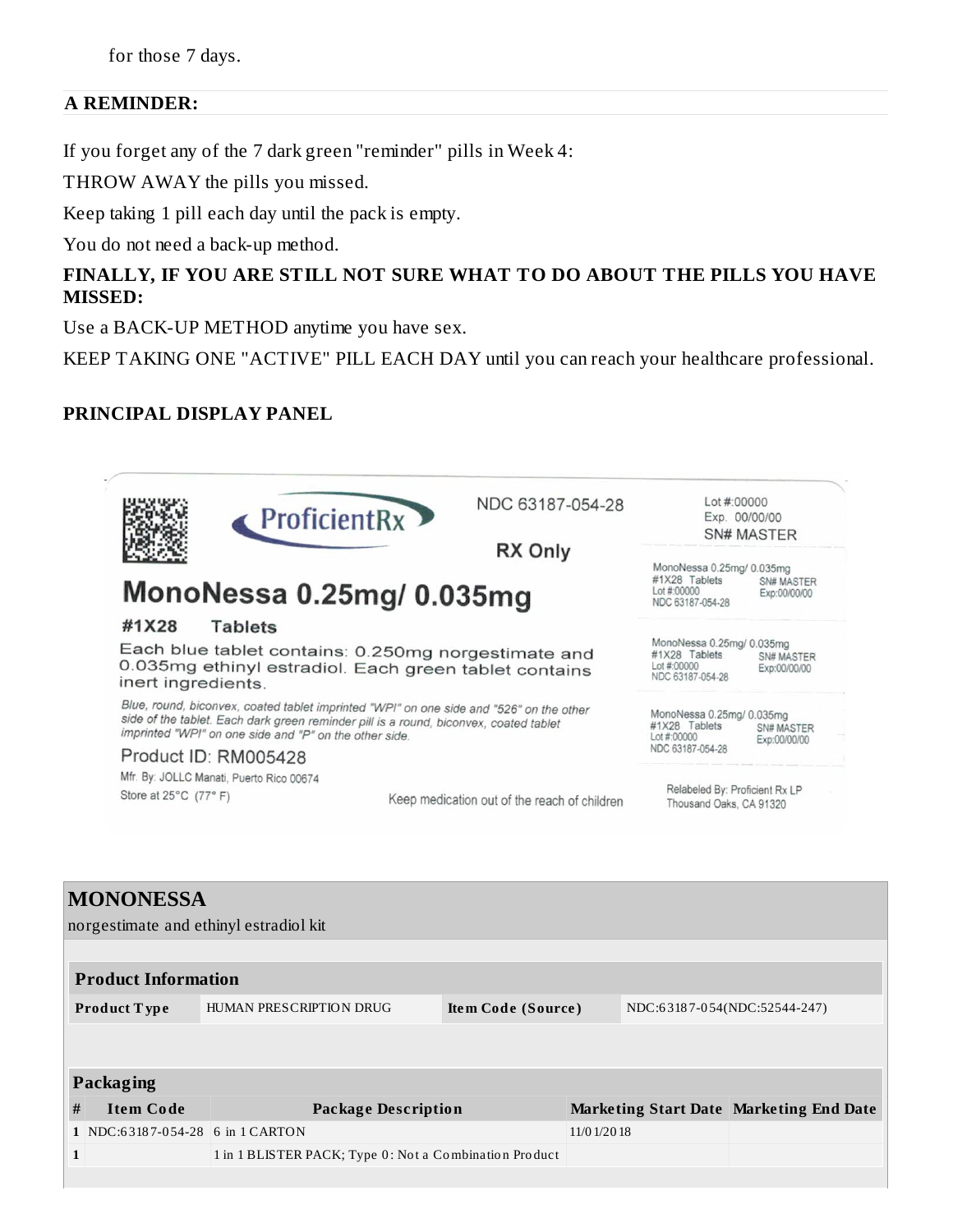| Part#                                                                      | <b>Package Quantity</b> |         | <b>Total Product Quantity</b> |                          |            |
|----------------------------------------------------------------------------|-------------------------|---------|-------------------------------|--------------------------|------------|
| Part 1<br>Part 2                                                           |                         | 21<br>7 |                               |                          |            |
|                                                                            |                         |         |                               |                          |            |
|                                                                            |                         |         |                               |                          |            |
| Part 1 of 2                                                                |                         |         |                               |                          |            |
| NORGESTIMATE AND ETHINYL ESTRADIOL                                         |                         |         |                               |                          |            |
| norgestimate and ethinyl estradiol tablet, coated                          |                         |         |                               |                          |            |
|                                                                            |                         |         |                               |                          |            |
| <b>Product Information</b>                                                 |                         |         |                               |                          |            |
| <b>Route of Administration</b>                                             | ORAL                    |         |                               |                          |            |
|                                                                            |                         |         |                               |                          |            |
| <b>Active Ingredient/Active Moiety</b>                                     |                         |         |                               |                          |            |
|                                                                            | <b>Ingredient Name</b>  |         |                               | <b>Basis of Strength</b> | Strength   |
| norgestimate (UNII: C291HFX4DY) (norgestimate - UNII:C291HFX4DY)           |                         |         | norgestimate                  |                          | $0.25$ mg  |
| ethinyl estradiol (UNII: 423D2T571U) (ethinyl estradiol - UNII:423D2T571U) |                         |         | ethinyl estradiol             |                          | $0.035$ mg |
|                                                                            |                         |         |                               |                          |            |
| <b>Inactive Ingredients</b>                                                |                         |         |                               |                          |            |
|                                                                            | <b>Ingredient Name</b>  |         |                               |                          | Strength   |
| FD&C BLUE NO. 2 (UNII: L06K8R7DQK)                                         |                         |         |                               |                          |            |
| ALUMINUM OXIDE (UNII: LMI26O6933)                                          |                         |         |                               |                          |            |
| <b>CARNAUBA WAX (UNII: R12CBM0EIZ)</b>                                     |                         |         |                               |                          |            |
| CROSCARMELLOSE SODIUM (UNII: M28OL1HH48)                                   |                         |         |                               |                          |            |
| HYPROMELLOSE, UNSPECIFIED (UNII: 3NXW29V3WO)                               |                         |         |                               |                          |            |
| LACTOSE, UNSPECIFIED FORM (UNII: J2B2A4N98G)                               |                         |         |                               |                          |            |
| MAGNESIUM STEARATE (UNII: 70097M6I30)                                      |                         |         |                               |                          |            |
| MICRO CRYSTALLINE CELLULO SE (UNII: OP1R32D61U)                            |                         |         |                               |                          |            |
| POLYETHYLENE GLYCOL, UNSPECIFIED (UNII: 3WJQ0SDW1A)                        |                         |         |                               |                          |            |
| POLYSORBATE 80 (UNII: 6OZP39ZG8H)                                          |                         |         |                               |                          |            |
| TITANIUM DIO XIDE (UNII: 15FIX9V2JP)                                       |                         |         |                               |                          |            |
|                                                                            |                         |         |                               |                          |            |
| <b>Product Characteristics</b>                                             |                         |         |                               |                          |            |
| <b>BLUE</b><br>Color                                                       |                         |         | <b>Score</b>                  | no score                 |            |
| <b>Shape</b>                                                               | ROUND (round, biconvex) |         | Size                          | 6 <sub>mm</sub>          |            |
|                                                                            |                         |         | <b>Imprint Code</b>           | WPI;526                  |            |
| Flavor                                                                     |                         |         |                               |                          |            |
| <b>Contains</b>                                                            |                         |         |                               |                          |            |
|                                                                            |                         |         |                               |                          |            |
|                                                                            |                         |         |                               |                          |            |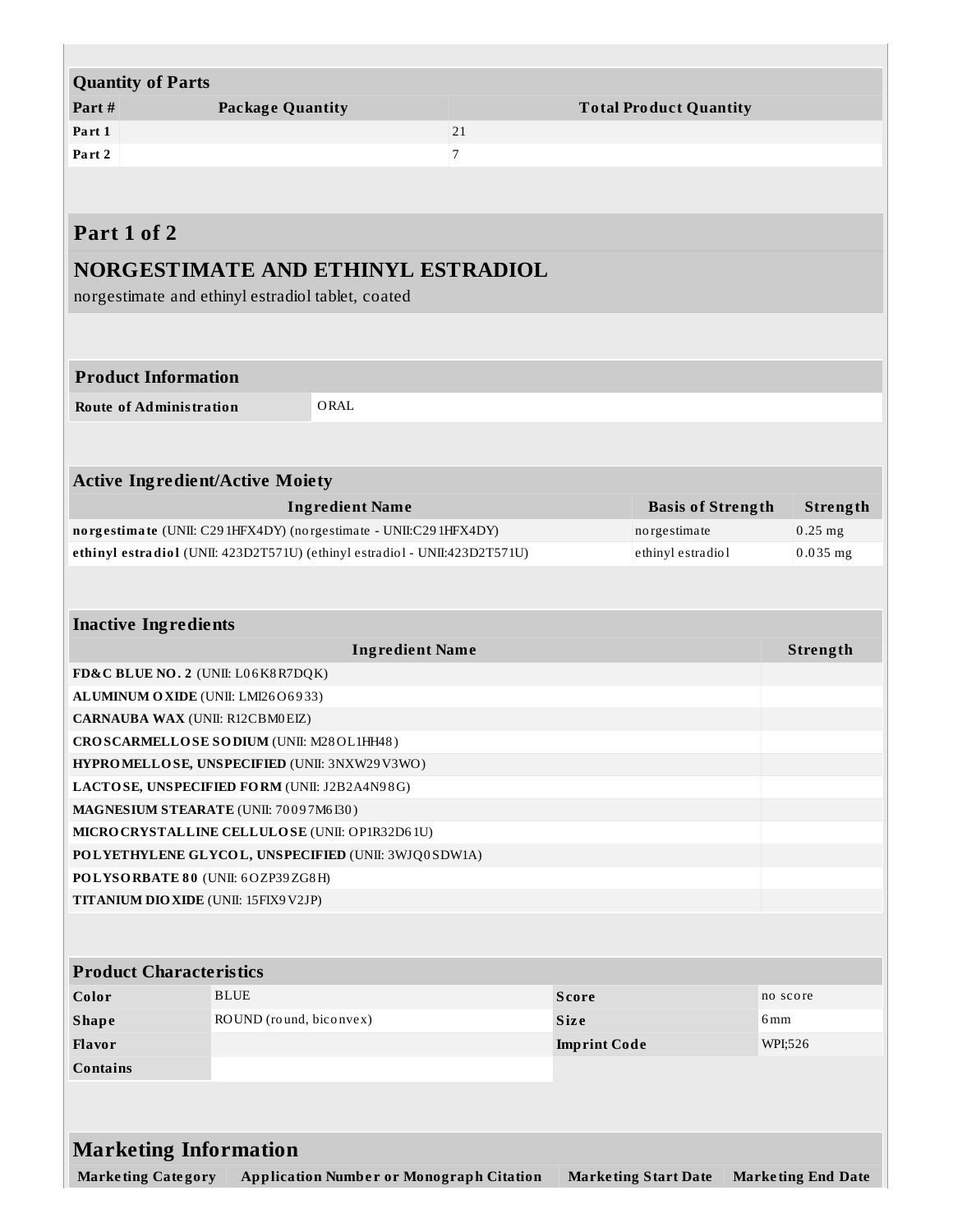| <b>NDA</b>                                                              | NDA019653               |                                                     | 01/01/2003                  |                           |
|-------------------------------------------------------------------------|-------------------------|-----------------------------------------------------|-----------------------------|---------------------------|
|                                                                         |                         |                                                     |                             |                           |
|                                                                         |                         |                                                     |                             |                           |
| Part 2 of 2                                                             |                         |                                                     |                             |                           |
| <b>INERT</b>                                                            |                         |                                                     |                             |                           |
| inert tablet, coated                                                    |                         |                                                     |                             |                           |
|                                                                         |                         |                                                     |                             |                           |
|                                                                         |                         |                                                     |                             |                           |
| <b>Product Information</b>                                              |                         |                                                     |                             |                           |
| <b>Route of Administration</b>                                          |                         | ORAL                                                |                             |                           |
|                                                                         |                         |                                                     |                             |                           |
|                                                                         |                         |                                                     |                             |                           |
| <b>Inactive Ingredients</b>                                             |                         |                                                     |                             |                           |
|                                                                         |                         | <b>Ingredient Name</b>                              |                             | Strength                  |
| FD&C BLUE NO. 2 (UNII: L06K8R7DQK)<br>ALUMINUM OXIDE (UNII: LMI26O6933) |                         |                                                     |                             |                           |
| FERRIC OXIDE RED (UNII: 1K09F3G675)                                     |                         |                                                     |                             |                           |
| LACTOSE, UNSPECIFIED FORM (UNII: J2B2A4N98G)                            |                         |                                                     |                             |                           |
| MAGNESIUM STEARATE (UNII: 70097M6I30)                                   |                         |                                                     |                             |                           |
|                                                                         |                         | POLYETHYLENE GLYCOL, UNSPECIFIED (UNII: 3WJQ0SDW1A) |                             |                           |
| STARCH, CORN (UNII: O8232NY3SJ)                                         |                         |                                                     |                             |                           |
|                                                                         |                         | POLYVINYL ALCOHOL, UNSPECIFIED (UNII: 532B59J990)   |                             |                           |
| TALC (UNII: 7SEV7J4R1U)                                                 |                         |                                                     |                             |                           |
| TITANIUM DIO XIDE (UNII: 15FIX9 V2JP)                                   |                         |                                                     |                             |                           |
|                                                                         |                         |                                                     |                             |                           |
|                                                                         |                         |                                                     |                             |                           |
| <b>Product Characteristics</b>                                          |                         |                                                     |                             |                           |
| Color                                                                   | GREEN (dark green)      |                                                     | <b>Score</b>                | no score                  |
| <b>Shape</b>                                                            | ROUND (round, biconvex) |                                                     | Size                        | 6 <sub>mm</sub>           |
| Flavor                                                                  |                         |                                                     | <b>Imprint Code</b>         | WPI; P                    |
| <b>Contains</b>                                                         |                         |                                                     |                             |                           |
|                                                                         |                         |                                                     |                             |                           |
|                                                                         |                         |                                                     |                             |                           |
| <b>Marketing Information</b>                                            |                         |                                                     |                             |                           |
| <b>Marketing Category</b>                                               |                         | <b>Application Number or Monograph Citation</b>     | <b>Marketing Start Date</b> | <b>Marketing End Date</b> |
| <b>NDA</b>                                                              | NDA019653               |                                                     | 01/01/2003                  |                           |
|                                                                         |                         |                                                     |                             |                           |
|                                                                         |                         |                                                     |                             |                           |
| <b>Marketing Information</b>                                            |                         |                                                     |                             |                           |
| <b>Marketing Category</b>                                               |                         | <b>Application Number or Monograph Citation</b>     | <b>Marketing Start Date</b> | <b>Marketing End Date</b> |
| <b>NDA</b>                                                              | NDA019653               |                                                     | 01/01/2003                  |                           |
|                                                                         |                         |                                                     |                             |                           |

**Labeler -** Proficient Rx LP (079196022)